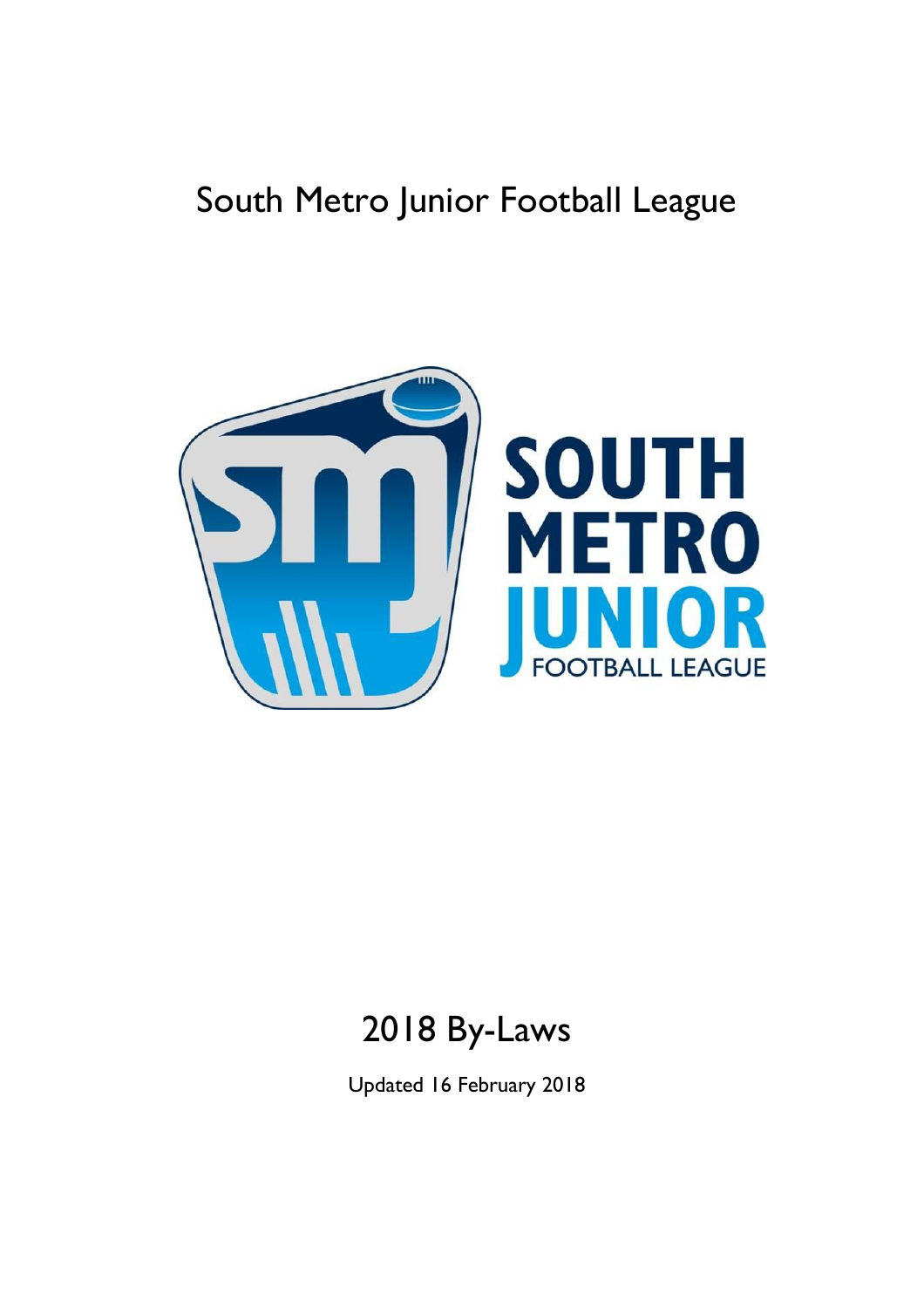|                | 1. APPLICATION OF BY-LAWS AND LAWS OF AUSTRALIAN FOOTBALL 4 |
|----------------|-------------------------------------------------------------|
| 2.             |                                                             |
| 3 <sub>1</sub> |                                                             |
|                |                                                             |
|                |                                                             |
|                |                                                             |
|                |                                                             |
|                |                                                             |
|                |                                                             |
|                |                                                             |
|                |                                                             |
|                |                                                             |
|                |                                                             |
|                |                                                             |
|                |                                                             |
|                |                                                             |
|                |                                                             |
|                |                                                             |
|                |                                                             |
|                |                                                             |
|                |                                                             |
|                |                                                             |
|                |                                                             |
| 24.            |                                                             |
|                |                                                             |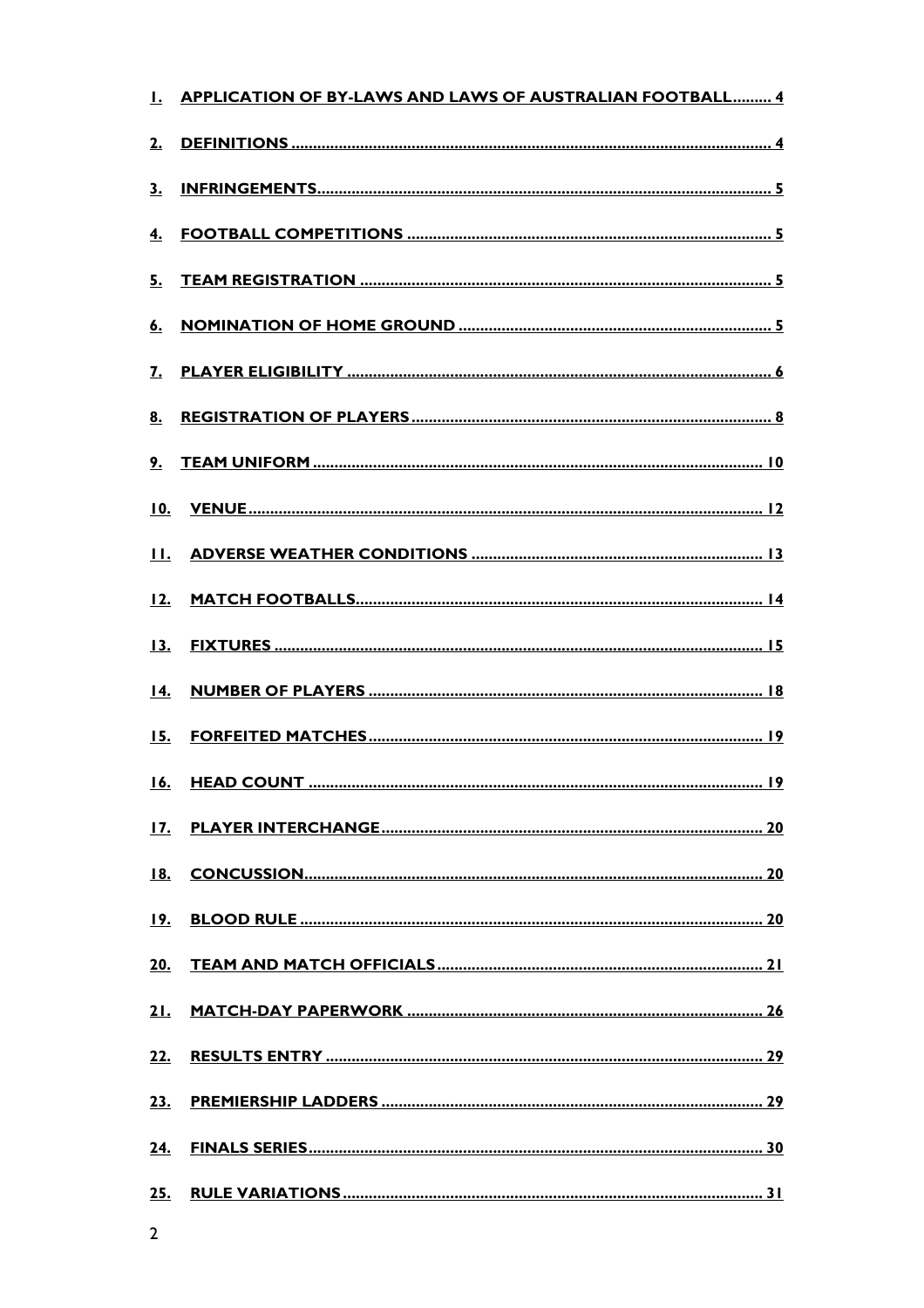| <u>28.</u> |                                                                   |
|------------|-------------------------------------------------------------------|
|            |                                                                   |
|            |                                                                   |
|            |                                                                   |
|            |                                                                   |
|            |                                                                   |
|            |                                                                   |
|            |                                                                   |
| <u>36.</u> |                                                                   |
|            |                                                                   |
|            |                                                                   |
|            |                                                                   |
|            |                                                                   |
|            |                                                                   |
|            |                                                                   |
|            |                                                                   |
|            |                                                                   |
|            | 45. APPENDIX 5 - PLAYER MOVEMENT & FINALS QUALIFICATION POLICY 57 |
|            | 46. APPENDIX 6 - RESOLUTION OF ISSUES WITHIN MEMBER CLUBS  60     |
|            | 47. APPENDIX 7 – COMPLIANCE WITH CODES OF CONDUCT  62             |
|            |                                                                   |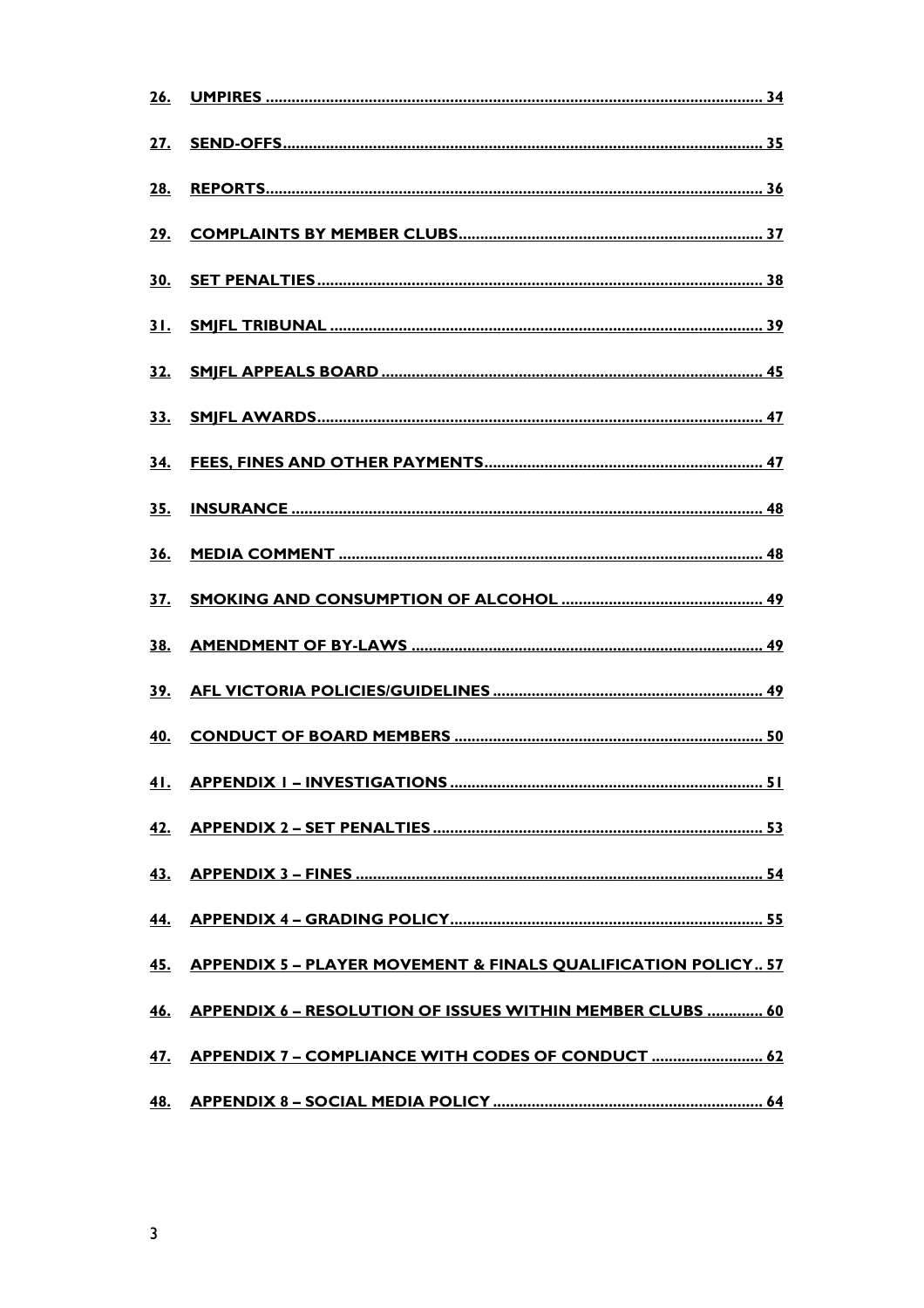# <span id="page-3-0"></span>**1. Application of By-Laws and Laws of Australian Football**

- <span id="page-3-2"></span>1.1. All football matches under the control of the South Metro Junior Football League Inc. (SMIFL) will be played in accordance with these By-Laws and the Laws of [Australian Football](http://aflvic.com.au/wp-content/uploads/2013/08/Laws-of-Australian-Football-2013.pdf) (LOAF). In the event of an inconsistency between the LOAF and these By-laws, these By-Laws shall prevail to the extent of the inconsistency.
- 1.2. These By-Laws and the LOAF are binding upon all Member Clubs, other Clubs fielding teams in accordance with By-Law [5.5,](#page-4-4) Team Officials, Match Officials, registered players, supporters, parents of registered players. The Appendices form part of these By-laws.

# <span id="page-3-1"></span>**2. Definitions**

- 2.1. Unless otherwise specified the following definitions apply throughout the By-Laws:
	- "Competition Management System" means the FootyWeb online competition management system or such other online competition management system as may be utilised by the SMJFL from time to time.
	- "Chief Executive Officer" means the Chief Executive Officer and/or his or her delegate.
	- "Head Coach" means the person named as Coach on the Competition Management System for a particular match.
	- "Laws of Australian Football" means the laws of the game of Australian Football adopted by the Australian Football League as modified for the League.
	- "League" means the South Metro Junior Football League Incorporated.
	- "League Logo" means the registered SMJFL logo that is legally trademarked.
	- "Participating Clubs" means Member Clubs; and other sporting clubs who have been granted permission to enter teams in the SMJFL football competitions pursuant to By-Law [5.5.](#page-4-4)
	- "Member Clubs" means a Club listed as a Member Club in the Register of Members pursuant to Rule 3.14 of the SMJFL Statement of Purposes & Rules.
	- "Modified Rules Competitions" means Under 10 & Under 12 girls and under 8, 9 and 10 mixed competitions.
	- "Other Competitions" means under 14, under 16 and under 18 girls, under 11, 12, 13, 14 mixed, and under 15, 16 and 17 ½ boys' competitions.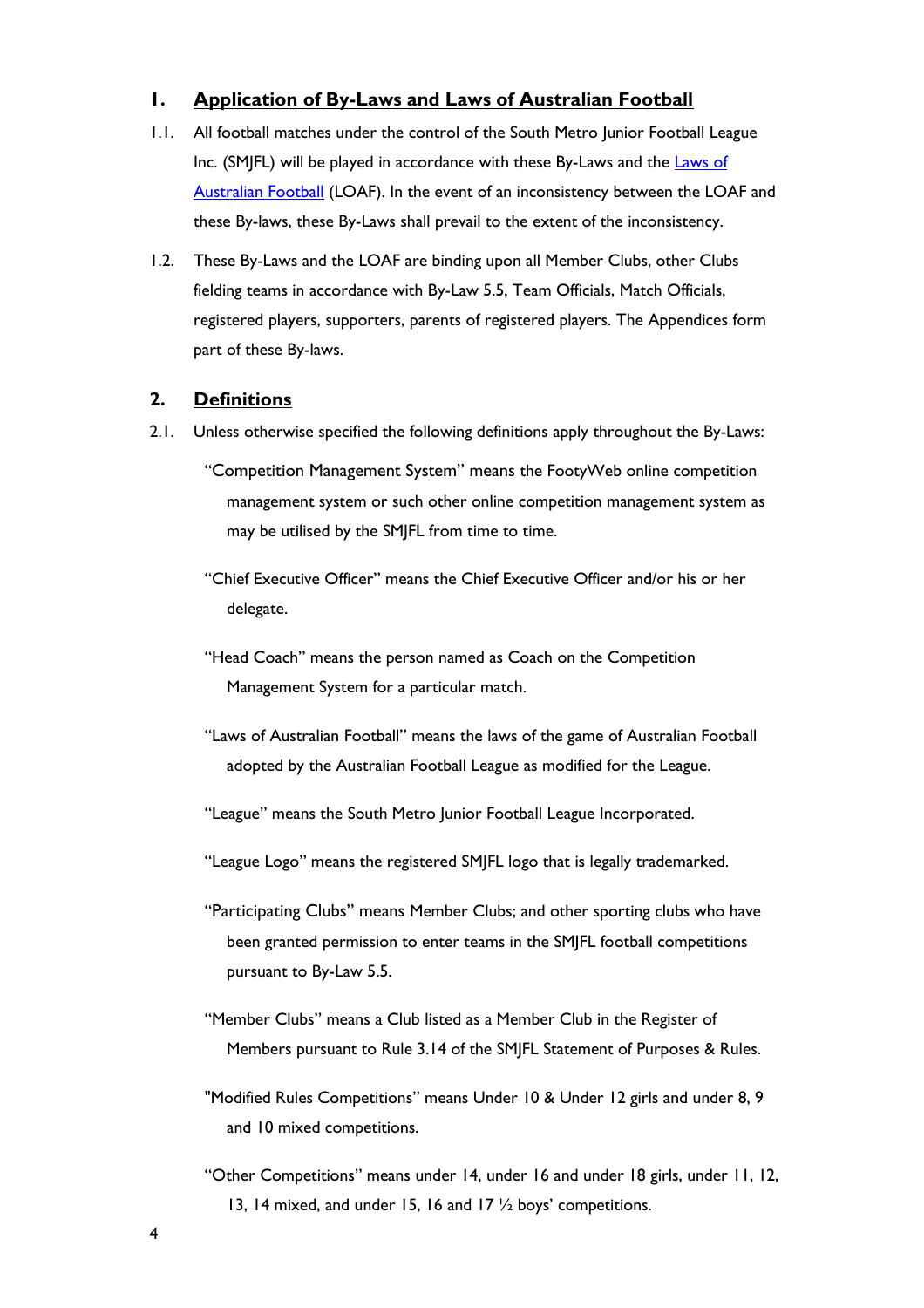"SMJFL" means South Metro Junior Football League Incorporated. In these By-laws referred to as "SMJFL" or "The League".

"Medical Practitioners" means practicing and registered osteopaths, physiotherapists, chiropractors, practicing (acute care only) and Australian Health Practitioner Regulation Agency (AHPRA) registered medical doctors and nurses and State ambulance paramedics with 'Authority to Practice' from Ambulance Victoria.

# <span id="page-4-0"></span>**3. Infringements**

3.1. Where no specific penalty is provided for a breach of any Rule or By-Law of the SMJFL, or the LOAF, the matter shall be dealt with as the Chief Executive Officer or Board may determine.

# <span id="page-4-1"></span>**4. Football Competitions**

- 4.1. The SMJFL shall conduct football competitions in such age groups as shall be determined annually by the Chief Executive Officer.
- 4.2. The Chief Executive Officer shall be responsible for the establishment of annual competitions and preparation of fixtures for all home and away and finals matches.

# <span id="page-4-2"></span>**5. Team Registration**

- <span id="page-4-5"></span>5.1. Participating Clubs shall nominate, by the date stipulated by the Chief Executive Officer, such teams as it desires to field in each grade of competition.
- 5.2. Nominations received after the specified date referred to in By-Law [5.1](#page-4-5) may be accepted at the Chief Executive Officer's absolute discretion.
- 5.3. The minimum and maximum number of teams to compete in any grade of the competition shall be determined at the Chief Executive Officer's absolute discretion.
- 5.4. Any Member Club that withdraws a team or teams after the fixture has been finalized shall be subject to a fine, as determined by the Chief Executive Officer from time to time.
- <span id="page-4-4"></span>5.5. The Chief Executive Officer may, in his or her absolute discretion, permit a nonmember club to field a team or teams in the SMJFL football competitions for a period of no more than one season.

# <span id="page-4-3"></span>**6. Nomination of Home Ground**

6.1. Participating Clubs shall nominate their home ground to the Football Operations Department by the date and means stipulated by the Chief Executive Officer.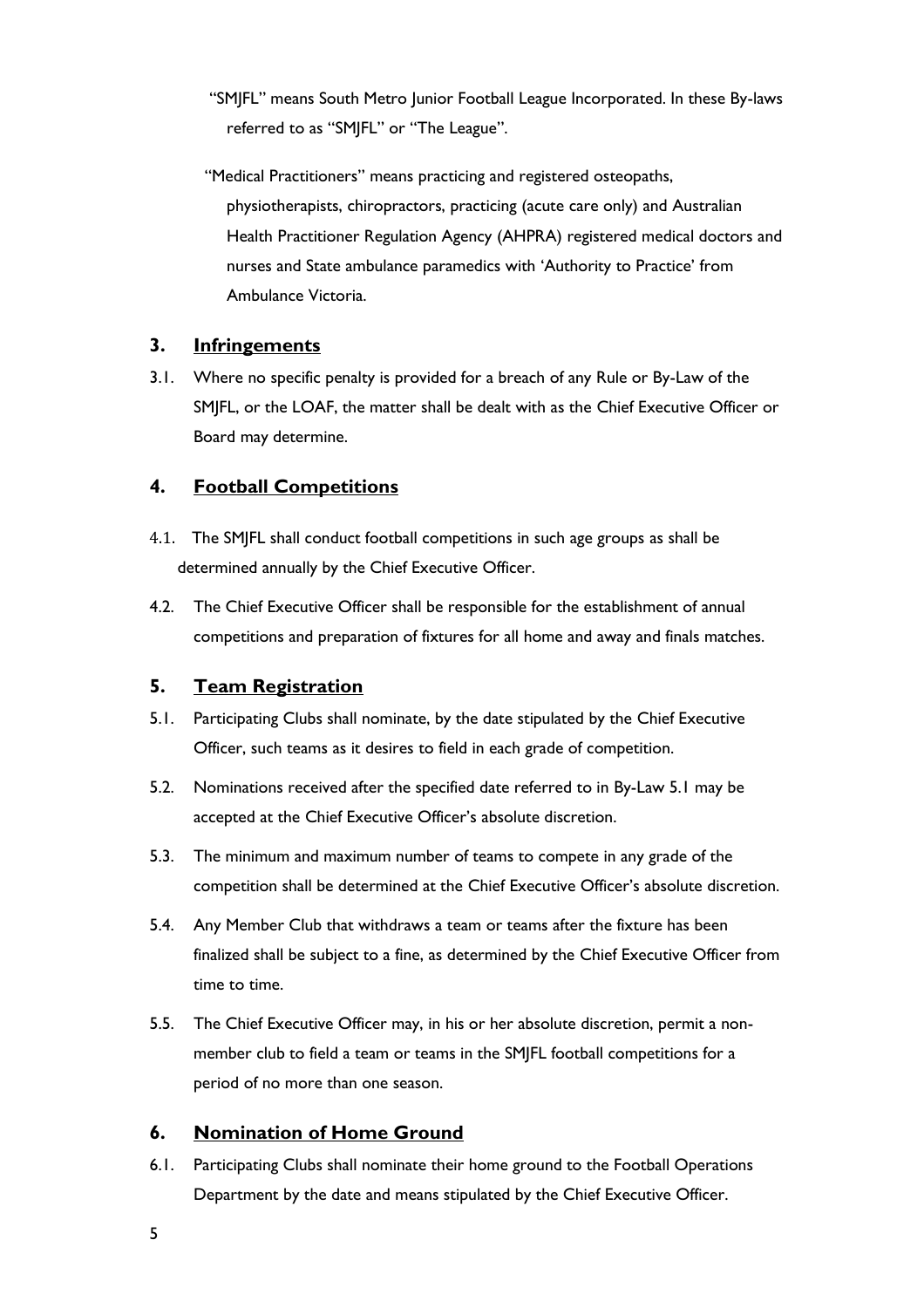# <span id="page-5-0"></span>**7. Player Eligibility**

- 7.1. Subject to By-Law [1.1,](#page-3-2) a player must be a minimum of 7 years of age as at 30<sup>th</sup> April in the calendar year of their first season to be eligible to be registered with the SMJFL.
- <span id="page-5-1"></span>7.2. The date of determination of a player's age for the purpose of determining in which age group the player shall play is as follows:

| <b>Age Group</b>       | Date of Birth                   |
|------------------------|---------------------------------|
| Under 8                | Born on or after I January 2010 |
| Under 9                | Born on or after I January 2009 |
| Under 10               | Born on or after I January 2008 |
| Under II               | Born on or after 1 January 2007 |
| Under 12               | Born on or after I January 2006 |
| Under 13               | Born on or after I January 2005 |
| Under 14               | Born on or after I January 2004 |
| Under 15               | Born on or after I January 2003 |
| Under 16               | Born on or after 1 January 2002 |
| Under 17 $\frac{1}{2}$ | Born on or after 1 July 2000    |
| Under 18 Girls         | Born on or after I January 2000 |

- <span id="page-5-2"></span>7.3. Despite By-Law [7.2](#page-5-1) the Chief Executive Officer may, in his or her absolute discretion, allow a particular player to play in a lower age group where the Chief Executive Officer is satisfied that the personal circumstances of that player are such that this ought to be permitted to occur.
	- Exemption requests must be submitted, via the prescribed online form, no later than 12pm on the Thursday prior to the first round for which the exemption is being requested. Any requested submitted after this time will only be processed at the Chief Executive Officer's absolute discretion.
- 7.4. In accordance with the Equal Opportunity Act 1995 (Vic), girls can play in mixed teams up to and including under 14 competitions.
- 7.5. Proof of age must be provided to the member club when a player first registers with the SMJFL, and may be:
	- A Birth Certificate or Extract; or
	- A Passport; or
	- Certification of age from another AFL Victoria affiliated body; or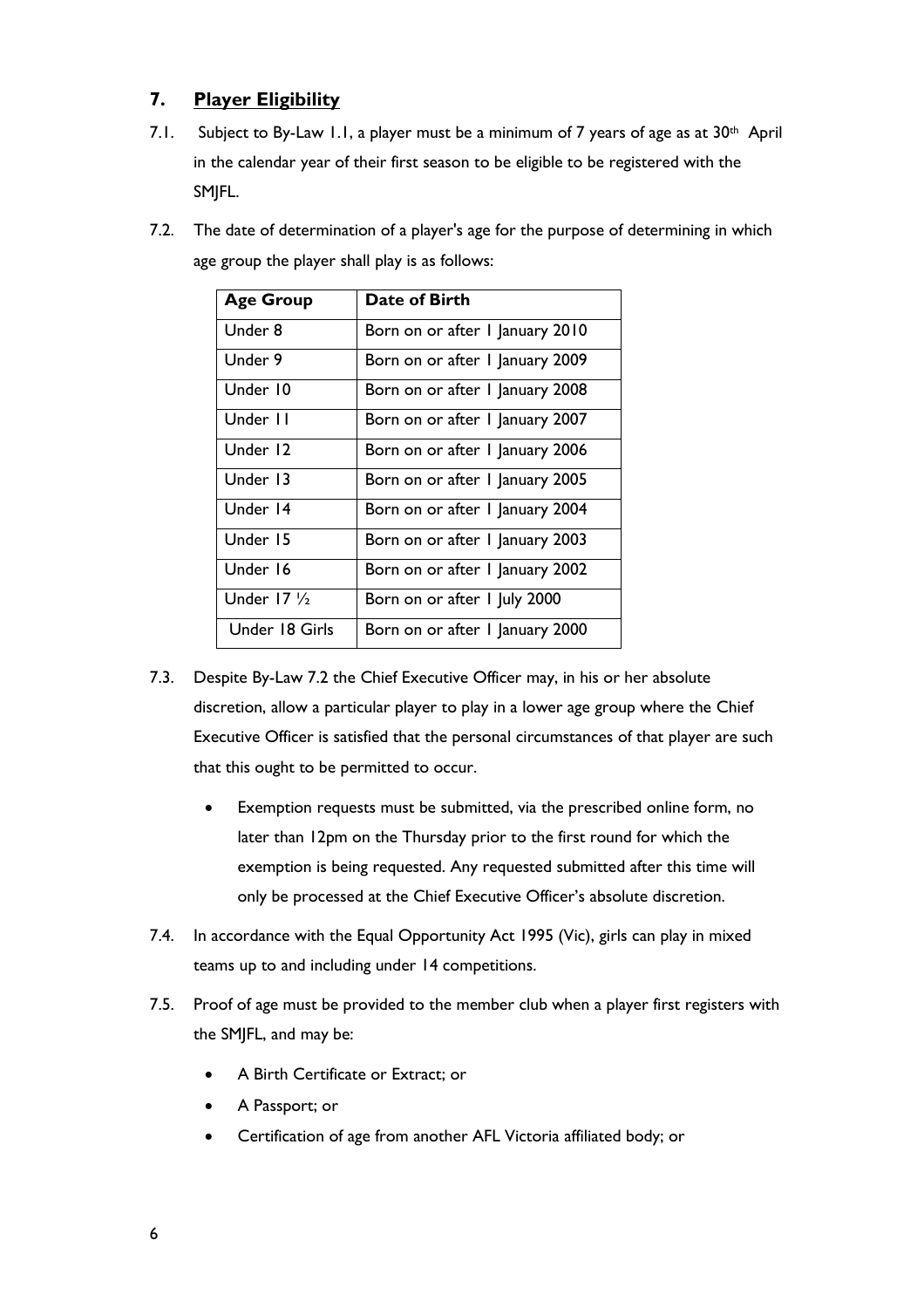Such other proof of age, whether documentary or otherwise, that the Chief Executive Officer shall in his or her absolute discretion deem appropriate in a particular case.

# **Fielding Ineligible Players**

- 7.6. For the purposes of this By-Law, a team fields an ineligible player when:
	- a player who is not registered in accordance with these By-Laws
	- a player who is not transferred in accordance with these By-Laws
	- a player plays under another player's name; or
	- a player plays in an age group below their correct age group unless in accordance with By-Law [7.3.](#page-5-2)
	- a player plays when ineligible in terms of Appendix 5 [Player Movement](#page-56-0) & [Finals Qualification](#page-56-0) Policy
	- a player who is suspended plays in that team
- 7.7. Should a Team Official believe, during a match, that an ineligible player has been fielded:
	- the Team Manager may at any interval or within five minutes after the final siren make a request to the Field Umpire and the opposing Team Manager that the said player sign the reverse of their team sheet; and
	- such signature is to be witnessed by both Team Managers and the field Umpire; and
	- should a Team Manager or player refuse such a request the Field Umpire must report the refusal to the Chief Executive Officer.
- 7.8. The team in which an ineligible player (as determined by the Chief Executive Officer) plays will be deemed to have forfeited the match. Percentage adjustment shall be calculated in accordance with By-Law [15.5.](#page-18-2)
- 7.9. Where the ineligible player (as determined by the Chief Executive Officer) plays in a finals match, the match will be awarded to the other team.
- 7.10. A Member Club that fields an ineligible player in a football match, and any official knowingly involved in the fielding of that player, may be dealt with by the Chief Executive Officer at his or her absolute discretion or may be dealt with by the Board, in its absolute discretion under Rule 4 of the SMJFL Rules.
- 7.11. The SMJFL may, at any time, request proof of age of any registered player.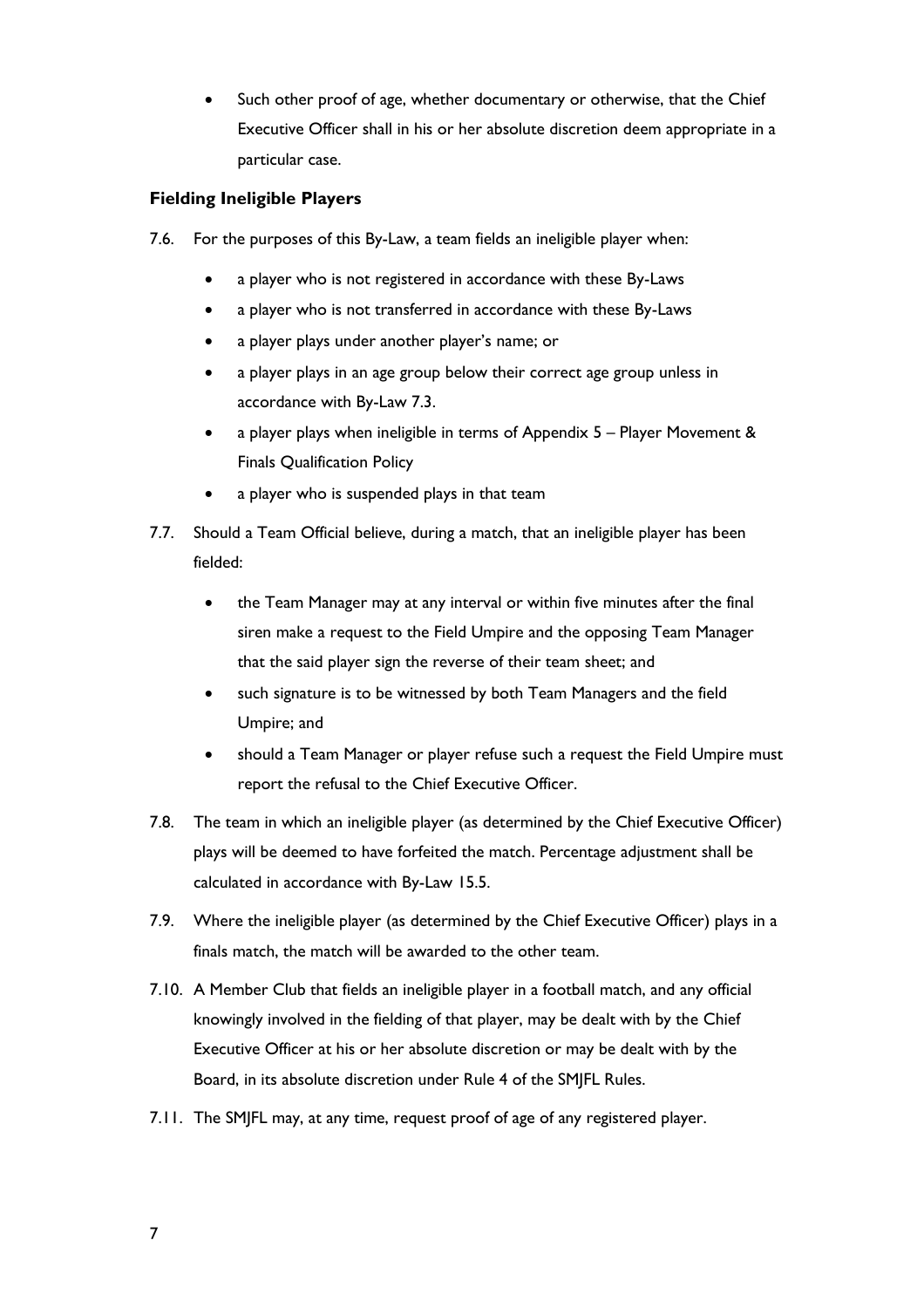# <span id="page-7-0"></span>**8. Registration of Players**

- 8.1. Prior to any player taking part in a football match under the control of the SM|FL, the player must be registered with the SMJFL via their Participating Club, with player details recorded on the online Competition Management System.
- 8.2. A Member Club or official that knowingly allows an unregistered player to take part in a football match under the control of the SMJFL may be dealt with by the Board pursuant to Rule 4 of the SMJFL Rules.

## **Transfer Process**

- 8.3. A Transfer must be initiated by the club to which a player wishes to be transferred ("the Destination Club") by submitting a Transfer request via the Competition Management System.
- 8.4. In addition to the Transfer request submitted via the Competition Management System, the Destination Club must also ensure the guardian of the player seeking the transfer completes a Player Transfer Request form.
- 8.5. The club from which a player wishes to be transferred ("the Former Club") has six business days, commencing from when the application to Transfer is lodged through the Competition Management System, to object to the Transfer application. If the Former Club does not object within six business days, the Transfer application will be automatically approved and finalised. Once a player Transfer application has been finalised, the playing history, including the tribunal record, of the player will be automatically sent to the Football Body to which the Destination Club is affiliated, via the Competition Management System.
- 8.6. The Former Club can approve the Transfer any time within the six business days via the Competition Management System. Should the Former Club fail to respond, the Transfer will occur automatically following the expiry of the six business days.
- 8.7. Players seeking a clearance from a league or association that does not use an electronic clearance system must enter the details using the offline manual clearance system as stipulated by the Chief Executive Officer from time to time. The Chief Executive Officer will advise the Member Club via email when the clearance is finalised.

# **Transfer Refusals**

- 8.8. The Former Club can refuse the Transfer within the six business days via the Competition Management System.
- 8.9. Subject to By-Law [8.11,](#page-8-0) a refusal can only occur where a Club can substantiate that the player:
- 8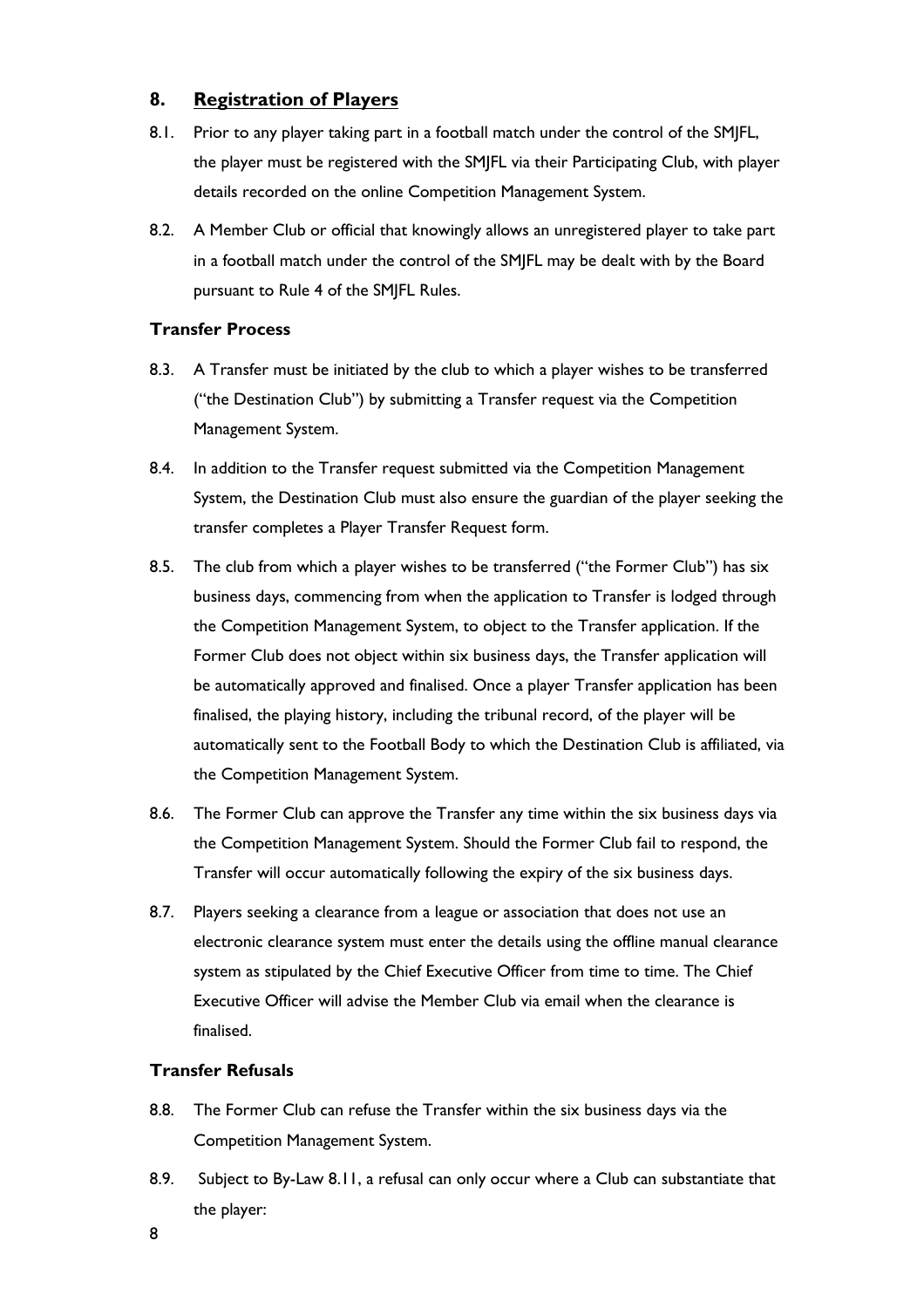- Is indebted to the Club; and/or
- Is in possession of Club property (e.g. jumper) that needs to be returned.
- 8.10. A Club refusing to Transfer a player must provide evidence to the Chief Executive Officer within three business days of the refusal in order to substantiate the claim. Failure to provide such evidence will result in the SMJFL approving the Transfer.

## **Transfer Restrictions**

- <span id="page-8-0"></span>8.11. No more than 4 players from a particular age group shall be permitted to transfer from one SMJFL Member Club to another SMJFL Member Club in any particular year unless:
	- both SMJFL Member Clubs agree in writing that the transfer of more than 4 players can occur; and
	- the transfers are approved by the SMJFL Chief Executive Officer in his or her absolute discretion.
- 8.12. Any Member Club actively recruiting or attempting to recruit any registered player from another Member Club shall be fined 20 penalty units per player. Additionally, the Member Club and any officials involved in the poaching or attempted poaching may be dealt with by the Board pursuant to Rule 4 of the SMJFL Rules.

## **Permits**

- 8.13. Players registered with another affiliated AFL Victoria body (whom the SMJFL has an Interchange agreement with) are permitted to play on Permit with Member Clubs provided they complete and lodge the relevant form by logging into the Competition Management System and submitting a permit request which must then be approved by the Chief Executive Officer prior to playing in a match with the SMJFL.
- 8.14. Other than the Under 17 ½ age group, no Member Club shall be permitted to play more than five players per age group on permit during any one season.
- 8.15. A permit shall only be valid for the season in which it is approved.
- 8.16. Permits shall only be approved between teams which play their competition matches other than on a Sunday with teams which play their competition matches on a Sunday, except where players wish to interchange between teams promoted by the same Member Club in separate competitions controlled by AFL Victoria. The Chief Executive Officer shall have the discretion to approve permit requests that do not meet this requirement.
- 8.17. Permit players who are suspended shall be required to serve the same suspension i.e.: number of matches with each body or team with which the player is registered.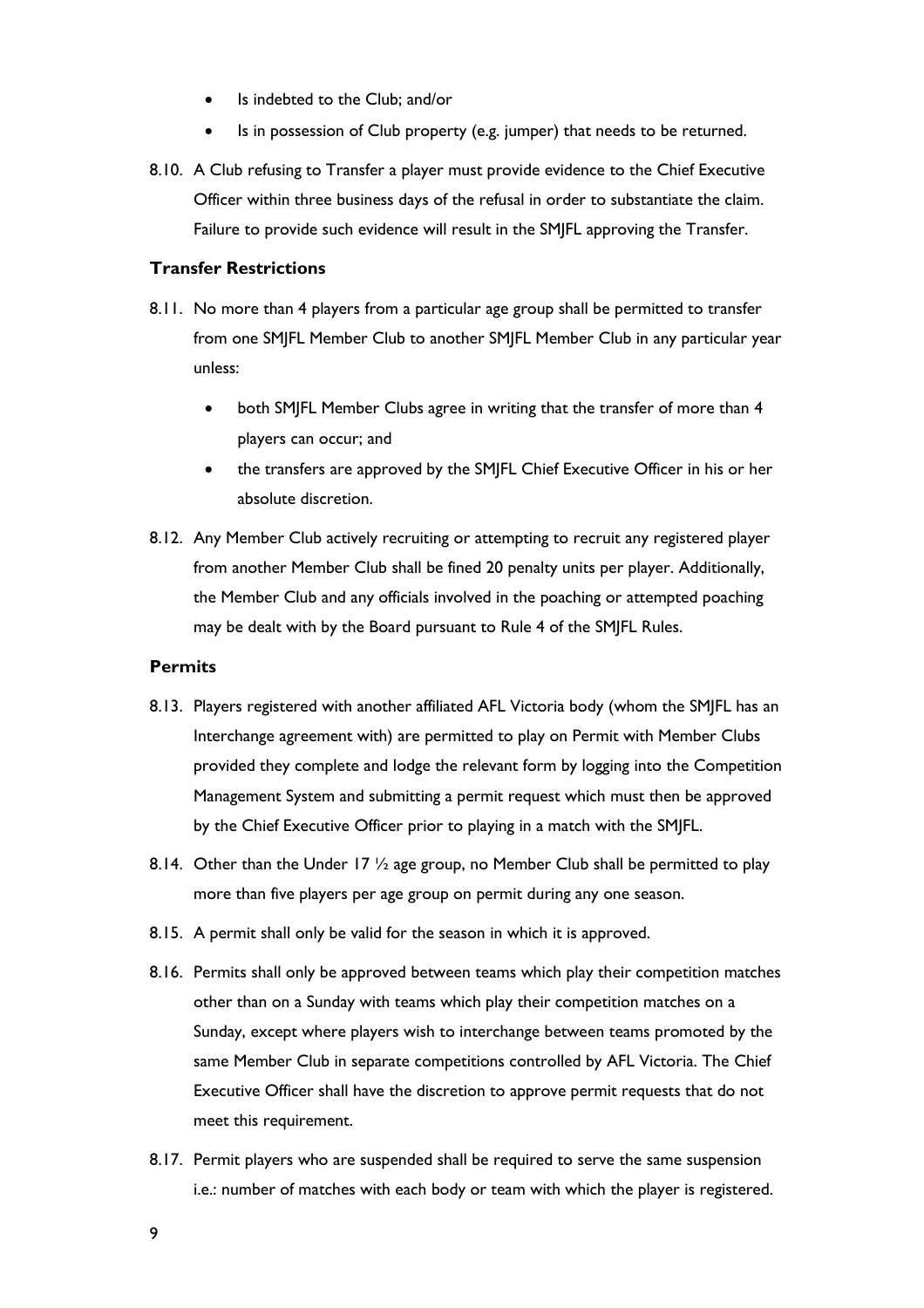8.18. Match Day Permits are only to be used for representative games and are not a substitute for a transfer.

# <span id="page-9-0"></span>**9. Team Uniform**

9.1. Each Participating Club's uniforms (jumpers, shorts, socks & wristbands) shall bear the League logo and must be supplied by the specified League licenced partner.

## **Clash Uniform**

9.2. Where teams from Clubs having the same or similar uniforms and colours are drawn to play each other, the visiting team shall wear an approved alternative uniform and colours for that match during the home and away matches. Any Club that breaches this By-Law shall be dealt with at the discretion of the Chief Executive Officer.

## **Jumper**

- 9.3. The teams of each member Club shall wear their registered club coloured jumpers, bearing the League logo, at all games.
- 9.4. No player will be permitted to compete in any official league match without a number on the back of their jumper.
- 9.5. Each number shall be a whole number greater than zero with a maximum of three digits.
- 9.6. No two players in the one team shall have the same number.
- 9.7. Where it is necessary for a player to change jumpers during a match, the field umpire shall immediately be notified of the change of jumper number. Such change must also immediately be recorded on the official team sheet by the Team Manager.
- 9.8. Undergarments (i.e. compression skins) that extend beyond the length of the jumper are only permitted to be worn in Modified Rules competitions.

## **Shorts**

- 9.9. Home teams shall wear their approved coloured shorts and away teams shall wear their approved white shorts, bearing the League logo, at all games.
- 9.10. Players who wear undergarments (i.e. compression skins) extending on the legs below the line of the uniform shorts must wear such shorts which are beige, black or the same colour as the shorts being worn and must not extend below the knee.

## **Socks**

9.11. Each player shall wear the club socks as registered with the league prior to the season, bearing the league logo and/or 'SMJFL', at all games.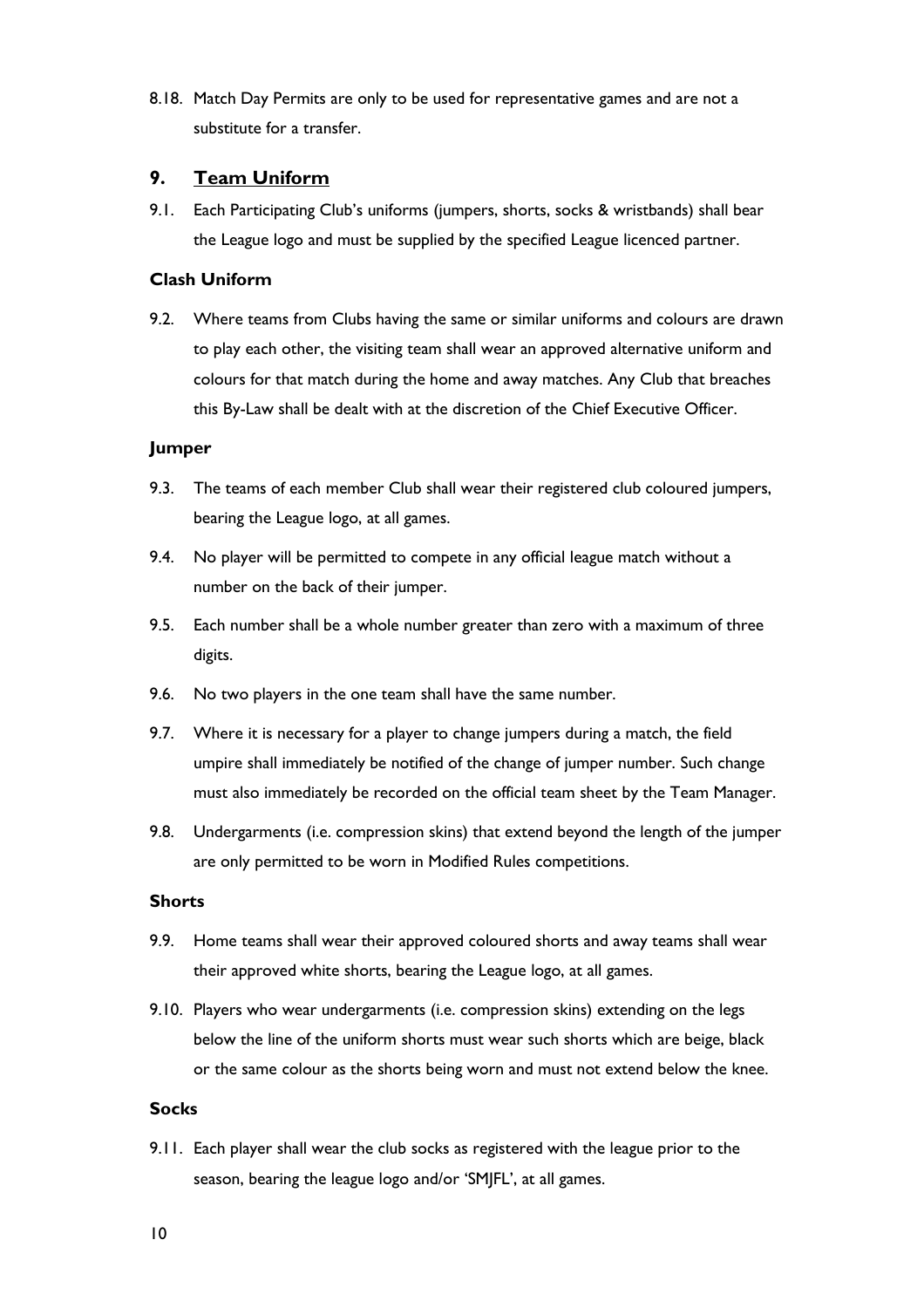## **Wrist Bands**

9.12. All players participating in age groups that play in Zones will be required to wear a wrist band, as per By-Law [25.4,](#page-30-1) with the official SMFL logo on it. The wrist band must be visible at all times.

### **Gloves**

9.13. Players are not permitted to wear gloves unless prior written approval has been given by the Chief Executive Officer. Such approval is at the absolute discretion of the Chief Executive Officer and may only be given where a medical certificate has been provided.

#### **Stops**

9.14. Stops in players' boots must not have sharp edges, and aluminium or stainless steel stops are prohibited.

## **Other Apparel Items**

- 9.15. Appropriate helmets, mouthguards and shin guards may be worn.
- 9.16. Players may wear sports specific glasses that have been designed for use in contact sports i.e. shatter proof.
- 9.17. No apparel other than listed in By-Law [9](#page-9-0) is permitted to be worn on field during the match – unless prior written approval has been given by the Chief Executive Officer.
- 9.18. A copy of the written approval is required to be viewed by the field umpire officiating on game day. This requirement is to be fulfilled for each game where approval is being sought.

#### **League, Club and Sponsor Logos**

9.19. The following By-Laws outline the requirements for League and club logos on playing apparel. All artwork for playing apparel must be submitted to the SMJFL for final approval prior to ordering. An application may be made by clubs for logos, outside of the below listed dimensions, which may be approved at the absolute discretion of the Chief Executive Officer.

#### **Jumper**

- 9.20. The SMJFL logo (which may include a League sponsors), measuring no more than 8cm x 8cm, must be displayed on the front right breast of all team jumpers.
- 9.21. Club sponsors' logos, approved by the SM|FL, no larger than 8cm x 8cm may be affixed to the front left breast of team jumpers, in line with the SMJFL logo.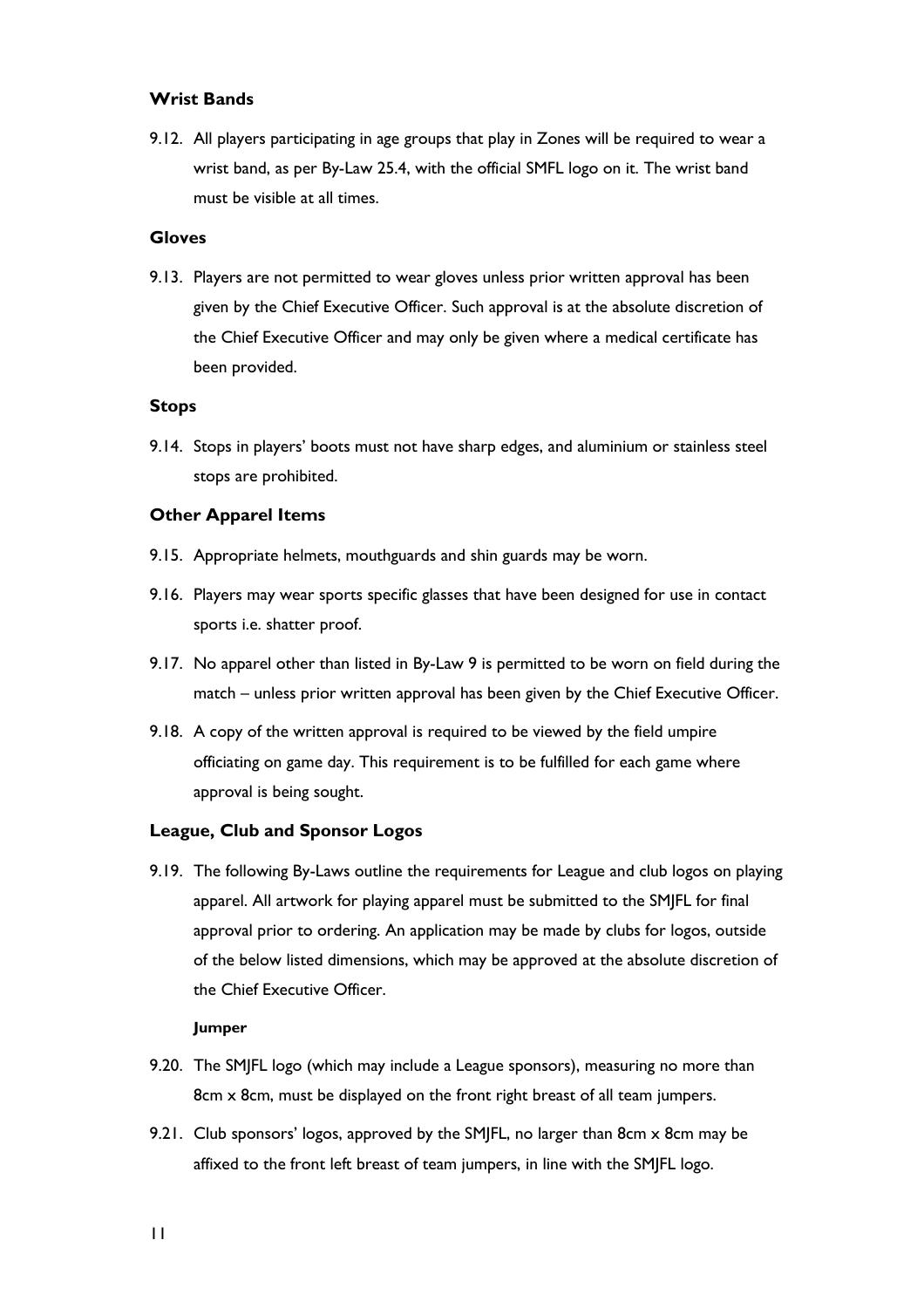9.22. Club sponsors' logos, approved by the SMJFL, no larger than 10cm high and 30cm wide may be displayed on the back of jumpers. Such logos must be located a minimum of 2 cm above or below the player number.

## **Shorts**

- 9.23. The SMJFL logo (which may include League sponsors), measuring no more than 8cm x 8cm, must be displayed on the front right leg of team shorts.
- 9.24. The SMJFL logo (which may include League sponsors) must be affixed to the bottom section of the side panels of all playing shorts.
- 9.25. Club sponsors' logos, approved by the SMJFL, no larger than 8cm x 8cm may be affixed to the front left leg of approved team shorts. No logos will be approved for addition to the back of playing shorts.

## **Socks**

9.26. The SMJFL logo and/or 'SMJFL' must be affixed to all approved playing socks.

# <span id="page-11-0"></span>**10. Venue**

## **Ground Set Up**

- 10.1. The Team Manager of the home team is to ensure that the ground is properly marked with boundary lines, goal squares and centre circle. A centre square and arcs (appropriate to ground size) must also be marked (in accordance with the LOAF) except for Modified Rules Competitions.
- 10.2. Centre circle may be marked closer to the wing if condition of ground warrants it.
- 10.3. Grounds for Modified Rules Competitions must be prepared as per By-Law [25.](#page-30-0)
- 10.4. The interchange area, which shall be marked in accordance with the LOAF, shall be positioned between the designated Team Bench areas (which shall also be marked) and shall also be signified by line marking paint or two soft cones.
- 10.5. All goal and behind posts must be padded to a height of at least two metres.
- 10.6. The playing field boundary line must be at least 3 metres away from any potential obstacles (including perimeter fencing)
- 10.7. The home team shall provide a satisfactory scoreboard and ensure that it is in operation for the duration of the match.
- 10.8. The home team must provide a suitable stretcher and first aid kit for each ground being used. The stretcher and the first aid kit must be easily accessible at all times.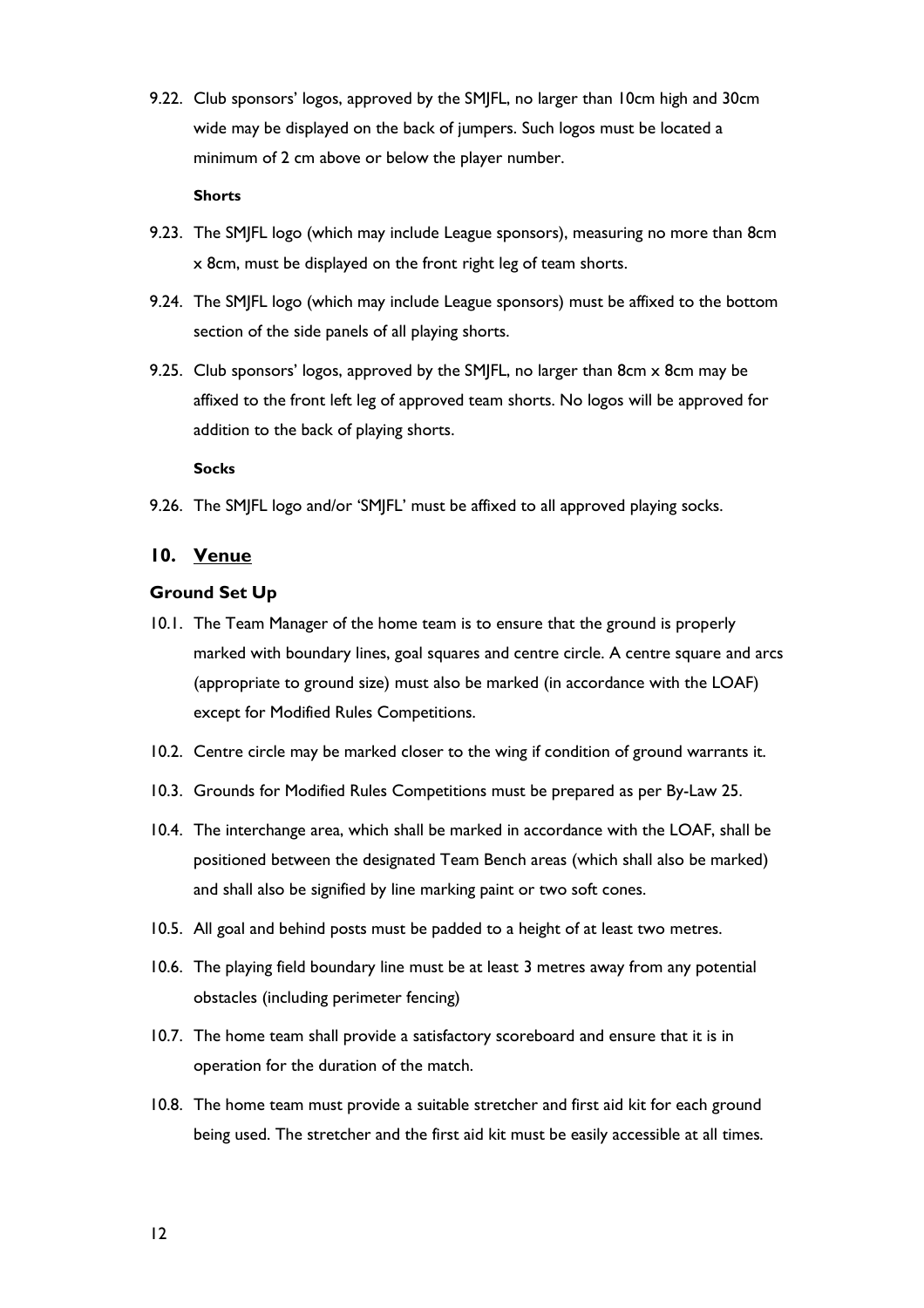## **Umpires' Room**

10.9. Only the Umpires, Umpire Escorts, Team Managers, SMJFL officials and first aiders are permitted to enter the umpires' room. Parents/supporters of players are not permitted in the Umpires' Room.

### **Team Bench**

- 10.10. In addition to players participating in the match, the following Team Officials are permitted in the Team Bench area during a football match:
	- Coach
	- Assistant Coach
	- **Trainer**
	- Runner
- 10.11.No other person is permitted in the Team Bench area during the match.
- 10.12.Team Officials and players in the designated Team Bench area must not be within one metre of the boundary line at any time other than during the breaks.

## **Ground Condition**

- 10.13.Prior to the first match played at a venue on any given day, an inspection of the ground must be completed prior to commencement of play and the Ground Inspection Report completed via the prescribed online application.
- 10.14.Where both Team Managers agree that a ground is unsafe to play on attempts should be made to find a suitable alternative venue. Where possible, a decision should be made in consultation with SMJFL staff.
- 10.15. If no alternative venue is available, the match may be rescheduled at the Chief Executive Officer's absolute discretion.
- 10.16. If the match is not re-scheduled, the match will be deemed to be abandoned and each team shall be awarded 2 premiership points, with no adjustment to be made to the teams' cumulative total points for and against.

# <span id="page-12-0"></span>**11. Adverse Weather Conditions**

- 11.1. The SMJFL may cancel any SMJFL match due to adverse weather conditions such as, but not limited to, excessive heat/humidity, lightning or rain/hail that may endanger participants' health or safety.
- 11.2. In the event there are no SMJFL staff available to make a decision, a game may be cancelled on the agreement of both Team Managers. However, if the SMJFL, on review of the game, decides the game should not have been cancelled, it reserves the right to award points or hand down any penalty as it sees fit.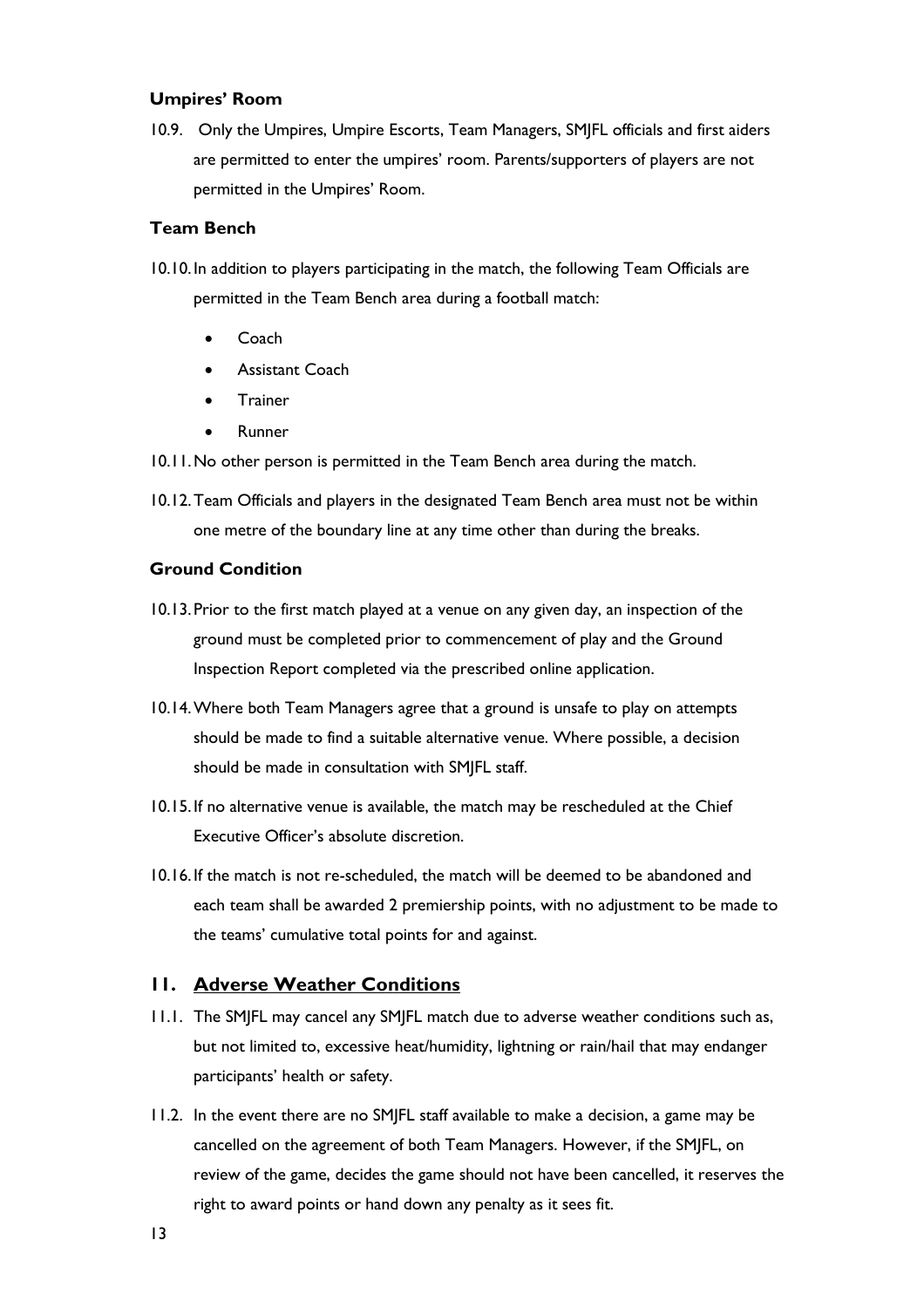- 11.3. Where play is unable to proceed in a home and away game for a period of time equal to one quarter, due to adverse weather conditions, the game shall be cancelled and the following will apply:
	- Where a match is either not started or stopped prior to half time, the game shall be considered cancelled and each team shall be awarded 2 premiership points. No adjustment will be made to either team's cumulative total points for and against.
	- Where the game is cancelled in the  $3^{rd}$  or  $4^{th}$  quarter, the team leading shall be considered the winner and the score recorded at the cessation of play entered as the final score.
- 11.4. Where play is unable to proceed in finals game, due to adverse weather conditions, the following shall apply:
	- Where the game is stopped before three quarter time the game shall be considered abandoned and shall be replayed within 7 days at a time and venue determined by the Chief Executive Officer in his or her absolute discretion.
	- Where the game is stopped in the last quarter and a team is leading by 36 points or more the team leading will be considered the winner.
	- Where the game is stopped in the last quarter and the margin is 35 points or less the game shall be considered abandoned and shall be replayed within 7 days at a time and venue determined by the Chief Executive Officer in his or her absolute discretion.
	- However, in finals games where the SMJFL has appointed a Match Manager (generally Grand Finals), taking into consideration all available information (match schedule, facilities etc.), they may stop the clock for a period of time before deciding if the game is able to proceed.

# <span id="page-13-0"></span>**12. Match Footballs**

12.1. The home team must provide the Field Umpire with the two footballs of the correct size and material and in good condition (as determined by the Field Umpire) no later than ten minutes before the commencement of a home and away match. The away team Captain shall choose which of the two footballs is to be used for the match. The football that is not chosen for the match shall remain on the home team's bench and will be used as a back-up football where necessary.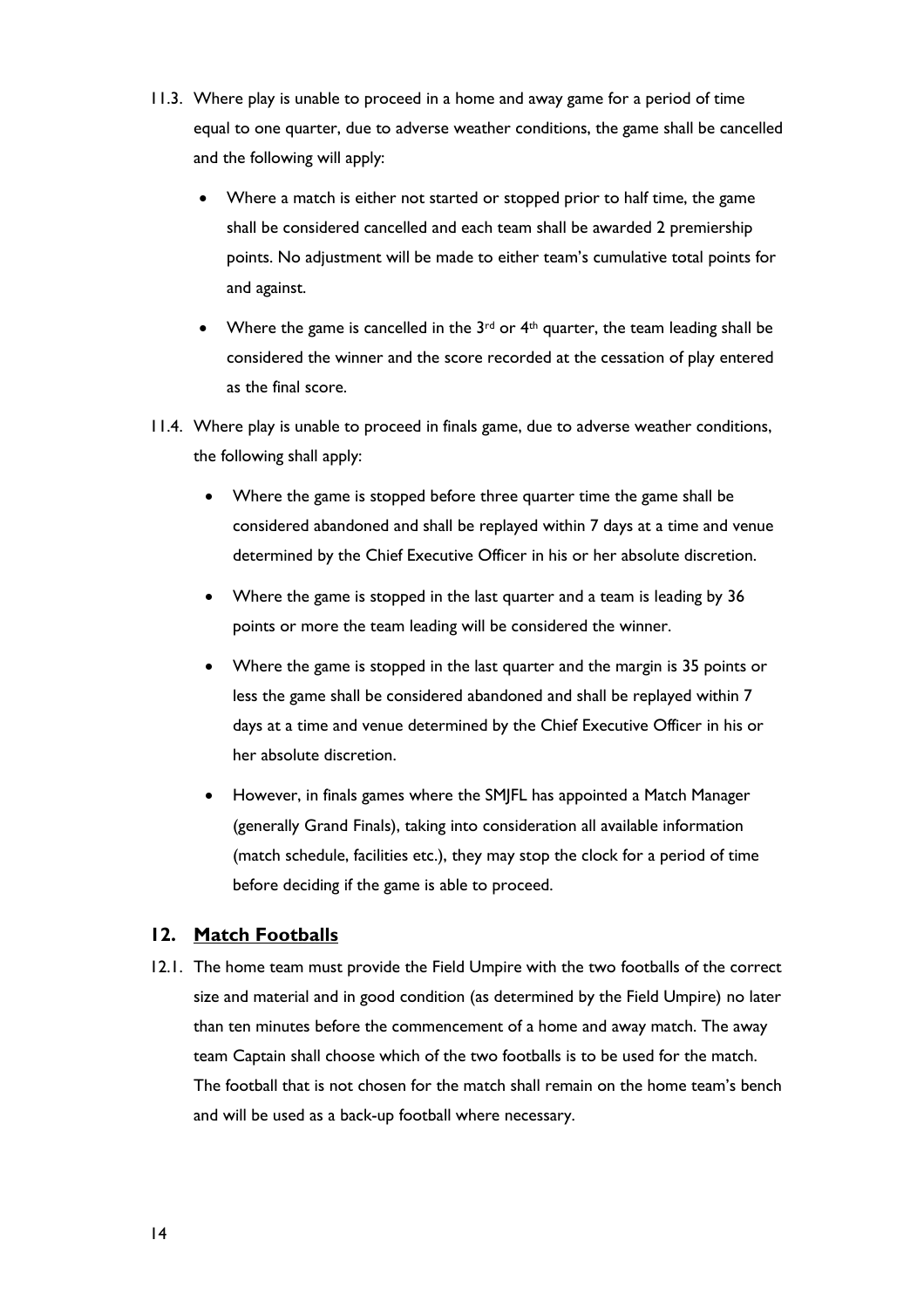12.2. Correct size and material for age groups is as follows:

| <b>Age Group</b>                   | <b>Size</b>             | <b>Material</b>         |
|------------------------------------|-------------------------|-------------------------|
| Under 10 Girls                     | $\overline{2}$          | Synthetic               |
| Under 12 Girls                     | $\overline{\mathbf{3}}$ | Synthetic               |
| Under 14 Girls                     | 4                       | Synthetic               |
| Under 16 Girls                     | 4                       | Leather                 |
| Under 18 Girls                     | 4                       | Leather                 |
| Under 8, 9 & 10 Mixed              | $\overline{2}$          | Synthetic               |
| Under 11 & 12 Mixed                | 3                       | I leather & I synthetic |
| Under 13 & 14 Mixed                | 4                       | Leather                 |
| Under $15 - 17$ $\frac{1}{2}$ Boys | 5                       | Leather                 |

- 12.3. For day matches, the footballs supplied must be red. If in the opinion of the umpire, the light quality means that a yellow ball should be used, the home club should attempt to make a yellow ball available. For night matches, the footballs supplied must be yellow.
- 12.4. Footballs for finals matches shall be supplied by the SMJFL.
- 12.5. Each club shall purchase all match balls from the specified SMJFL licensed partner. Each match ball must be branded with the SMJFL logo and SMJFL ball sponsor(s). Any club who breaches this By-Law will be dealt with at the discretion of the Chief Executive Officer.

# <span id="page-14-0"></span>**13. Fixtures**

# **Date and Time of matches**

- 13.1. All football matches shall be played on the date and time and at the venue determined by the Chief Executive Officer.
- <span id="page-14-1"></span>13.2. The Chief Executive Officer may, in their absolute discretion, alter the time and/or venue of any football match provided that both clubs competing in such match are notified of the change by no later than 5pm on the Thursday preceding the match.
- <span id="page-14-2"></span>13.3. Requests by Participating Clubs for a change of the time and/or venue of any football match must be received, in writing, by the SMJFL no later than 5pm on the Monday preceding the match. Such requests shall be dealt with by the Chief Executive Officer in their absolute discretion.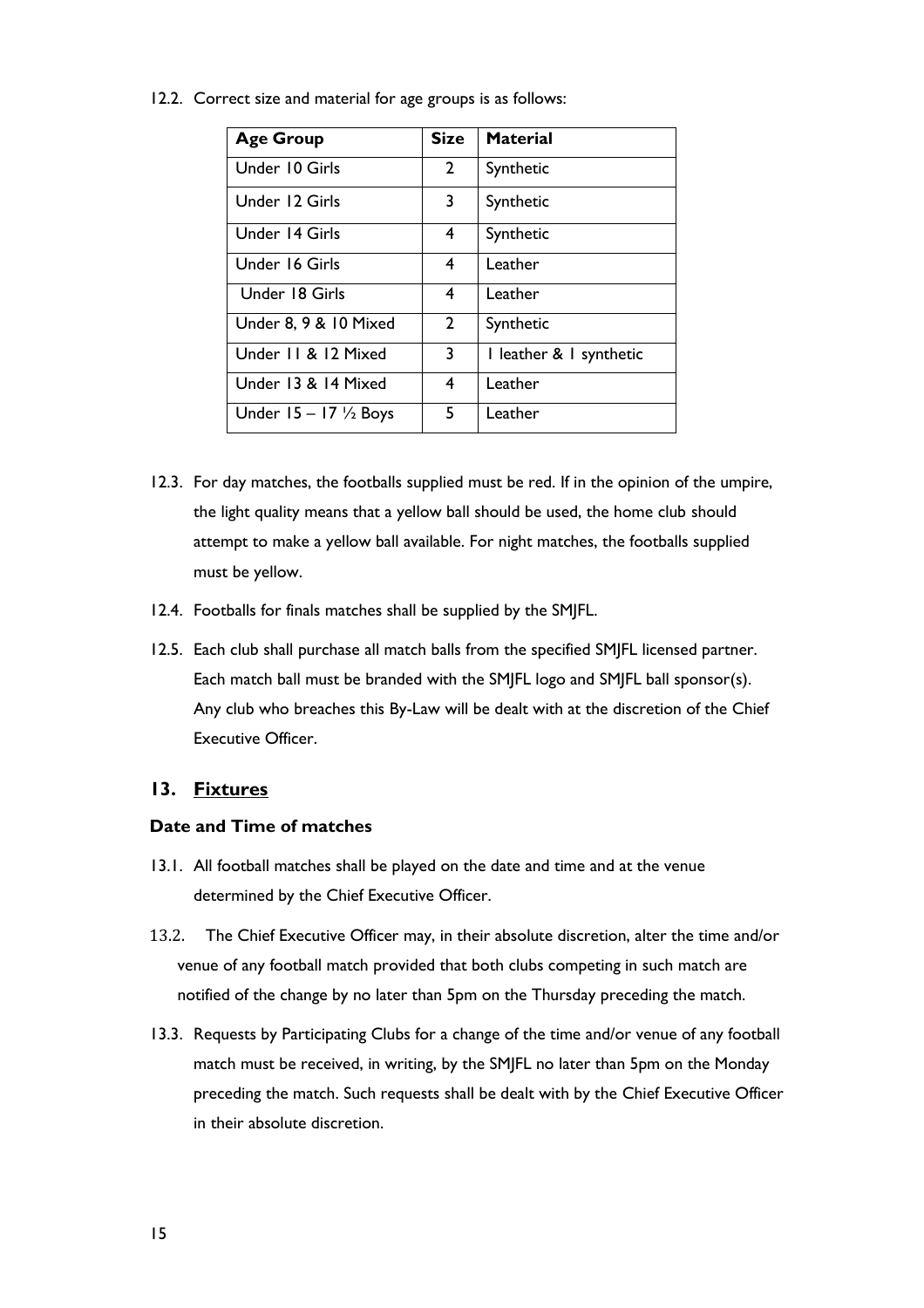13.4. For the avoidance of uncertainty, the time and/or venue of any football match may be changed in accordance with By Law [13.2](#page-14-1) or [13.3](#page-14-2) whether or not both teams participating in that match agree to the change.

# **Duration of Football Matches**

| <b>Age Group</b>      | Match              | <b>Break duration (minutes)</b> |                    |                    |
|-----------------------|--------------------|---------------------------------|--------------------|--------------------|
|                       | <b>Duration</b>    | $\frac{1}{4}$ time              | $\frac{1}{2}$ time | $\frac{3}{4}$ time |
| Under 10 Girls        | 10 minute quarters | 3                               | 6                  | 3                  |
| Under 12 Girls        | 12 minute quarters | 3                               | 6                  | 3                  |
| Under 14 Girls        | 15 minute quarters | 3                               | 8                  | 5                  |
| Under 16 Girls        | 15 minute quarters | 3                               | 8                  | 5                  |
| Under 18 Girls        | 17 minute quarters | 3                               | 8                  | 5                  |
| Under 8 Mixed         | 10 minute quarters | 3                               | 6                  | 3                  |
| Under 9 & 10 Mixed    | 12 minute quarters | 3                               | 6                  |                    |
| Under 11 - 14 Mixed   | 15 minute quarters | 3                               | 8                  | 5                  |
| Under U15-17 1/2 Boys | 20 minute quarters | 3                               | 10                 | 5                  |

13.5. The duration and breaks between quarters of football matches is as follows:

13.6. The clock shall only be stopped in the case of a head count (By-Law [16.1](#page-18-3)[-16.4\)](#page-19-3).

- 13.7. The Timekeepers must sound a warning siren one minute prior to the conclusion of the  $\frac{1}{4}$  time and  $\frac{3}{4}$  time breaks and 3 minutes prior to the conclusion of the  $\frac{1}{2}$  time break.
- 13.8. Players are encouraged to shake hands and offer three cheers to the umpires at the end of the match.
- 13.9. At the conclusion of all matches other than the final match of the day at a particular venue, all players, officials and supporters must exit the ground without undue delay, to enable the teams participating in the next match to access the ground.
- 13.10. Singing of club songs shall only take place in the clubrooms (or away from the opposition team if no clubrooms provided) and must not occur on the ground. Any Club that breaches this By-Law shall be dealt with at the discretion of the Chief Executive Officer.

# **Injury Stopped Game**

13.11.Where play is unable to proceed in a home and away game for a period of time equal to one quarter, due to an injury occurring on the ground which requires (on the advice of trainer/s or other medical personnel) that the injured person should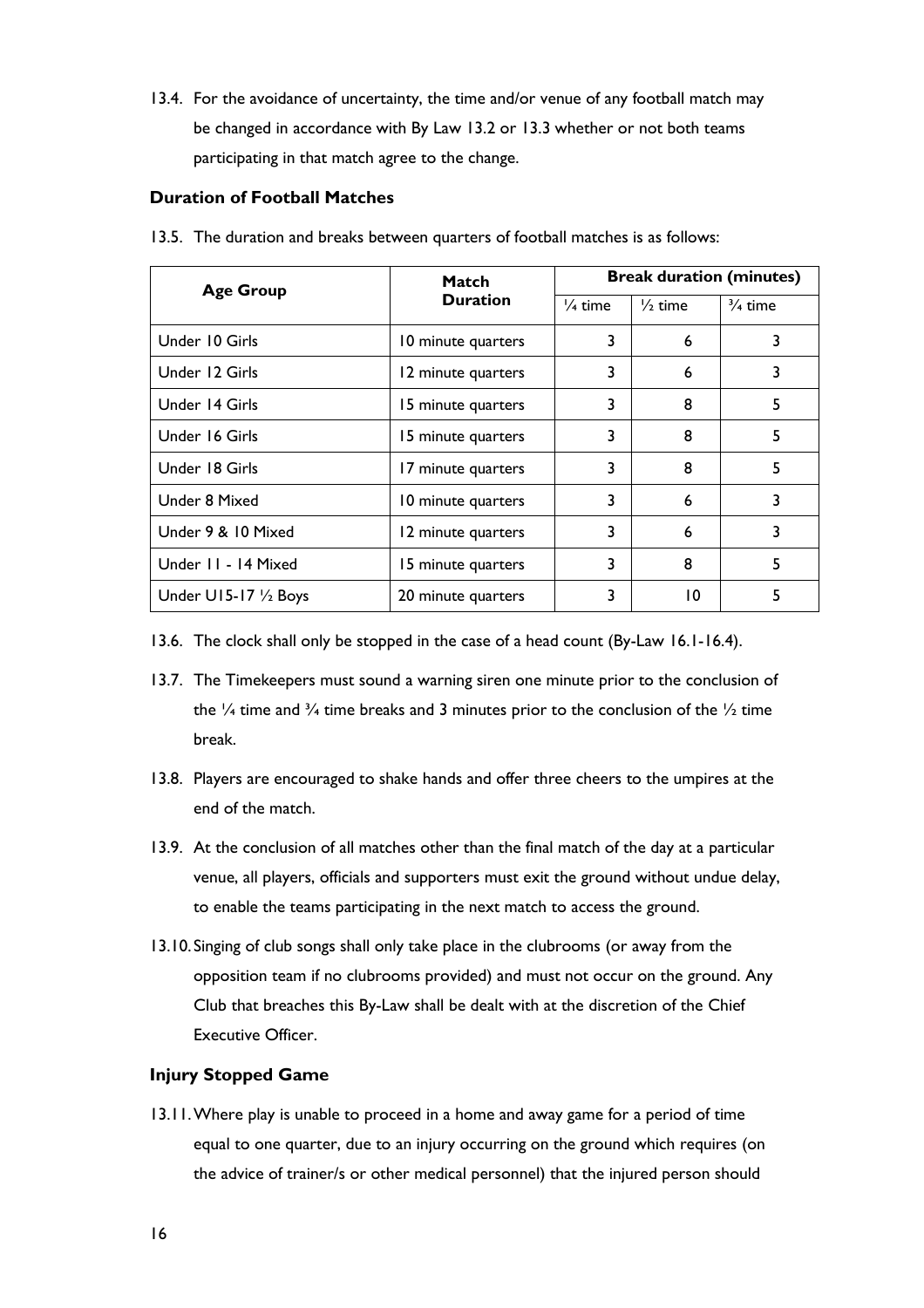not be removed from the ground until an ambulance arrives, the following procedures shall be followed:

- Where there is an alternate ground at the same venue immediately available, which is in suitable condition (as agreed by both Team Managers), the game should be moved and play continue from the point at which the game was stopped (as noted by the time keepers).
- Where no alternate venue is immediately available, the following shall occur
	- $\triangleright$  Where the game is stopped before half time, the game shall be considered abandoned and each team shall be awarded 2 premiership points, with no adjustment to be made to the teams' cumulative total points for and against.
	- $\triangleright$  Where the game is stopped in the 3<sup>rd</sup> or 4<sup>th</sup> quarter, the team leading shall be considered the winner and the score recorded at the cessation of play entered as the final score.
- If the Member club of either team is not satisfied with the outcome, it may appeal by lodging a written complaint with the Chief Executive Officer no later than 6.00pm on the Monday following the day of the match. The Chief Executive Officer may, in his or her absolute discretion, act on the complaint in such manner as he/she thinks fit.
- 13.12.Where play is unable to proceed in a Finals game for a period of time equal to one quarter and where no alternate venue is immediately available, the following shall occur:
	- Where the game is stopped before three quarter time the game shall be considered abandoned and shall be replayed within 7 days at a time and venue determined by the Chief Executive Officer in his or her absolute discretion.
	- Where the game is stopped in the last quarter and a team is leading by 36 points or more the team leading will be considered the winner.
	- Where the game is stopped in the last quarter and the margin is 35 points or less the game shall be considered abandoned and shall be replayed within 7 days at a time and venue determined by the Chief Executive Officer in his or her absolute discretion.
- 13.13.Where play is unable to proceed in a Lightning Carnival game for a period of time equal to one half, due to an injury occurring on the ground which requires (on the advice of trainer/s or other medical personnel) that the injured person should not be removed from the ground until an ambulance arrives, the game shall be considered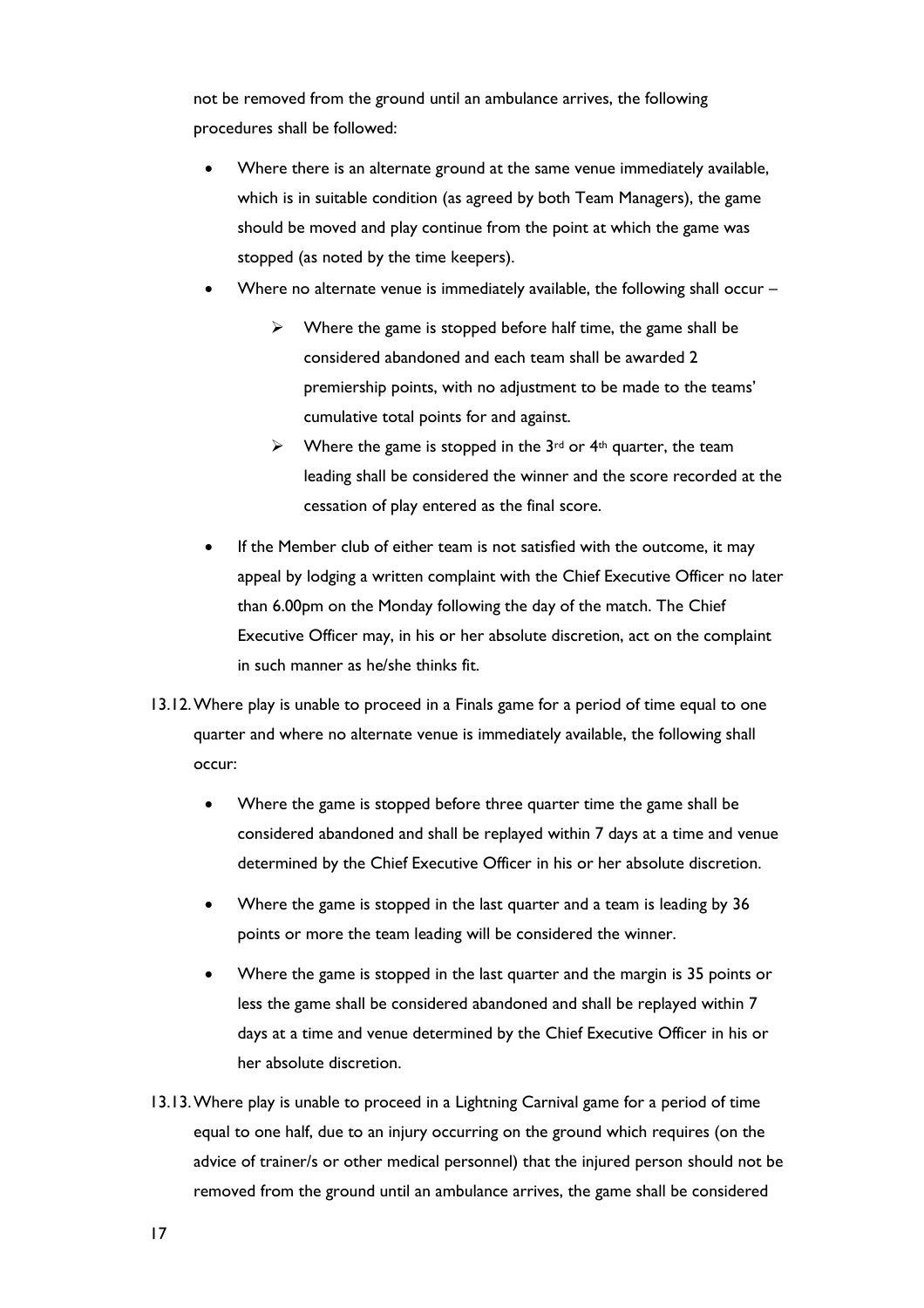abandoned and each team shall be awarded a draw (where applicable). The game may not be replayed.

# <span id="page-17-0"></span>**14. Number of Players**

<span id="page-17-2"></span>14.1. The number of players permitted to take part in any home and away football match is as follows:

|                                          | <b>On Field</b> |         | <b>Total on Team Sheet</b> |
|------------------------------------------|-----------------|---------|----------------------------|
| <b>Age Group(s)</b>                      | <b>Minimum</b>  | Maximum |                            |
| Under 10 Girls                           | 9               | 17^     | No limit                   |
| Under 12 Girls                           | 9               | 17^     | No limit                   |
| Under 14 Girls                           | 12              | $15*$   | No limit                   |
| Under 16 Girls                           | 12              | $15*$   | No Limit                   |
| Under 18 Girls                           | 12              | $15*$   | No limit                   |
| Under 8 - Under 10 Mixed                 | 12              | 18      | No limit                   |
| Under II - Under 14 Mixed                | 12              | 18      | 24 (no limit in finals)    |
| Under $15 -$ Under $17 \frac{1}{2}$ Boys | 17              | 18      | 24 (no limit in finals)    |

\* if both teams agree, teams may play up to 18 players each. If no agreement can be reached no more than 15 players can be on the field at any one time. ^ if both teams agree, teams may play up to 15 players each. If no agreement can be reached, no more than 12 players can be on the field at any one time.

- <span id="page-17-1"></span>14.2. Where a team has the minimum number of players to start a match but not a full team (excluding bench), the team with the numerical advantage must either "loan" players to the opposition or play with an equal number of players on the field unless:
	- A loan is offered but after evening up numbers there are still excess players in which case the team with the numerical advantage can play with one extra player; or
	- The team with the numerical advantage only has one extra player than the opposition in which case the team with the numerical advantage can play with that extra player; or
	- The team with minimum numbers refuses to accept "loan" players in which case the team with the numerical advantage can play at full strength.
- 14.3. By-Law [14.2](#page-17-1) does not apply to finals matches.
- 14.4. For the avoidance of doubt, teams must match players based on numbers at the start of the match only. Teams are not required to match if a player leaves the field after the start of the match. Unless agreed to by both Team Managers, once players have been loaned to the opposition, that same number of players must remain with the opposition until the end of the game, regardless of any changes to either side through injury.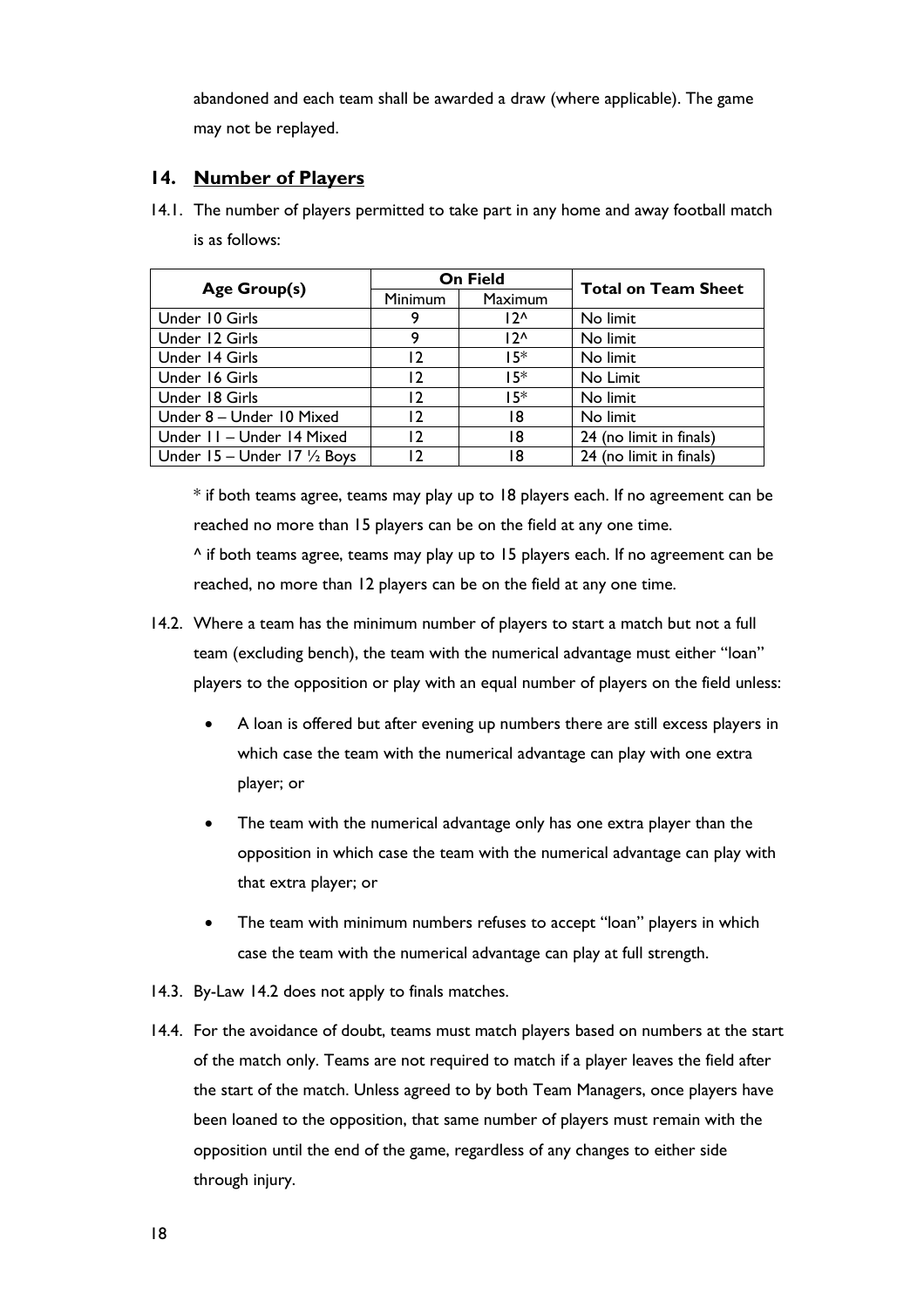- 14.5. "Loaned" players should appear on the team sheet of their team, however it should be noted that they were "on loan" to the other team.
- 14.6. Despite By-Law [14.1,](#page-17-2) no limit shall apply to the number of players on the interchange bench in finals matches.

## <span id="page-18-0"></span>**15. Forfeited Matches**

- 15.1. Where a team has fewer than the minimum number of players (as per By-Law [14.1\)](#page-17-2) the opposing team shall be awarded a "forfeit".
- 15.2. A time limit of twenty minutes after the official starting time shall be allowed for teams being late, after which the match may be claimed as a "forfeit" at the option of the opposing team.
- 15.3. A "friendly" match may then be played between the teams, provided that the Umpire is made aware that the official match has been forfeited.
- 15.4. All paperwork must note that the match has been forfeited.
- <span id="page-18-2"></span>15.5. When a forfeit occurs the non-forfeiting team will record a 60-0 win and be awarded four premiership points.
- 15.6. No SMJFL Best and Fairest votes shall be awarded in a "friendly" match.
- 15.7. Teams awarded a "forfeit" shall be entitled to lodge an official team sheet on the Competition Management System. Only players included on the Competition Management System will have the match count towards finals eligibility.
- 15.8. A Club giving a forfeit shall be responsible for notifying the opposition team (via the Club Secretary), the SMIFL (footballops@smifl.com.au) the umpires [\(umpiring@smjfl.com.au\)](mailto:umpiring@smjfl.com.au) and the venue (if being played at a neutral venue) as soon as possible before the start of the match.
- 15.9. Clubs giving a forfeit are subject to penalties as per [Appendix 3](#page-53-0)  Fines.

## <span id="page-18-1"></span>**16. Head Count**

- <span id="page-18-3"></span>16.1. A team captain may at any time during play in a match approach a Field Umpire to request a head count of the opposing team's players. Play must immediately be suspended and the Timekeepers' clock must be stopped whilst the head count is taken.
- 16.2. The timekeepers are to note the score on the score card at the time of the head count.
- 16.3. If a team is found to have an excess of players on the field the umpire must instruct the goal umpires and time keepers to deduct the points scored by that team during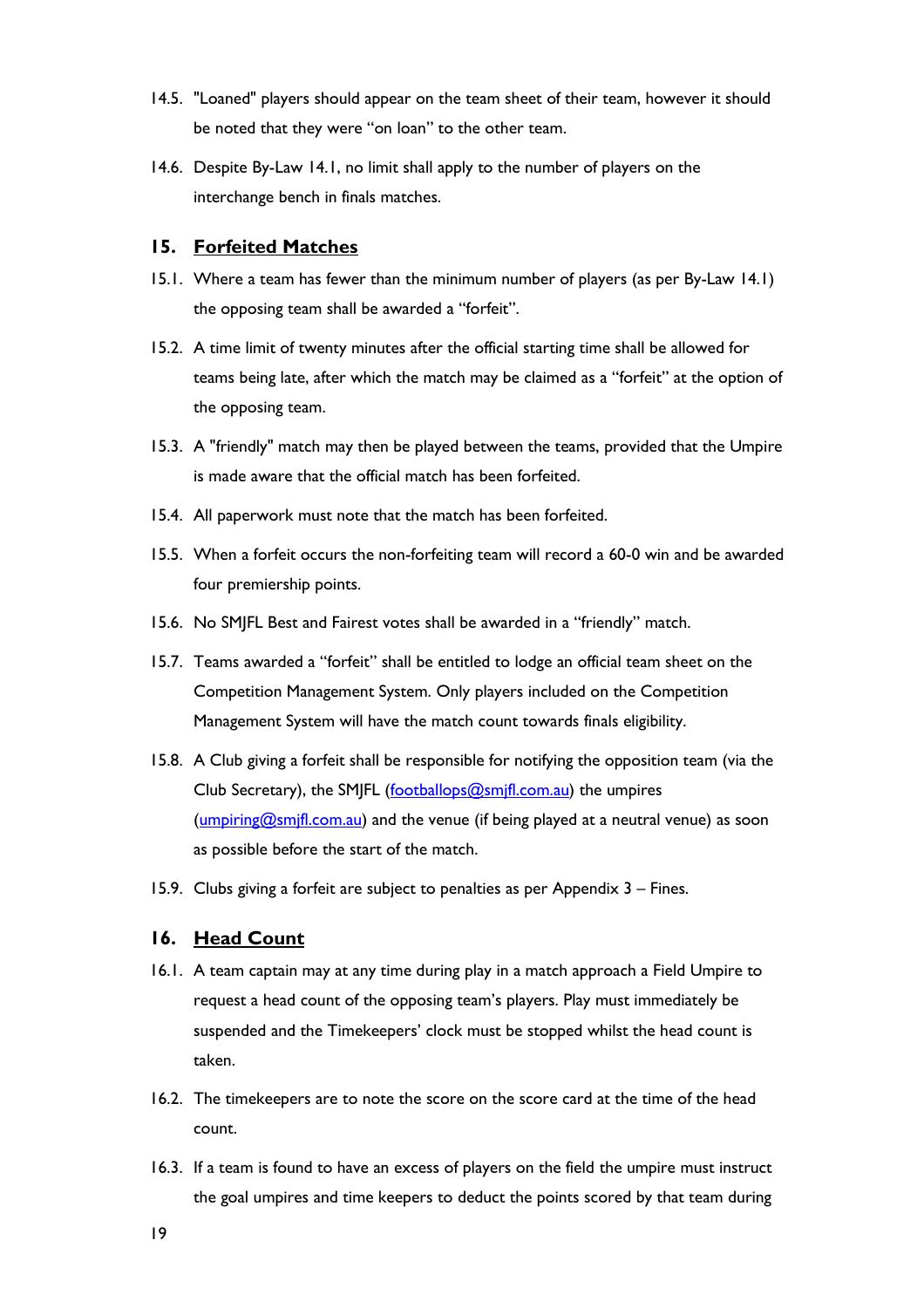the quarter in which they are found to have had excess players on the ground. The opposition team will be awarded a free kick and a 25-metre penalty.

<span id="page-19-3"></span>16.4. Where a request for a head count is considered by the Chief Executive Officer to have been frivolous, the Participating Club of the team that called for the head count may be sanctioned, at the discretion of the Chief Executive Officer.

# <span id="page-19-0"></span>**17. Player Interchange**

<span id="page-19-4"></span>17.1. Interchange of players is permitted whilst play is in progress provided that such players enter or leave the field via the designated interchange area. If a player who is not injured leaves the ground at any place other than through the Interchange area, that Player cannot return onto the ground for a period of one full quarter.

> *Example: if the breach occurs at the 16-minute mark of the second quarter the player would only be permitted to return to the field at the 16-minute mark of the third quarter.*

- 17.2. Despite By-Law [17.1,](#page-19-4) an injured player need not leave the field via the designated interchange area but the replacement player must not enter the field until the injured player has left the field, and must do so via the designated interchange area.
- 17.3. Monitoring the interchange of players is the responsibility of the Umpire Escort who must stand outside the fence near the interchange gates. If a breach of By-Law [17.1](#page-19-4) occurs, the Umpire Escort must report this to the offending team's Team Manager who must then inform the Timekeeper, advising the player's name and number. The time commences upon arrival at the Timekeepers' area by the Team Manager.

# <span id="page-19-1"></span>**18. Concussion**

18.1. If a player is deemed to be concussed on match day, they should not return to the field of play (or training) until such time as a doctor's certificate has been obtained indicating they are fit to play. This process is to be managed at club level.

# <span id="page-19-2"></span>**19. Blood Rule**

- 19.1. Upon a player being noticed by an umpire to have blood on them, the player must leave the ground immediately to be attended to; and may be immediately replaced with an interchange player. Once the bleeding has stopped, and all blood cleansed or covered, the player may be interchanged back onto the ground.
- 19.2. This rule applies to all persons entitled to be on the ground during game times.
- 19.3. Trainers must wear gloves when attending to bleeding players, and all blood infected materials must be bagged separately and disposed of in an appropriate manner.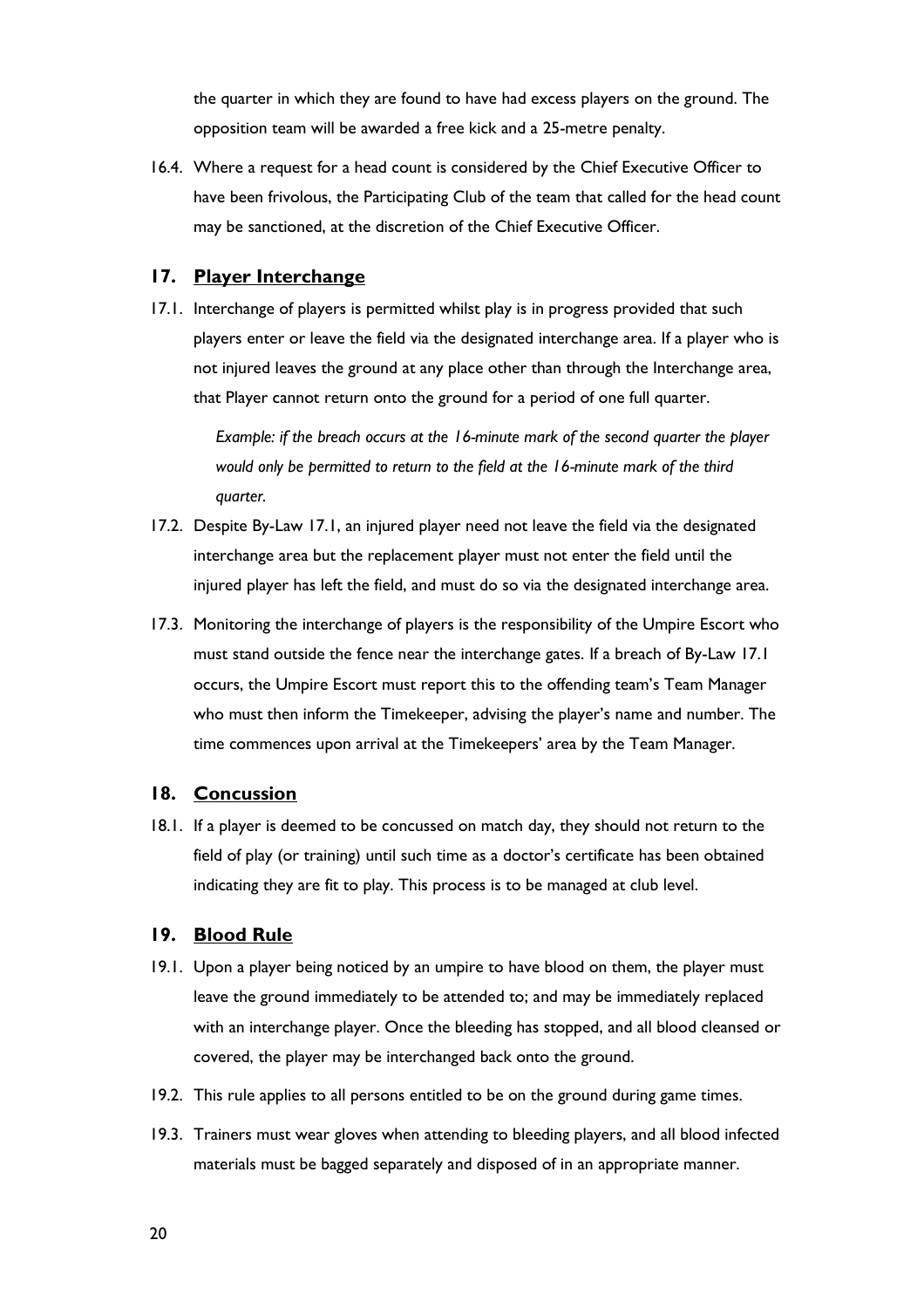# <span id="page-20-0"></span>**20. Team and Match Officials**

## **Team Officials' Roles**

- 20.1. Each participating Club must for each match appoint a Coach, Team Manager, and Trainer.
- 20.2. Each participating Club may for each match appoint an Assistant Coach, Runner and Water Carrier/s (except Modified Rules where Water Carriers are not allowed).
- 20.3. Participating Clubs shall ensure that Team Officials are fully conversant with and comply with these By-Laws.

#### **Coach**

- 20.4. It shall be the responsibility of coaches to maintain team and bench official discipline and to instruct the players and officials to act within the rules and spirit of the game at all times.
- 20.5. All Coaches must comply with the SMJFL Coaching Accreditation Policy. Failure to comply will result in the Member Club being fined as per [Appendix 3](#page-53-0) – Fines.
- 20.6. All SMJFL Coaches shall uphold the AFL Coaches Code of Conduct, and must maintain a standard of behavior and conduct that is in the best interests of the game and the players in their care.
- 20.7. Coaches are not permitted to enter the field of play while any match is in progress, and must remain in the designated Team Bench area at all times other than during the breaks.

#### **Team Manager**

- 20.8. Team Managers must comply with their responsibilities as set out in the SMJFL Team Managers' Handbook which is available on the SMJFL website.
- 20.9. The Team Manager shall be responsible for addressing issues involving the behaviour of their team's spectators towards the umpires.
- 20.10.Team Managers must have access to the SMJFL Team Managers Handbook and these By-Laws at all times.

#### **Runner**

- 20.11.Runners must be at least 16 years of age or, in the opinion of the Field Umpire, of sufficient age to be competent to perform the task.
- 20.12.Runners may deliver a message to a maximum of two players before leaving the playing field, and must leave the playing field immediately the messages have been delivered.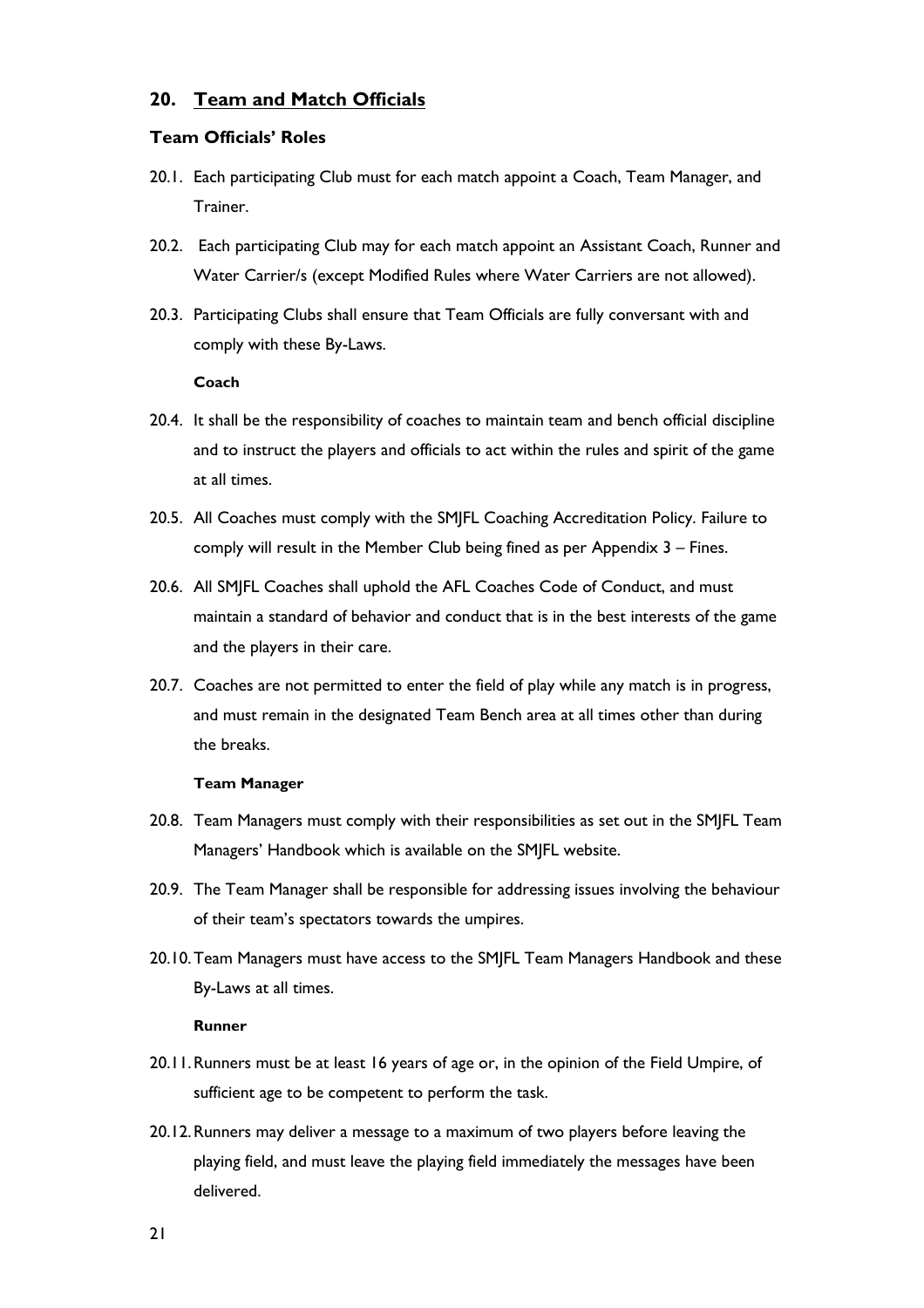- 20.13.Runners must not coach, barrack or in any way deliberately obstruct play or interfere with a player or official from the opposing team.
- 20.14.A Field Umpire may order from the field and report any Runner who is in breach of these By-laws. Any Runner ordered from the field may be replaced.

#### **Trainer**

- <span id="page-21-0"></span>20.15. As per the [Sports Trainers in Community Football Policy,](http://aflvic.com.au/wp-content/uploads/2013/08/AFL_Trainers_Policy.pdf) all Member Clubs must appoint a minimum of one Trainer per team who holds a minimum qualification of Level 1 First Aid with an up to date CPR component.
- 20.16. It is recommended that a venue trainer is present at all matches. If there is no venue trainer with Emergency Response Coordinator (ERC) qualifications present, trainers for under 13 and above age groups must also have completed ERC training.
- 20.17.A Trainer appointed pursuant to By-Law [20.15](#page-21-0) must be present for the duration of all games in which the Trainer's team participates.
- 20.18. Each team must provide one first aid kit (including ice) for use by the team Trainer(s).
- 20.19.Medical Practitioners can act as a trainer provided they are in a current clinical practice and registered with the AHPRA. Medical Practitioners must complete the ERC training every three years and CPR training every year and are exempt from Provide First Aid Level 2.
- 20.20. In the event of an injury to a player, a venue trainer or a second or third trainer may enter the field of play. Only 1 trainer is permitted on the team bench. Any additional trainers must be stationed off the field (outside the fence) and must be wearing the appropriate SMJFL bib.

#### **Water Carrier(s)**

- 20.21.Water Carriers must be at least 12 years of age or, in the opinion of the Field Umpire, of sufficient age to be competent to perform the task.
- 20.22.One Water Carrier is permitted to enter the field of play to deliver water to players in the under 11 and under 12 competitions. Two Water Carriers are permitted to enter the field of play to deliver water to players in the under 13s and above.
- 20.23.Water Carriers are only permitted to carry plastic water bottles on to the field of play. Metal and glass bottles, and water bottle carriers, are not permitted on the field of play.
- 20.24.Water Carriers shall only enter the field of play behind play to deliver water to the players whilst: a player from either side is having a set shot for goal; or whilst the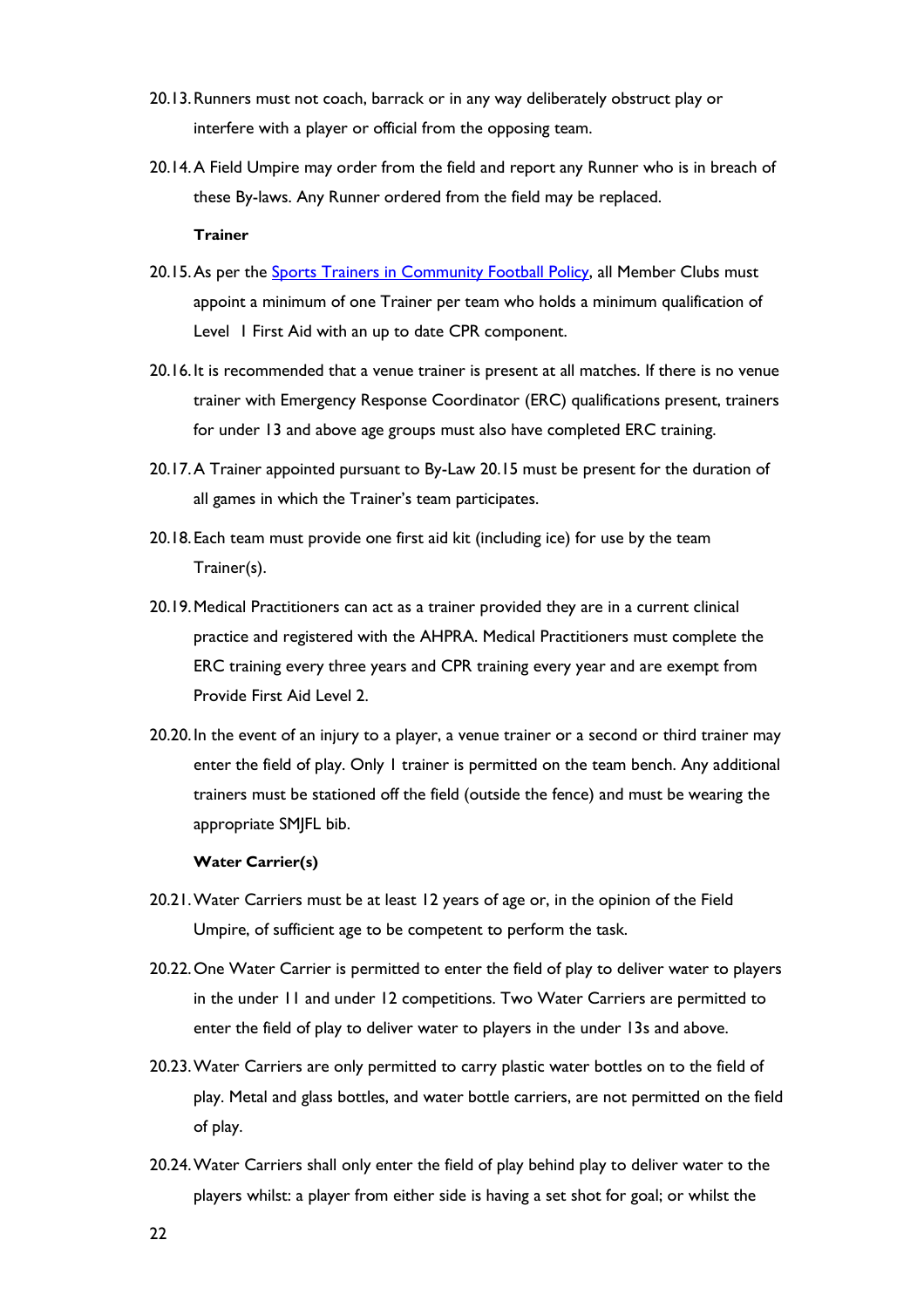football is being retrieved and returned to the field umpire who will be located in the centre of the ground after a goal has been scored.

- 20.25.Where a player having a set shot for goal misses the goal, all Water Carriers must immediately leave the playing field.
- 20.26.Water Carriers:
	- may enter the field of play from any position on the ground.
	- are not permitted to communicate with the Team Bench other than during the breaks between quarters.
	- must not at any time other than during the breaks between quarters be within 30 metres of the Team Bench.
	- are not permitted to pass messages or give instructions to players, or disrupt play.
- 20.27.A Field Umpire may order from the field and report any Water Carrier who is in breach of these By-laws. Any Water Carrier ordered from the field may be replaced.

## **Match Officials' Roles**

20.28.Each team for every match shall provide a Field Umpire (Modified Rules games only) Goal Umpire (except where provided by the SMJFL Umpiring Department), Boundary Umpire (except where provided by the SMJFL Umpiring Department), Timekeeper and Umpires' Escort. The home team shall also supply a Scoreboard Attendant.

#### **Goal Umpire**

- 20.29.Where Goal Umpires are not provided by the SMJFL Umpiring Department, each team participating in a match must provide a Goal Umpire who is at least 16 years of age or, in the opinion of the Field Umpire, of sufficient age to be competent to perform the task.
- 20.30. Each Goal Umpire shall be equipped with a scorecard, two flags and a pen.
- 20.31. Each Goal Umpire shall be responsible for keeping score and the Goal Umpires shall confer and verify scores at the end of each quarter. At the completion of the match they must sign each other's scorecard.
- 20.32.Only in the case of a disagreement on scores by the Goal Umpires shall the score recorded on the official Timekeepers' card be regarded as correct.
- 20.33.Goal Umpires shall be responsible for ensuring that the area between and behind the goals is kept clear of spectators and obstacles and must not enter the field or dispute decisions of the Field Umpires at any time.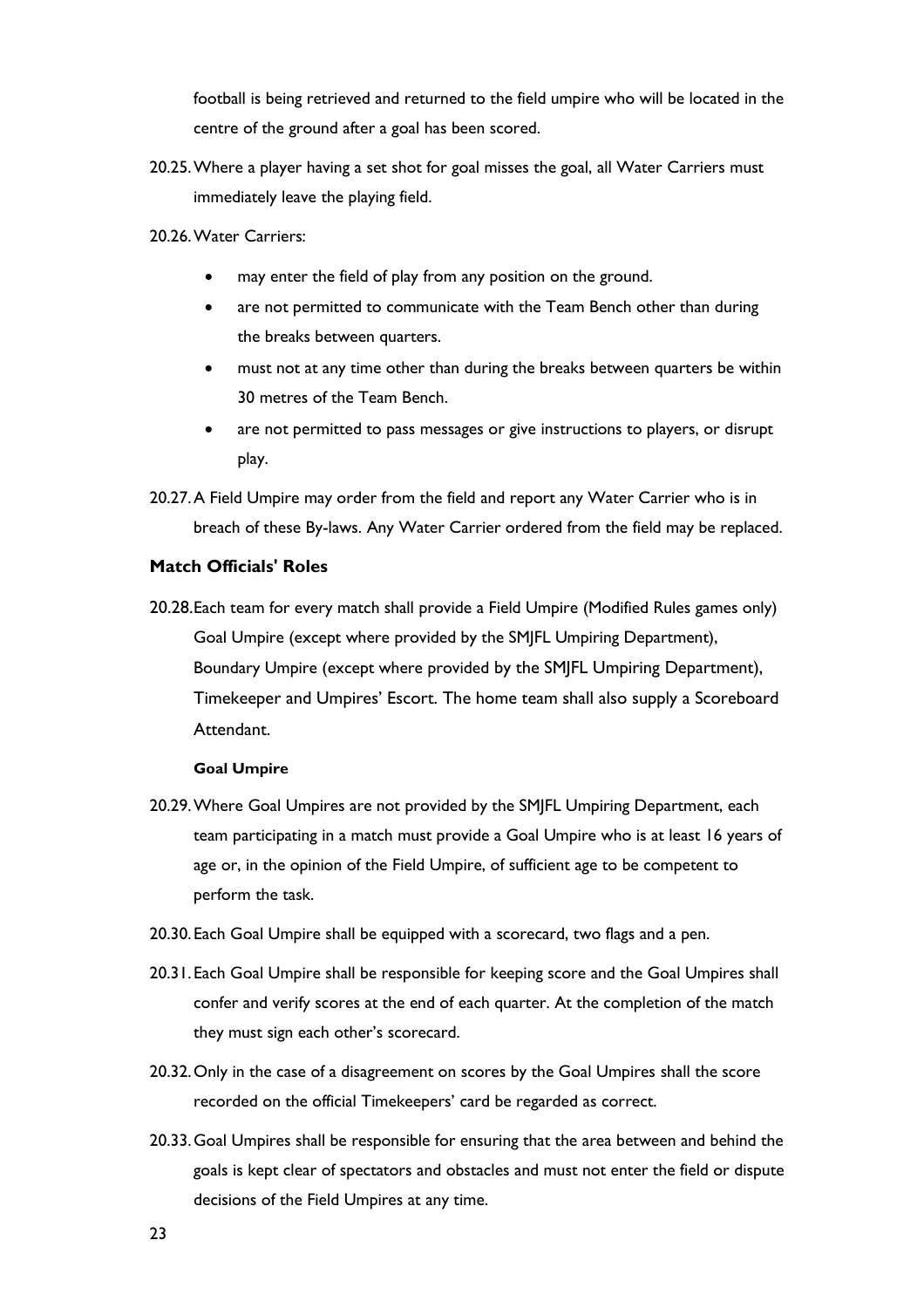- 20.34. Field Umpires may overrule a decision by a Goal Umpire except in the case where the Goal Umpire is appointed by the League.
- 20.35.Goal Umpires are not permitted to coach or communicate with any players or officials - other than during breaks between quarters. A Field Umpire may order from the field and report any team appointed Goal Umpire who is in breach of this By-law. Any team appointed Goal Umpire ordered from the field must be replaced.

#### **Boundary Umpire**

- 20.36.Boundary umpires are only required in competitions where the rules stipulate the ball must be thrown in after going out of bounds. Boundary umpires must not be provided in any other competitions.
- 20.37.Where boundary umpires are not provided by the SMJFL Umpiring Department, each team participating in a match must provide a boundary umpire (or two if preferred), who is at least 14 years of age or, in the opinion of the Field Umpire, of sufficient age to be competent to perform the task.
- 20.38.Clubs may supply two boundary umpires (on one side) as long as they are both correctly attired.
- 20.39.The Boundary Umpires must be familiar with the correct procedures to ensure the proper conduct of the match.
- 20.40. Field Umpires may overrule a decision by a Boundary Umpire.
- 20.41.Boundary Umpires are not permitted to coach or communicate with any players or officials - other than during breaks between quarters. A Field Umpire may order from the field and report any team appointed Boundary Umpire who is in breach of this By-law. Any team appointed Boundary Umpire ordered from the field must be replaced.
- 20.42.Boundary Umpires are not permitted to lay a Report but should submit any Complaints via the Club Secretary after the match.

## **Umpire Escort**

- 20.43.Umpire Escorts must be at least 18 years of age.
- 20.44.Both teams must supply an Umpires' Escort, who shall escort the field umpires to and from the ground at the commencement of the match, at half-time and at the conclusion of the match. Each escort shall commence from or conclude at the door of the Umpires' Room, as the case may be.
- 20.45.During the first and third quarter breaks the Umpires' Escorts must remain with the umpires, and provide drinks for them.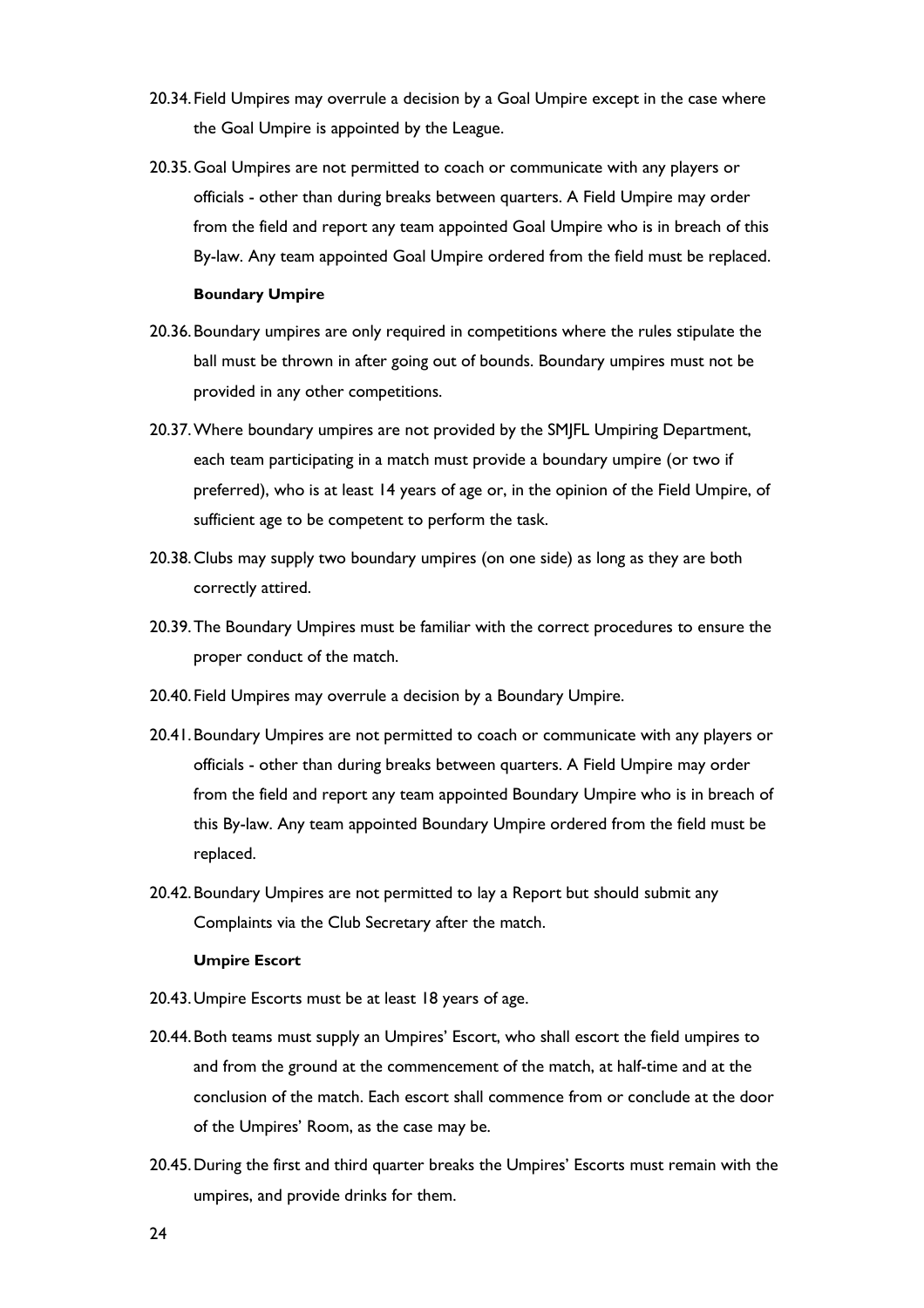20.46.During play Umpires' Escorts shall act as Interchange Stewards to ensure that players enter and exit the ground via the designated interchange area. The Umpire Escort must stand outside the fence near the interchange gates.

#### **Timekeeper**

- 20.47.Timekeeper is to be provided by each team and the home team shall provide an accurate timing device and siren, bell or other appropriate audible signalling device.
- 20.48.Timekeepers must be at least 16 years of age or, in the opinion of the Field Umpire, of sufficient age to be competent to perform the task.
- 20.49.The Timekeepers shall progressively record the scores on the reverse of the official Timekeepers card, and shall sign it at the conclusion of the football match.
- 20.50.Participating Clubs shall ensure that the Timekeepers are aware of the provisions in these By-laws concerning the length of quarters and the length of intervals.
- 20.51.The Timekeepers must sound a warning siren five minutes prior to the start of the game, one minute prior to the conclusion of the  $\frac{1}{4}$  time and  $\frac{3}{4}$  time breaks and 3 minutes prior to the conclusion of the  $\frac{1}{2}$  time break.

#### **Scoreboard Attendant**

- 20.52.The home team shall provide a scoreboard attendant, who must ensure that the scoreboard is up-to-date at all times during a match.
- 20.53. Scoreboard attendants must be at least 12 years of age or, in the opinion of the Field Umpire, of sufficient age to be competent to perform the task.

#### **Club Umpires (Modified Rules)**

- 20.54. In all Modified Rules Competitions each Member Club shall supply one volunteer to co-umpire the games – two umpires in total. The Club Umpire must be at least 18 years old and must have completed the SMJFL provided training.
- 20.55.The home team shall be responsible for submitting the Competition Match Report.

#### **Club Umpires (Other Competitions)**

- 20.56.When an SMJFL umpire is not appointed to or fails to arrive at a particular game each team shall appoint one person to act as umpire.
- 20.57.Both appointed Umpires shall officiate the match together.
- 20.58.Both appointed Umpires shall jointly award votes for the game.
- 20.59.The home team shall be responsible for submitting the Competition Match Report Form and votes online.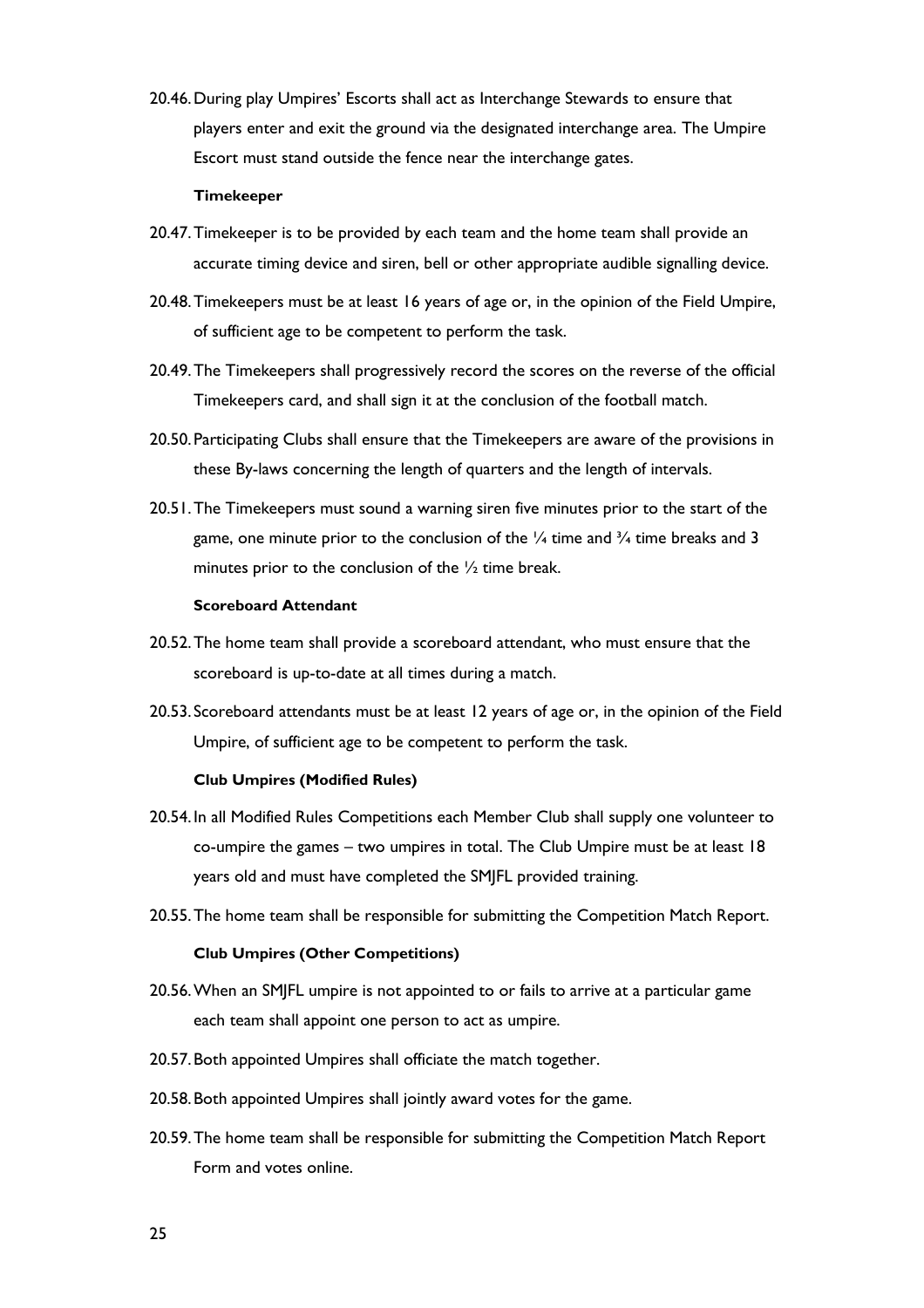# **Team and Match Officials' Attire**

20.60.The following SMJFL approved bibs shall be provided by Member Clubs must be worn (and be visible) by officials at all times during a football match:

| <b>Role</b>             | Colour                    |
|-------------------------|---------------------------|
| <b>Team Manager</b>     | Grey                      |
| Coach                   | Red                       |
| <b>Assistant Coach</b>  | Green                     |
| <b>Trainer</b>          | White                     |
| Runner                  | Yellow                    |
| <b>Water Carrier</b>    | Light Blue                |
| <b>Umpire Escorts</b>   | Orange                    |
| <b>Club Umpires</b>     | Florescent yellow (shirt) |
| <b>Boundary Umpires</b> | White                     |
| <b>Goal Umpires</b>     | White (coat)              |

20.61.Officials must wear enclosed shoes.

# **Failure to Provide Team or Match Officials**

20.62.A Member Club who fails to provide any of the team or match officials shall be dealt with at the discretion of the Chief Executive Officer.

# **Team and Match Officials' Behaviour**

- 20.63.Under no circumstances are Team or Match Officials to abuse, threaten or intimidate umpires (including umpiring department staff) or players, officials or spectators.
- 20.64.No person other than an Umpire Escort or Team Manager is to approach the Umpires (including umpire department staff) at any and may only do so for matters not relating to the manner in which the game is being officiated.

# <span id="page-25-0"></span>**21. Match-day Paperwork**

## **Team Sheets**

- 21.1. The names and numbers of all players taking part in a football match for a particular team must be entered on the official SMJFL Team Sheet. Players' names must appear on the Team Sheet in the same order that they appear in the SMJFL Team Register, and each player competing in the game must sign the Team Sheet adjacent to their name.
- 21.2. Team Sheets must include the names of any bench or on-field officials.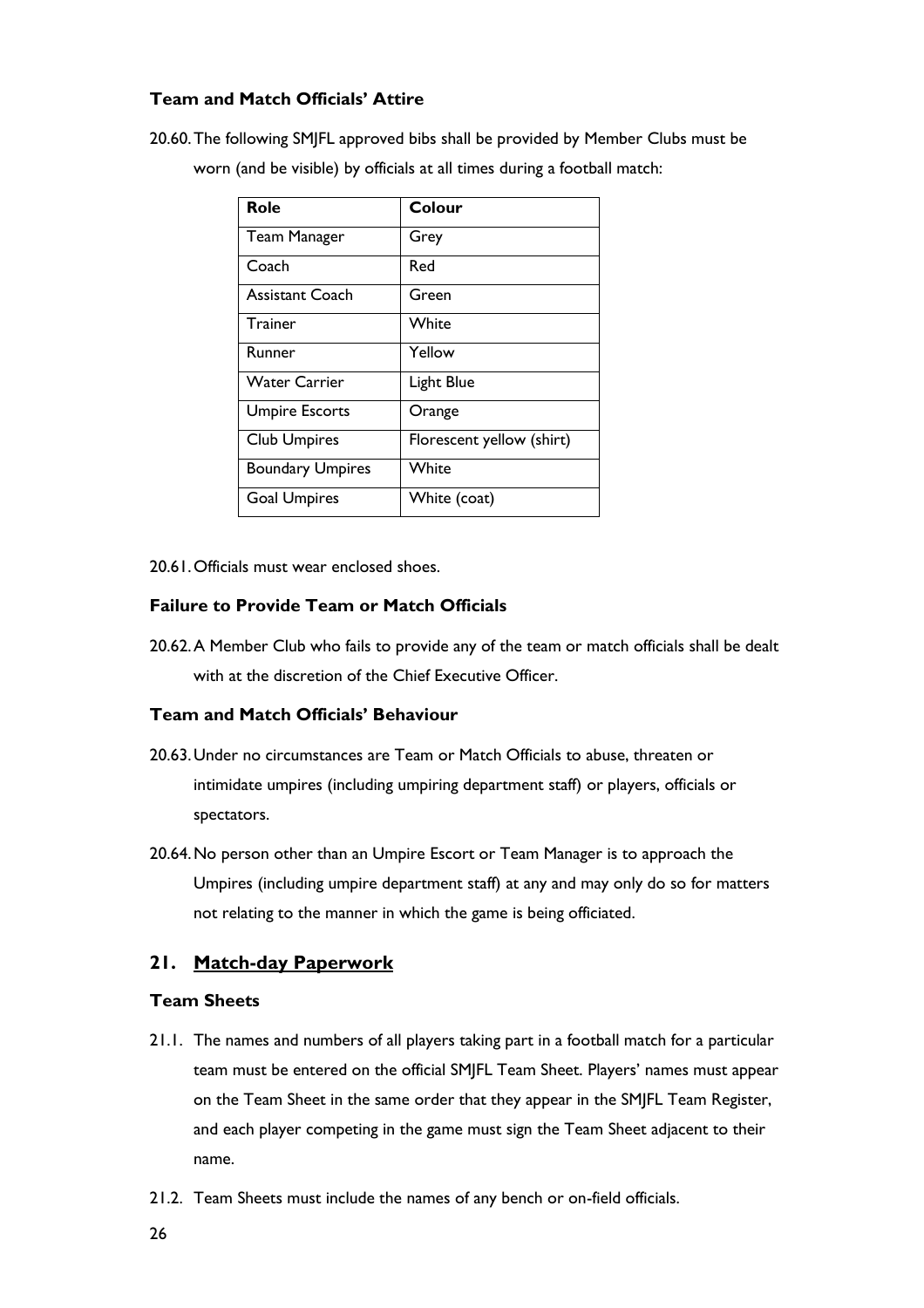- 21.3. A line and the letters DNP (did not play) must be ruled through the name of any player who is not taking part in the match.
- 21.4. Any player that has been granted a permit or exemption to play in any game (where they would otherwise be ineligible) must have a "P" written next to their name.
- 21.5. If a player fails to take the field at any point during the match they must be removed from the team sheet prior to the signing of the Competition Match Report.
- 21.6. An unsigned copy of the team sheet must be provided to the opposition prior to the start of the match.
- 21.7. Signed team sheets must be given to the senior Field Umpire no later than the commencement of the third quarter. Once the Team Sheets have been given to the umpire, no further players may be added to, or sign, the team sheets. Team sheets will be returned to Team Managers at the end of the game.
- 21.8. Hard copies of Team Sheets must be kept on file and made available to the SMJFL if requested.
- 21.9. All team sheet information must be entered into the Competition Management System by the stipulated timeline in By-Law [22.](#page-28-0) Once information has been entered online, the written team sheet will only be referred to if requested by the SMJFL.

## **Goal Umpire and Timekeeper cards**

- 21.10. Each team must provide their own Goal Umpire and Timekeepers with Official Scorecards. The name and age group of the teams playing must be placed on top of the Scorecards.
- 21.11.At the conclusion of a match, the Timekeepers and Goal Umpires must all sign the official scorecards. Only in the case of a disagreement on scores by the Goal Umpires will the Timekeeper cards be regarded as correct.
- 21.12.At the conclusion of the match, each Team Manager must collect their own scorecards to be kept on file along with the team sheet.

## **Ground Inspection Report**

21.13.Prior to the first match played at a venue on any given day, an inspection of the ground must be completed prior to commencement of play and the Ground Inspection Report completed via the prescribed online application.

### **Competition Match Reports**

21.14.Prior to the commencement of the match, the Team Manager of the home team shall provide the field umpires with an SMJFL Competition Match Report Form.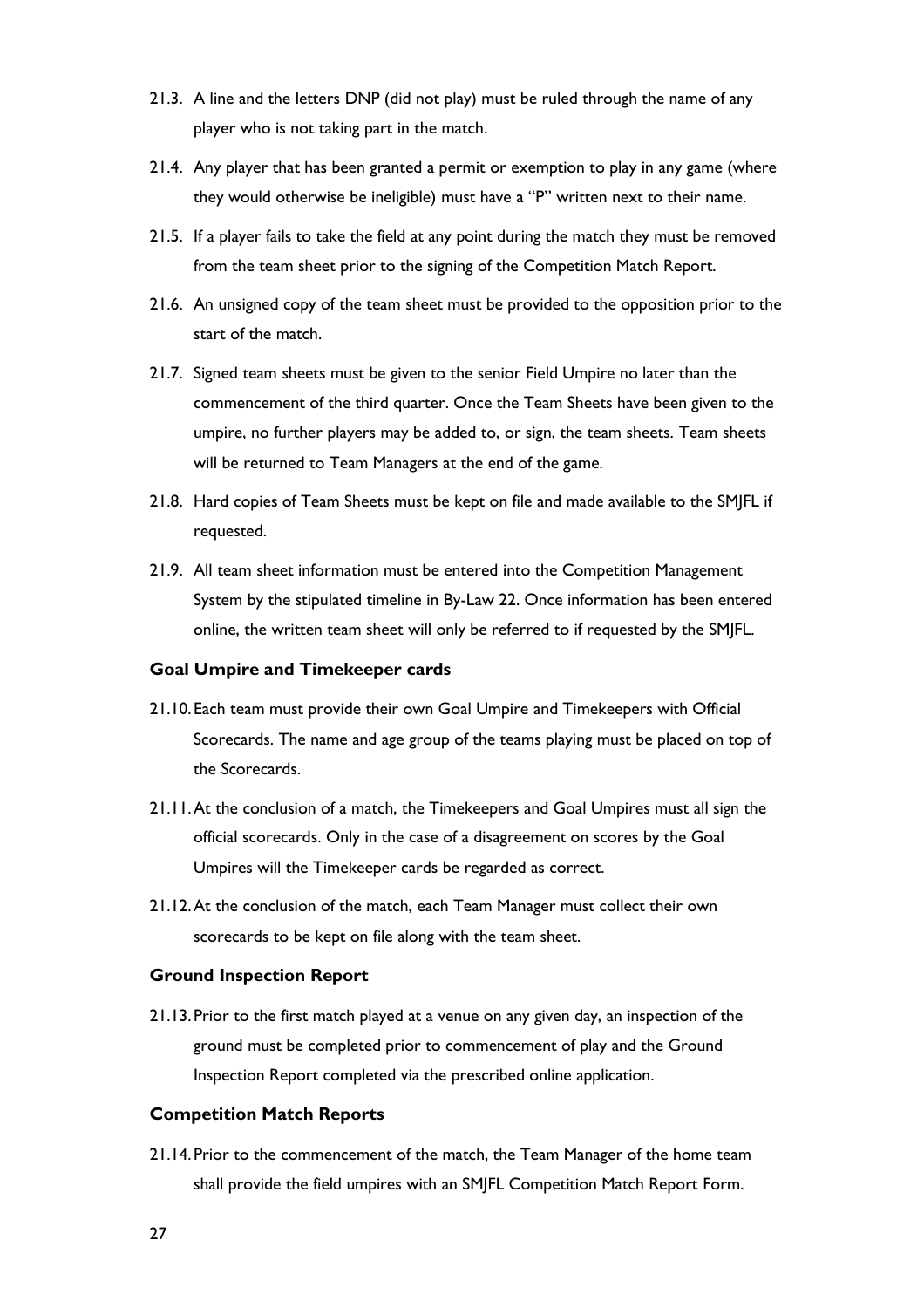- 21.15.At the conclusion of the match, the Competition Match Report Form must be signed by the Team Mangers of both teams that participated in the match. In the event of a dispute as to the contents of the Competition Match Report Form, Team Managers are permitted to make comments as to the nature of the dispute in the comments section of the form.
- 21.16.Distribution of Competition Match Report Form is as follows:

| Colour | <b>Destination</b> |
|--------|--------------------|
| Green  | Home team copy     |
| Pink   | Away team copy     |
| White  | Umpire copy        |

21.17. If an SMJFL umpire is not appointed, it is the responsibility of the club appointed umpires to complete the Competition Match Report Form (including the allocation of votes) and submit it via specified link on the SMJFL website.

# **Player/Official Report Forms**

- 21.18.Prior to the commencement of the match, the Team Manager of the home team shall provide the field umpires with copies of the Player/Official Report Form.
- 21.19.Any Reports against players or Team Officials must be lodged with the Umpiring Academy Manager (by the umpire) no later than 8pm on the day that the match was played, and may be withdrawn by the person who made the Report at any time prior to the commencement of the Tribunal hearing.
- 21.20. It shall be the Umpire's duty to provide copies of the completed Player/Official Report Form to the Team Managers as soon as practicable after the conclusion of the match. The Team Managers must await receipt of their copies ("the copies") and shall acknowledge receipt of same by signing the 4<sup>th</sup> copy of the Player/Official Report Form.
- 21.21. If a Player/Official Report Form is not made available the umpire may use any other material to write down the details of the report.
- 21.22. It is the responsibility of the Team Managers to sign the report form.
- 21.23.The team manager shall inform the Club Secretary that a Report has been laid. Refer to By Law [30](#page-37-0) for further information on Set Penalties and By-Law [31](#page-38-0) for further information on Tribunal hearings.
- 21.24.All Umpires reporting players must write details of the report on the official Competition Match Report Form.
- 21.25.Distribution of Player/Official Report Form is as follows: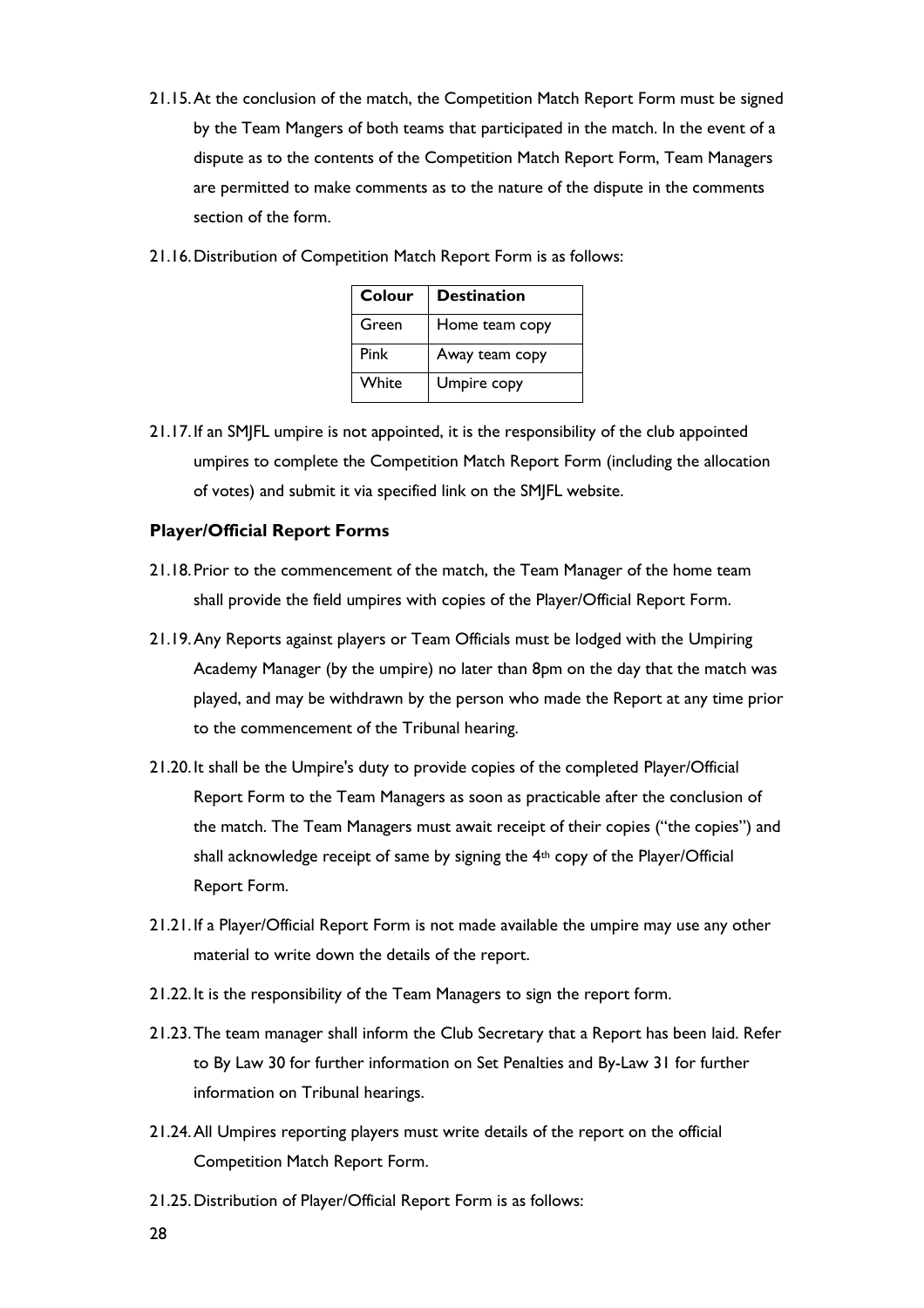| Colour | <b>Destination</b>                       |
|--------|------------------------------------------|
| White  | Team Manager of Reported Player/Official |
| Green  | <b>Opposition Team Manager</b>           |
| Blue   | <b>Umpires</b>                           |

# <span id="page-28-0"></span>**22. Results Entry**

- 22.1. The following is a list of results entry requirements for the various competitions:
	- Modified Rules:

| <b>Item</b>        | <b>Required</b> | <b>Timeline</b> | <b>Notes</b>                                                                                      |
|--------------------|-----------------|-----------------|---------------------------------------------------------------------------------------------------|
| Full time scores   | Yes             | 8pm match day   | Will not be displayed on website (except U12 girls)                                               |
| Update team sheet  | Yes             | 8pm match day   | Make sure all players who played are entered.<br>Remove players who did not play.                 |
| Dispute Team sheet | No.             | 12pm Tuesday    | Clubs must notify the SMJFL if opposition's online<br>team sheet does not match paper team sheet. |
| Best players       | No              |                 | Do not enter this information                                                                     |
| Goal kickers       | N <sub>o</sub>  |                 | Do not enter this information                                                                     |

• All other competitions:

| <b>Item</b>               | <b>Required</b> | <b>Timeline</b> | <b>Notes</b>                                                                                         |
|---------------------------|-----------------|-----------------|------------------------------------------------------------------------------------------------------|
| Quarter by quarter scores | Yes             | 8pm match day   |                                                                                                      |
| Update team sheet         | Yes             | 8pm match day   | Make sure all players who played are entered.<br>Remove players who did not play.                    |
| Dispute Team sheet        | No              | 12pm Tuesday    | Clubs must notify the SMJFL if opposition's<br>online team sheet does not match paper team<br>sheet. |
| Best players              | No              |                 | May be entered                                                                                       |
| Goal kickers              | No              |                 | May be entered                                                                                       |

# <span id="page-28-1"></span>**23. Premiership Ladders**

- 23.1. Except for under 12 girls, no premiership ladders shall be maintained for Modified Rules Competitions.
- 23.2. A premiership ladder shall be maintained during the home and away season for all Other Competitions and under 12 girls.
- 23.3. In home and away matches, four points will be allotted for a win, four points for a team in whose favour a forfeit is ruled, two points for a draw or an abandoned game that isn't rescheduled and zero points for a loss.
- <span id="page-28-2"></span>23.4. At the completion of round 4 all ladders will be reset for any competition affected by re-gradings (any teams in or out). All these teams will start round 5 with zero points and no percentage.
- 23.5. Any competitions without any re-grades up to round 4 will not be reset.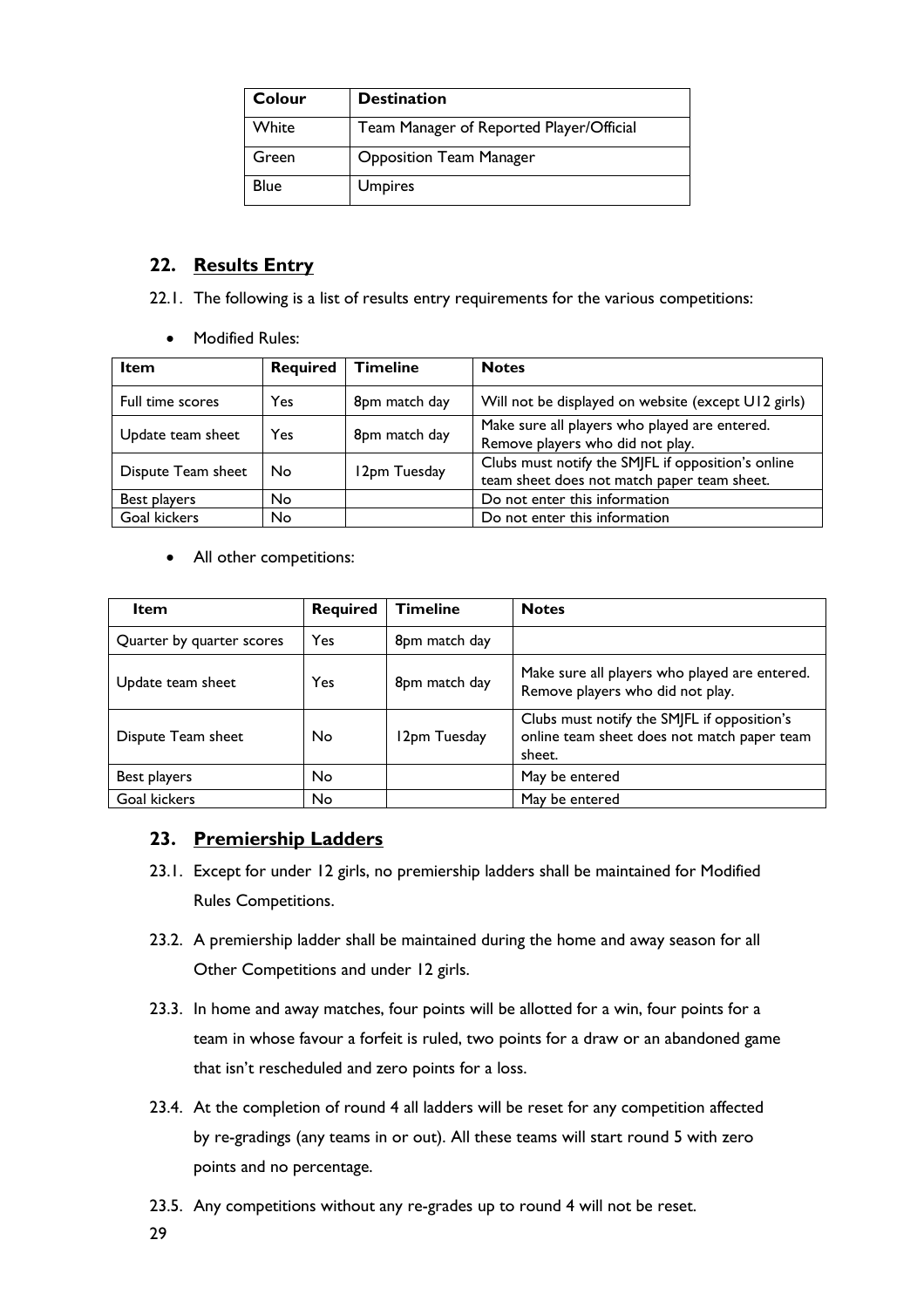- <span id="page-29-1"></span>23.6. If any re-grades occur after ladders have been reset, results against the re-graded team will be removed and replaced with a bye. The re-graded team will start with no points or percentage in the new grade.
- 23.7. In competitions involving an uneven number of games for competing teams, the League shall also prepare a match ratio which reflects the number of wins by each team against the number of matches played by each team.
- 23.8. In the event of more than one team having the same number of premiership points (after any match ratios have been applied) the team with the highest percentage (total points scored compared to total points against) shall finish higher on the ladder

## **Mercy Rule**

23.9. The official winning margin in under 11 to under 13 mixed and under 12 and under 14 girls' matches shall be no more than 60 points. Where the actual winning margin is greater than 60 points, the Chief Executive Officer shall ensure that the winning team's score is reduced so that the official margin is 60 points, and the adjusted score shall be used for the ladder percentage calculations.

#### **Withdrawal of team During Home and Away Season**

23.10.Where a team is withdrawn from the competition after the commencement of round 5 matches and prior to having played all other teams in their division on at least one occasion, the Chief Executive Officer shall adjust the ladder in that division to the effect that all matches played by that team shall be deemed to have been byes.

## <span id="page-29-0"></span>**24. Finals Series**

- 24.1. A finals series shall be conducted in all Other Competitions and under 12 girls and shall be conducted in such manner as is decided by the Chief Executive Officer from time to time.
- 24.2. All finals matches shall be played at such grounds as the Chief Executive Officer shall determine.
- 24.3. Where possible all Umpires for finals matches shall be appointed by the Umpiring Academy Manager.
- 24.4. Despite By-Law [14.1,](#page-17-2) no limit shall apply to the number of players on the interchange bench in finals matches.
- 24.5. The team that finished higher on the ladder at the end of the home and away season will be considered the "home" team for Semi & Preliminary Finals. The team that wins Semi Final 2 shall be considered the "home" team for the Grand Final.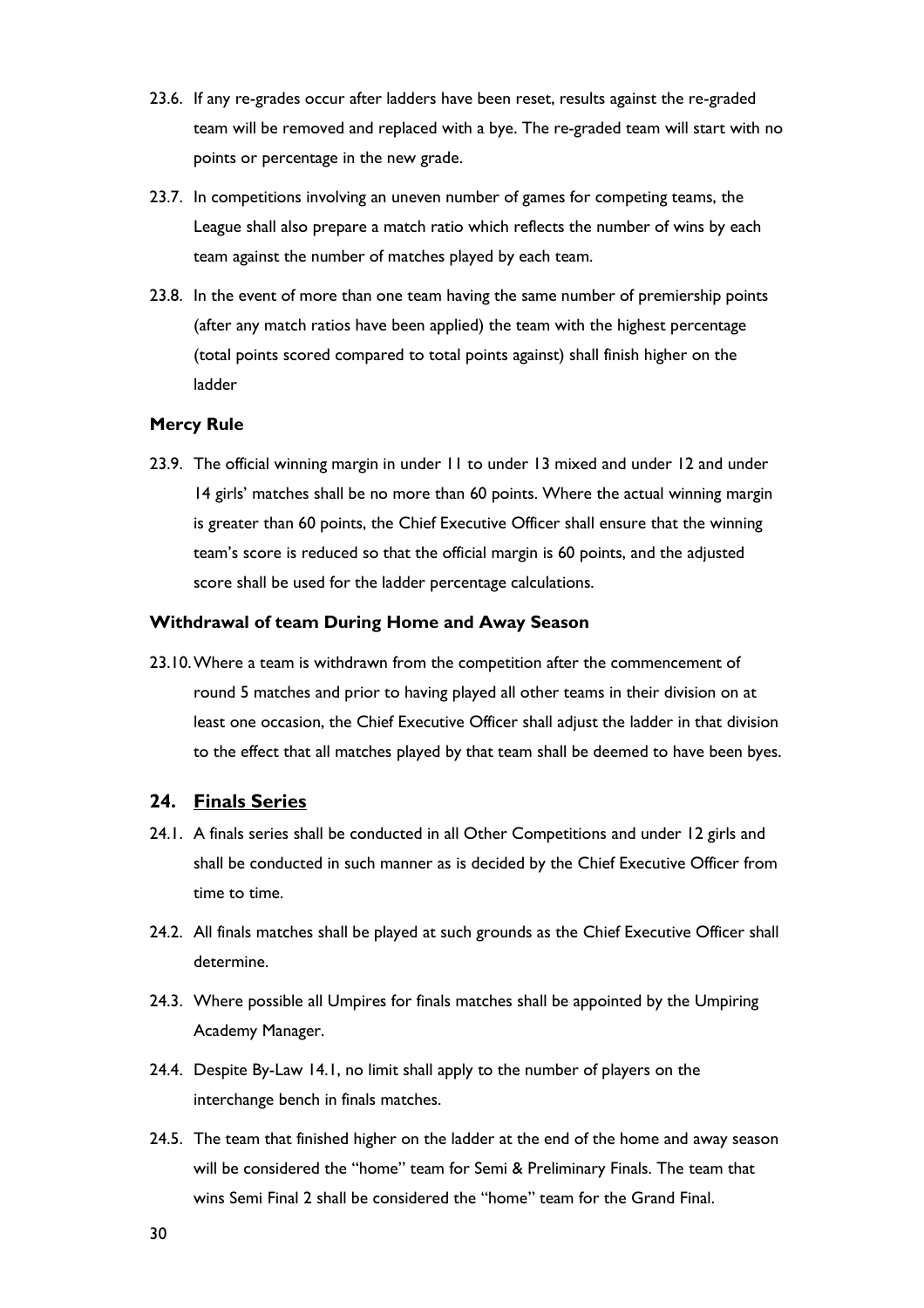- 24.6. Appendix 5 Player Movement [& Finals Qualification](#page-56-0) Policy sets out the parameters for player eligibility for finals matches.
- 24.7. Where, in a finals match, scores are tied at the end of the match, the following shall apply:
	- The Goal Umpires shall meet in the centre of the ground to confirm that the scoreboard is correct.
	- Where the scoreboard is correct and the scores are tied, the senior Field Umpire shall be informed.
	- Two further halves of five minutes with no "time on" shall then be played, with the teams changing ends at the conclusion of the first five-minute half.
	- Team officials are not allowed onto the field whilst the teams change ends.
- 24.8. Should the scores remain tied at the end of the two five-minute halves, the process shall be repeated until such time as there is a winner.

# <span id="page-30-0"></span>**25. Rule Variations**

25.1. Rule variations are as per the Rule Variation Matrix available on the SMJFL website.

# **Zones**

The following By-Laws outline matters relevant to the running of games with Zones. **Ground Set Up**

- 25.2. Ideally, grounds must be between 100-120 metres long and 80-90 wide. Where a ground is larger than these dimensions it should be reduced either by line marking or cones/markers. Any clubs wishing to vary the ground size must receive written approval from the Chief Executive Officer.
- 25.3. Temporary goal posts may be used to aid in reducing ground size and must have a plastic or rubber base and no metal or sharp objects. Temporary goal posts do not need padding.
- <span id="page-30-1"></span>25.4. Players are positioned in three equal zones to prevent ball chasing and subsequent congestion around the ball. Umpires should encourage players to stay in their correct positions. Players from each zone are required to wear different coloured SMJFL wrist bands as per the following:

| <b>Position</b> | <b>First Named Team</b> | <b>Second Named Team</b> |
|-----------------|-------------------------|--------------------------|
| Forward         | <b>Blue</b>             | Yellow                   |
| Centre          | Red                     | Red                      |
| <b>Back</b>     | Yellow                  | Blue                     |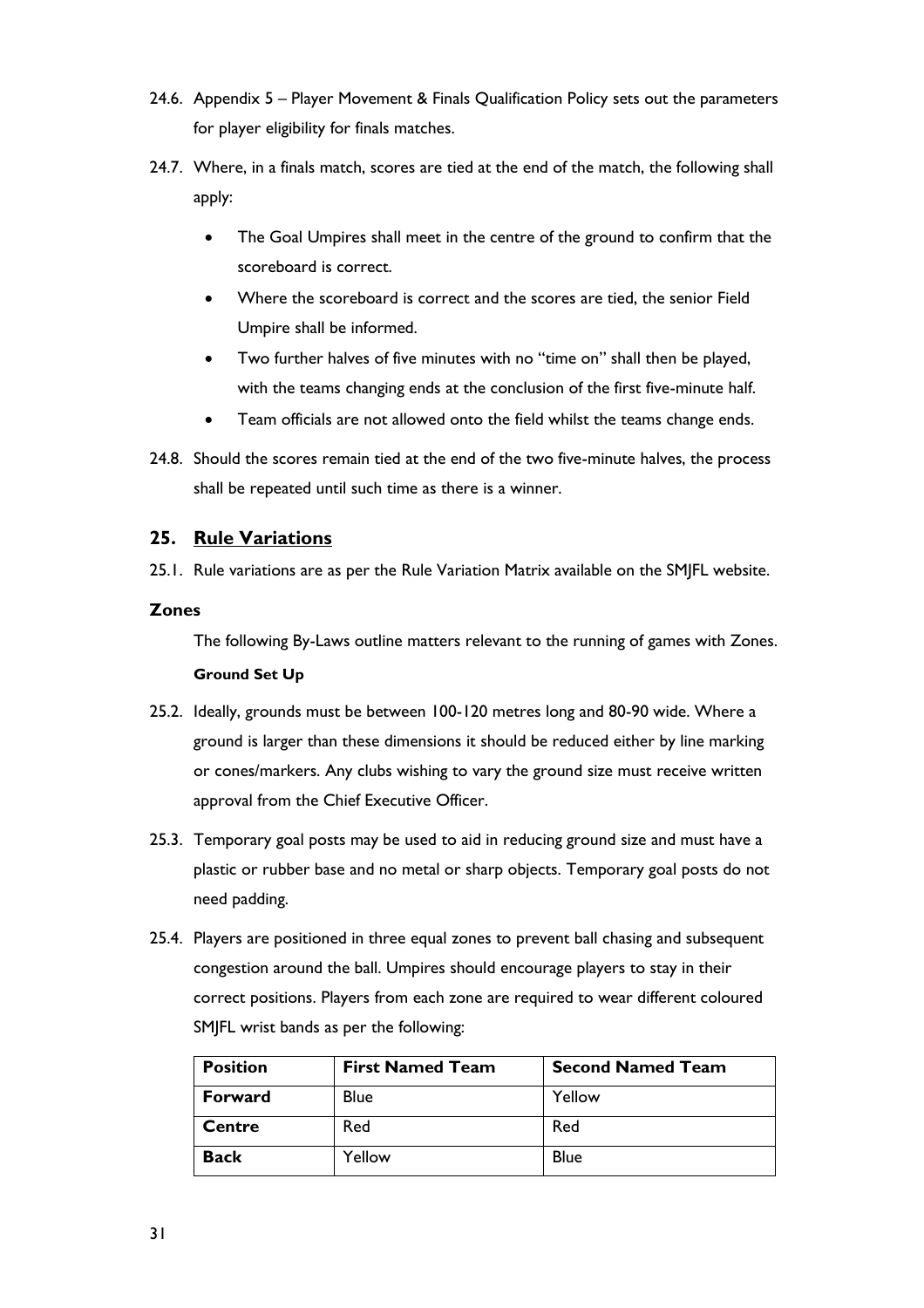#### **Transition of Ball**

25.5. When the ball is in transition from the back zone to the forward zone, it must be touched by a player in the mid zone. Failure for this to occur will result in a free kick awarded to the opposition team at the point at which the ball entered the end zone.

# **Out of Bounds**

- 25.6. Where kicked out of bounds (regardless of whether it bounced before being out of bounds) a free kick is awarded against the player who last kicked the ball. This free kick will be taken by the closest player to where the ball went out of play.
- 25.7. If there is any doubt, or if the ball came off hands or a body, the umpire shall call a ball-up 5 metres in from the boundary.

#### **Gaining Possession**

- 25.8. A player's prime objective should be to gain possession of the ball (eyes on the ball).
- 25.9. 'Running with' the player rather than 'running at' the player must be the intention. Any deliberate contact or contact to the back is strictly prohibited other than in the process of completing a Modified Tackle.
- 25.10.Once the ball is possessed, an opposition player may apply a modified tackle.

### **Scoring**

25.11.Any player not designated as a 'forward' who scores will be deemed to be breaching the zones and the score will not be awarded. A free kick will be awarded to the opposition and should be taken from the goal square.

## **Results/Scoreboards**

25.12.No scoreboards are to be displayed during games. Results (including goal kickers & best players) must not be published by the club in any form e.g. website, social media or local newspaper. Any club breaching these By-Laws will be fined as per Appendix 3 – Fines.

#### **Modified Tackle**

- 25.13.A player in possession of the ball may be tackled by an opponent wrapping both arms around the area below the top of the shoulders and on/above the knees.
- 25.14.The tackle may be from either side or from behind, providing the tackle from behind does not thrust the player with the ball forward (i.e. push him or her in the back).
- 25.15. If the player in possession of the ball is taken to the ground in the act of tackling, they will receive a free kick. If the umpire feels the player drops to the ground in order to receive a free kick, they will be penalised for holding the ball.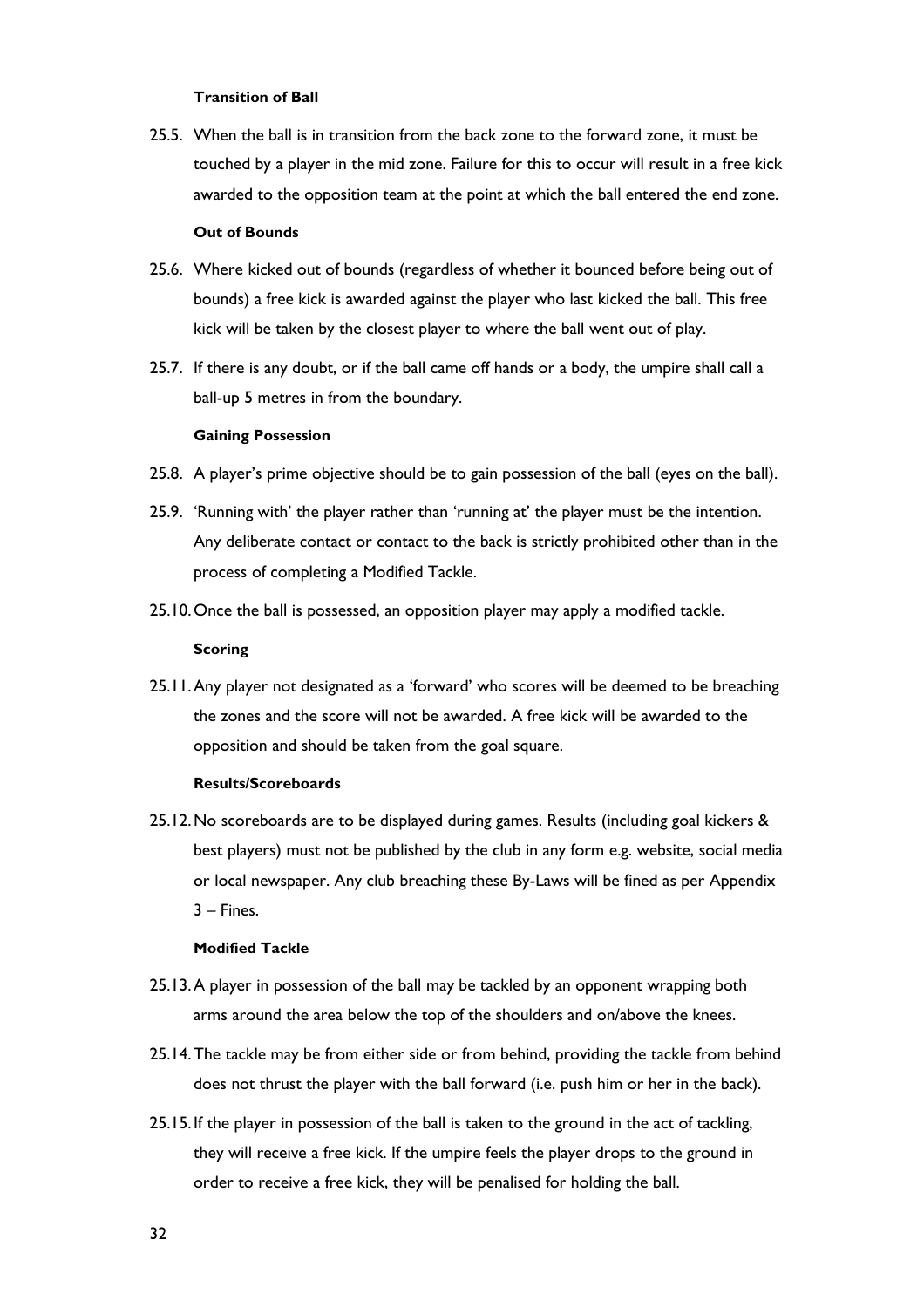- 25.16.A player in possession of the ball, when held by an opponent applying the wraparound tackle, should be given a reasonable chance to dispose of the ball by kick or by handball, or by attempting to kick or handball. If he or she fails to do so, a free kick shall be awarded to the tackler for holding the ball.
- 25.17.The field umpire shall conduct a ball-up when the player with the ball has it held to the body by an opponent, unless the player has had a reasonable time to dispose of it prior to being tackled. In that case, a free kick shall be awarded to the tackler for holding the ball.
- 25.18.The field umpire shall allow play to continue if the ball is knocked out of a player's hands by an opponent in the process of applying the wrap-around tackle.
- 25.19.A player, who is held by an opponent when not in possession of the ball, shall be awarded a free kick.
- 25.20.No player shall be deliberately dumped or thrown to the ground by a tackle.
- 25.21.There is strictly:
	- NO knocking the ball out of an opponent's hands
	- NO pushing the player in the side
	- NO stealing the ball from another player
	- NO bumping an opponent
	- NO sling, pull or otherwise apply force when 'holding' a player.

#### **Ball-ups**

- 25.22. Field ball-ups are contested by 2 players of equal size selected by the umpire. Before the ball-up, the umpire should clear the area by sending players back to their positions.
- 25.23.A free kick will be awarded for non-compliance. Umpires should 'coach' the players to clear the immediate area.

## **Smothering**

25.24.Deliberate smothering not permitted and free kick to nearest opponent. However, when smothering considered incidental (e.g. ball kicked into the person on the mark), play will continue.

## **Barging**

25.25.No barging, fending off or chopping past opponents is permitted. A free kick shall be awarded to the nearest opponent.

#### **Shepherding**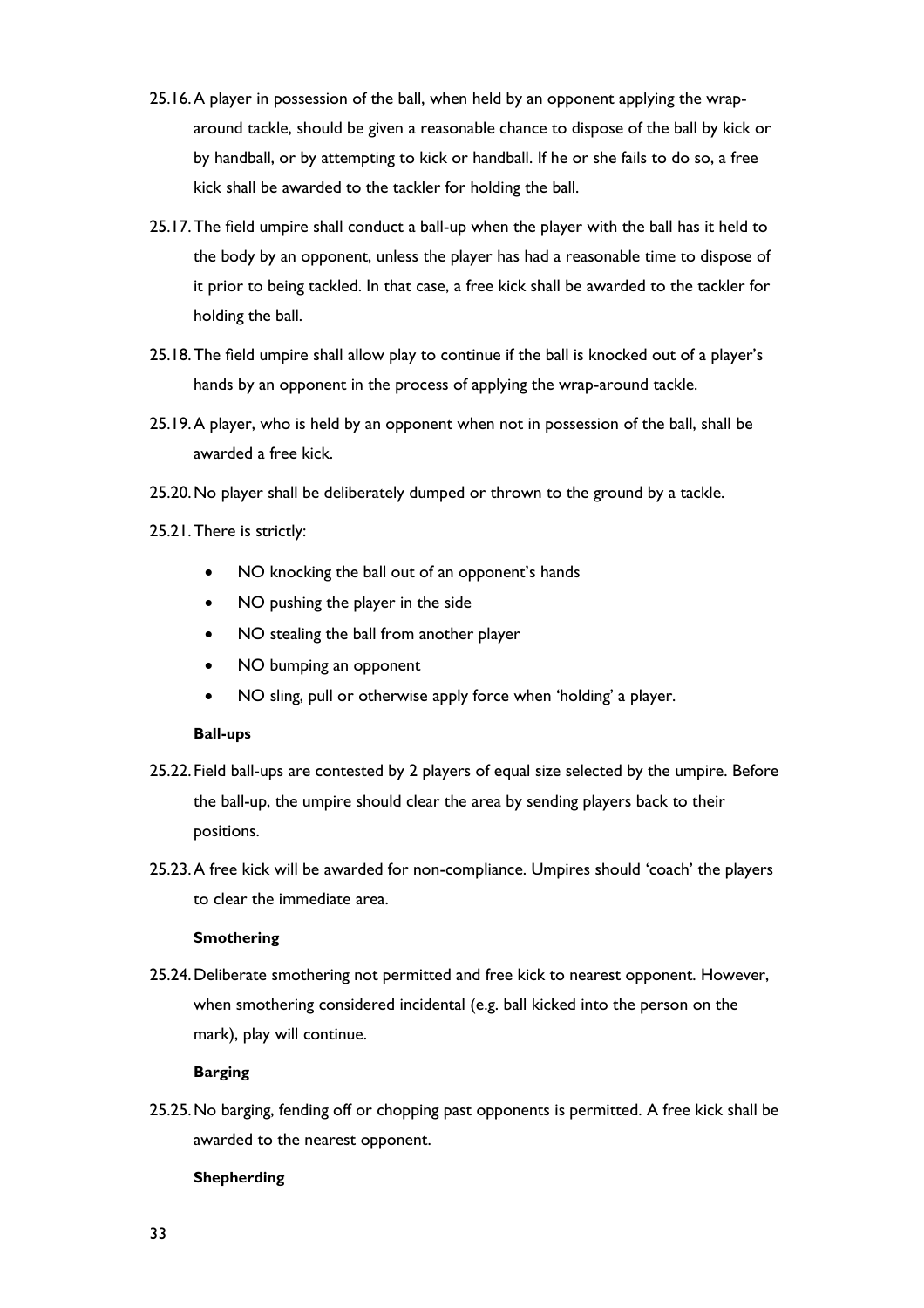25.26.Not permitted. A free kick shall be awarded to the nearest opponent.

#### **Distance Run & Bouncing the Ball**

25.27.A player running with the ball must bounce it within 10 metres. Only one bounce is permitted.

#### **Kicking off the Ground**

25.28.A player is not permitted to deliberately kick the ball off the ground. A free kick shall be awarded to the opposing team where this occurs.

## **Interchange/Game time**

25.29. Interchange may take place at any time. All players must play at least ½ a game but it is strongly recommended that each player play at least  $\frac{3}{4}$  of the match where possible. Rotate players every quarter to provide opportunities in several positions, i.e. players to change from one zone to another and interchange on to the field. Equalise the teams and opponents as much as possible (match sizes, abilities).

#### **Water Carrier/s**

25.30.Water Carriers are not permitted in Modified Rules competitions.

# <span id="page-33-0"></span>**26. Umpires**

## **Appointment of Umpires**

- 26.1. In all Modified Rules Competitions each Member Club shall supply one volunteer to co-umpire the games – two umpires in total. The Club Umpire must have completed the SMJFL provided training and, unless otherwise approved by the Chief Executive Officer, be at least 18 years old.
- 26.2. In all Other Competitions two Field Umpires shall be appointed by the SMJFL where possible. In Finals matches the SMJFL shall also appoint Goal Umpires and Boundary Umpires where possible.

## **Umpire Behaviour/Performance**

- 26.3. All umpires are required to sign and abide by the Umpires' Code of Conduct. Any breaches will be dealt with by the SMJFL who may refer any matter to the Tribunal.
- 26.4. Any feedback regarding umpire behaviour or performance must be submitted via the prescribed online form.

## **Availability of Umpires**

26.5. All Umpires must be at the ground at least thirty minutes before the official starting time of the match and must be on the field correctly attired at least five minutes before such starting time.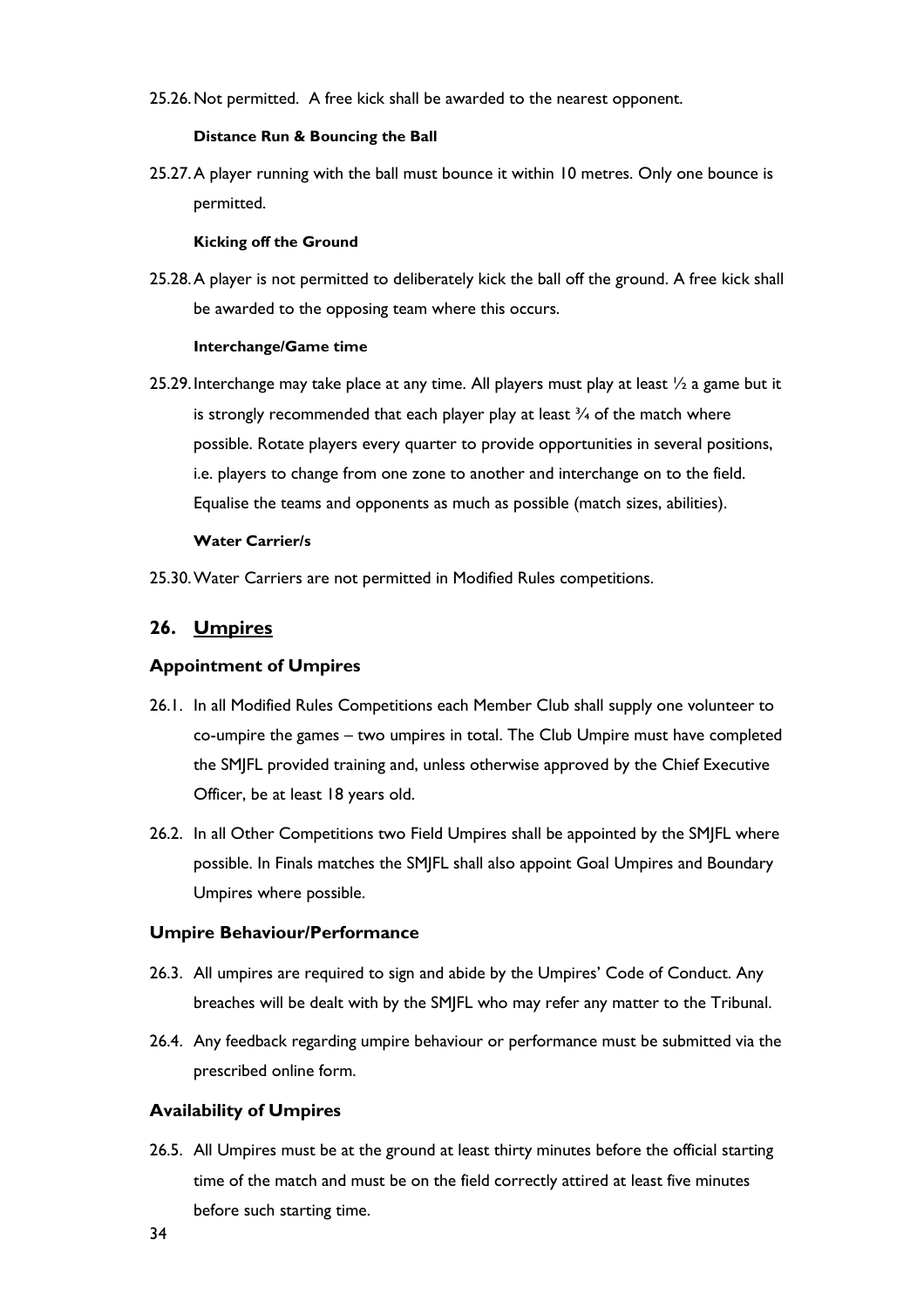26.6. Where a Field Umpire is absent or unable to complete a match and another member of the current Umpires Panel is not available:

The teams involved may agree to appoint a substitute Field Umpire or Field Umpires who shall:

- officiate for the match; and
- have the power to lodge a Report against a player or Team Official; and
- award SMIFL best and fairest votes for the match.
- 26.7. If no substitute Field Umpire(s) can be agreed upon the match shall be abandoned and the matter referred to the Chief Executive Officer for a determination regarding allocation of premiership points.
- 26.8. A team head coach is not permitted to act as a Field Umpire.

## <span id="page-34-0"></span>**27. Send-offs**

- 27.1. Players may be sent off by the umpire, in his/her discretion, for either one quarter ("yellow card offence") or for the remainder of the match ("red card offence").
- 27.2. Any player sent from the ground must have the reason for and duration of the sendoff explained to them by the field umpire.
- 27.3. Players sent off are to exit the field of play via the interchange area. The Team Manager must then report to the Timekeeper, advising the player's name, number and the duration of the send-off. The send-off commences upon arrival at the Timekeepers' area by the Team Manager.
- 27.4. Play must not restart until such time as the player being sent off has left the ground through the interchange area; the clock does not stop.
- 27.5. The Timekeeper shall advise the Team Manager when the penalty time has expired.
- 27.6. A player sent from the ground for a yellow card offence shall not take any further part in the game for a period of one full quarter. They may not be replaced during this time.

*Example: where a player is sent off for a yellow card offence at the 16-minute mark of the second quarter the player would not be permitted to re-enter the ground or be replaced until the 16-minute mark of the third quarter.*

27.7. A player sent from the ground for a red card offence shall not take any further part in the game and may not be replaced. A player receiving a red card may not participate in any other match within that round.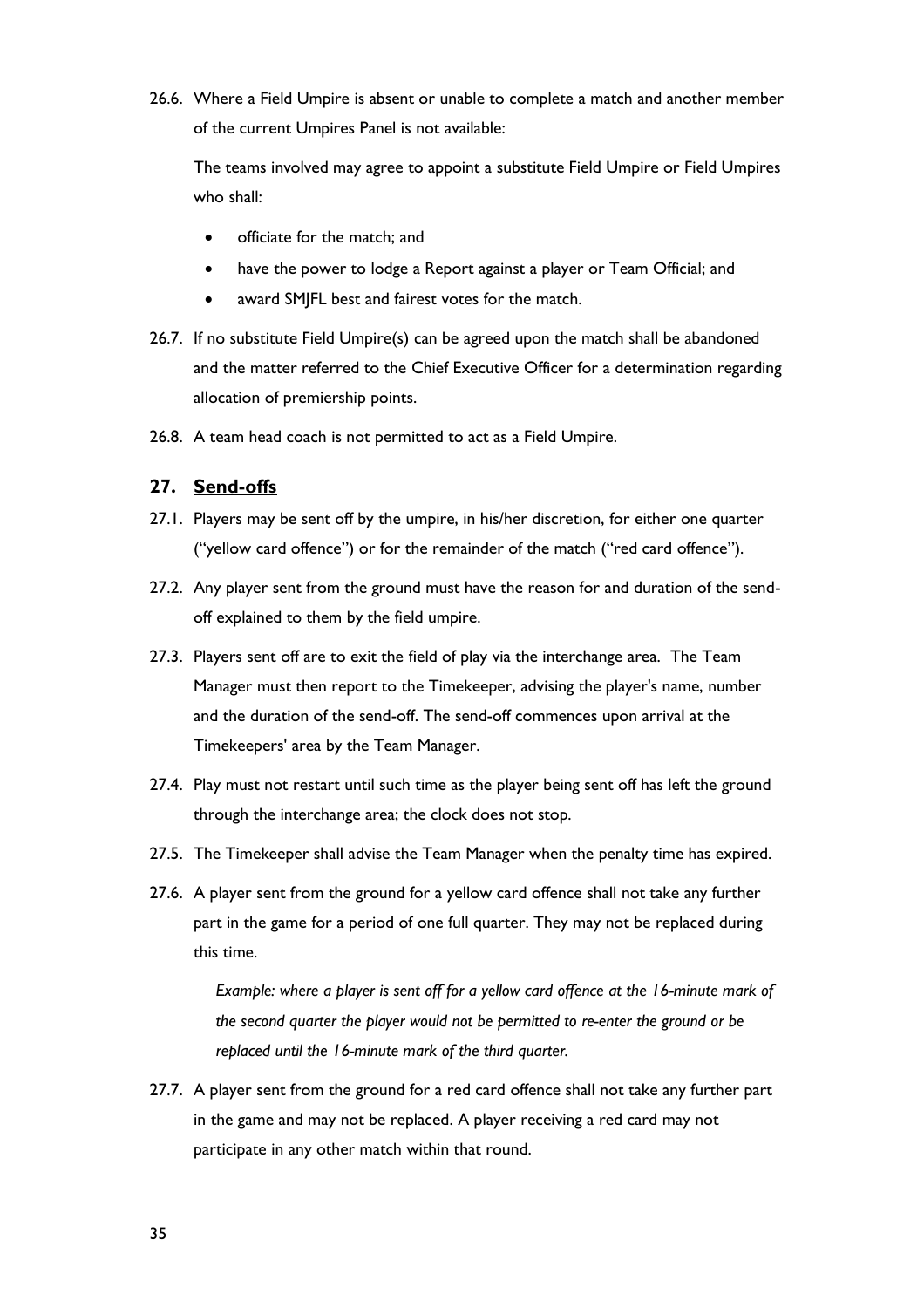- 27.8. Yellow card offences are audible obscenity, unsportsmanlike behaviour or misconduct. All other reportable offences are red card offences.
- 27.9. Any player sent off twice in the same match is automatically suspended for one match.
- 27.10.Any player who has been sent off two times in any 12-month period shall incur an automatic one match suspension regardless of and in addition to any further penalty that may be incurred by virtue of the incident leading to second send-off. Should that player be sent off any further times during that 12-month period, on each occasion the player shall incur an automatic one match suspension regardless of and in addition to any penalty that may be incurred by virtue of the incident leading to that send-off.

## <span id="page-35-0"></span>**28. Reports**

### **Reports by Umpires**

- 28.1. An Umpire shall report any Player or Official who commits or engages in conduct which may constitute a Reportable Office:
	- During a match; or
	- On the day of the match and within immediate proximity of the ground where the match is being played.
- 28.2. All Umpires reporting players/officials must write details of the report on the Player/Official Report Form.
- 28.3. Any Reports by Umpires against players or officials must be lodged with the SMJFL by 8.00 pm on the day that the match is played, and may be withdrawn by the person who made the Report at any time prior to the commencement of the Tribunal hearing.
- 28.4. After receipt of the details, the Chief Executive Officer reserves the right to downgrade any report to a Yellow Card offence.
- 28.5. The Team Managers must await receipt of their copies ("the copies") and shall acknowledge receipt of same by signing the 4<sup>th</sup> copy of the Player/Official Report Form. The copies shall serve as official notice for the Tribunal Hearing and it shall be the responsibility of Member Clubs to have the reported person(s), advocate(s) and witnesses appear at the Tribunal at the appointed time of the Tribunal hearing.
- 28.6. It shall be the Team Manager's responsibility to sign the completed Player/Official Report Form as soon as practicable after the conclusion of the match; however, the umpires should make every effort to ensure this occurs.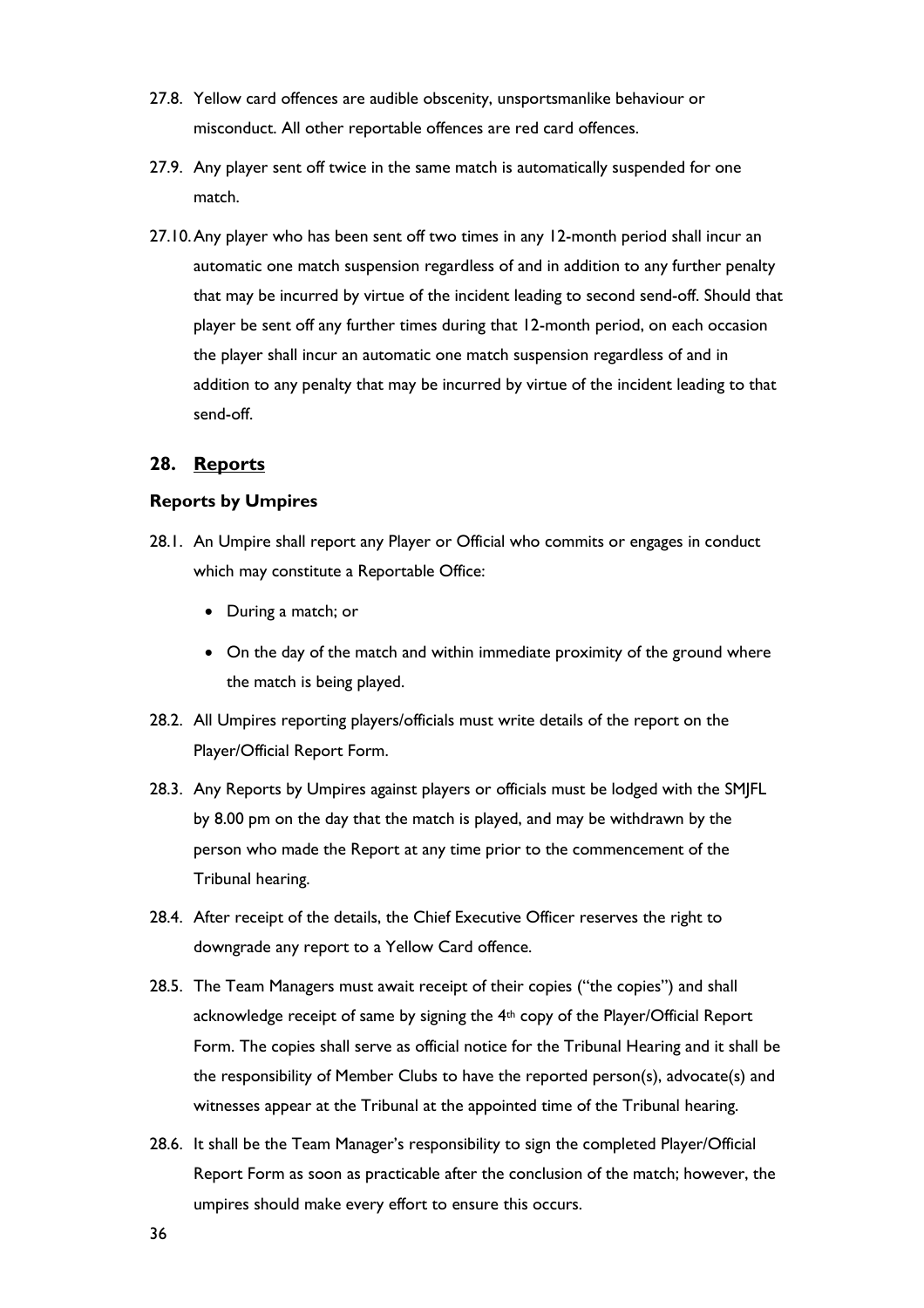- 28.7. Distribution of Umpire Report Forms is as follows:
	- Ist copy (white) to be retained by the Umpire;
	- 2nd copy (pink) to the Team Manager of the reported player or official's team;
	- 3rd copy (yellow) to the Team Manager of the opposition's team.

## **Additional Power to Report**

- <span id="page-36-1"></span>28.8. Members of the Umpiring Department shall have the power to report players, or officials in relation to an incident which they observe first-hand, except in relation to a match in which a club with which he or she is involved other than as a member of the Umpiring Department is taking part.
- <span id="page-36-2"></span>28.9. In addition to By-Law [28.8,](#page-36-1) the Umpiring Academy Manager or the Football Operations Department shall have the power to report players or officials in relation to an incident of which he or she becomes aware.
- 28.10.Reports pursuant to By-Laws [28.8](#page-36-1) or [28.9](#page-36-2) must be provided to the Chief Executive Officer no later than 6.00 p.m. on the next business day following the match at which the incident is alleged to have occurred.
- 28.11.Upon receipt of a report pursuant to By-Laws [28.8](#page-36-1) or [28.9](#page-36-2) the Chief Executive Officer must notify the Secretary of the reported player or official's Member Club of the report as soon as is practicable.
- 28.12.The Chief Executive Officer shall have the discretion to extend the time limit for lodging any Report.

# <span id="page-36-0"></span>**29. Complaints by Member Clubs**

- 29.1. All complaints by Member Clubs must be lodged, via the prescribed form, with the Chief Executive Officer no later than 12pm four business days after the match concerned. The Chief Executive Officer may extend this time limit at his or her absolute discretion.
- <span id="page-36-3"></span>29.2. A Member Club lodging a complaint with the SMJFL shall pay a complaint fee of \$250 upon lodgement, which shall comprise the following:
	- a \$150 non-refundable administration fee.
	- a \$100 bond which shall be returned to the Member Club upon finalisation of the matter, unless the complaint was, in the opinion of the Chief Executive Officer, frivolous, vexatious or made in bad faith.
- 29.3. Where the \$250 complaint fee is not paid upon lodgement of the complaint, no action in relation to the complaint shall be taken Chief Executive Officer until such time as the complaint fee has been received.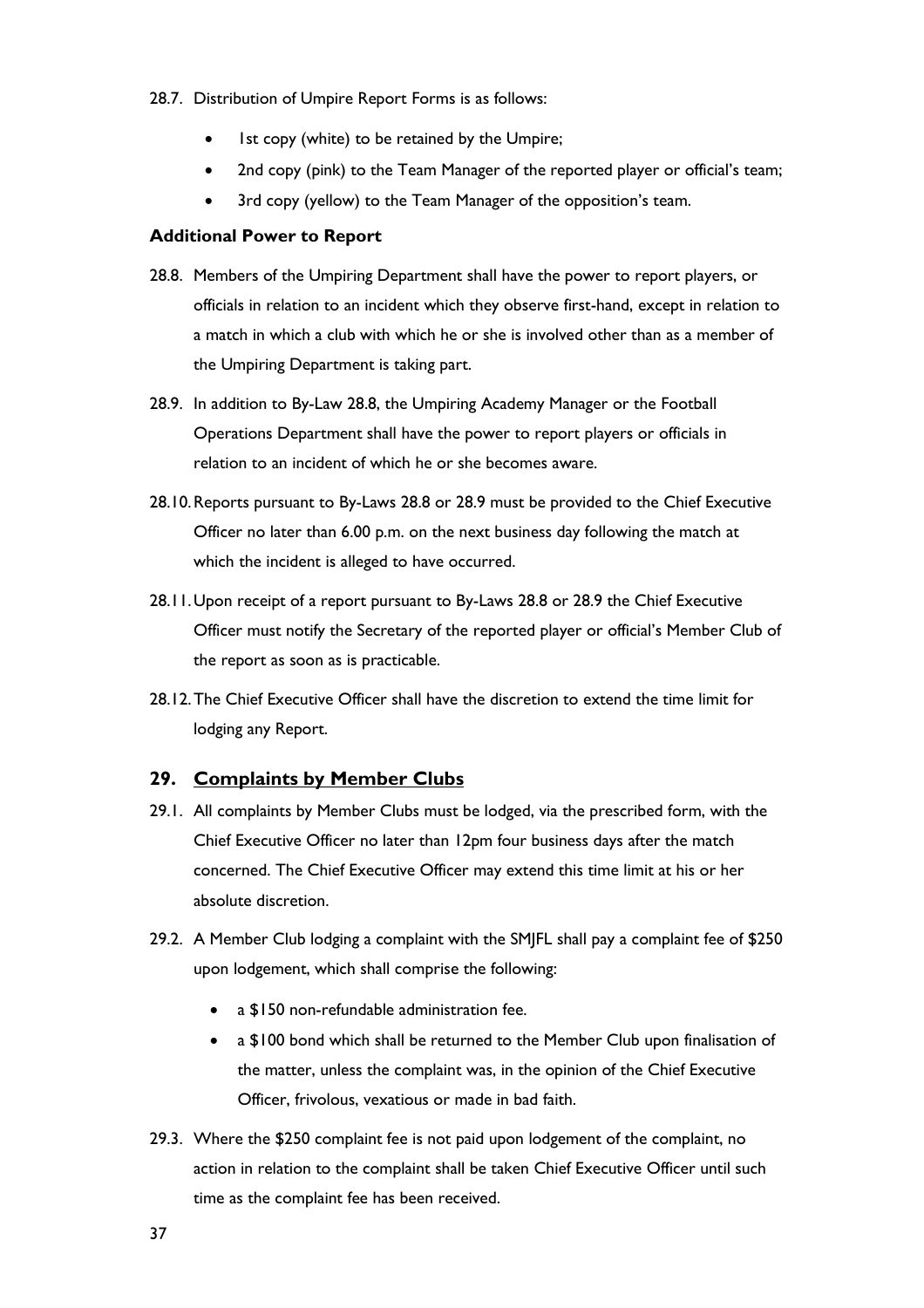- 29.4. In the case of a complaint being referred to a Tribunal hearing which results in a player or official being found guilty, the club to which the guilty party belongs will be charged a \$150 administration fee in addition to any fees set out in By-Law [29.2.](#page-36-3)
- 29.5. A complaint shall not be entertained by the SMJFL unless it has been investigated and endorsed by the Committee of the Member Club concerned.
- <span id="page-37-2"></span>29.6. Upon receipt and consideration of an official complaint the Chief Executive Officer may in his or her absolute discretion:
	- Take no further action; or
	- Refer the matter to mediation to be conducted in accordance with the AFL Victoria Member Protection Policy; or
	- Appoint an Investigator to conduct an investigation in accordance with Appendix 1 – [Investigations;](#page-50-0) or
	- Offer a set penalty in accordance with By-Law [30.1](#page-37-1) to a player or official: or
	- Offer a penalty to a Member Club; or
	- Recommend to the Board that the matter be "called in" and dealt with by the Board pursuant to the SMJFL Rules; or
	- Refer the matter to a hearing by the Independent Tribunal
- 29.7. To assist with consideration of a Complaint, the Chief Executive Office may request further information from anyone directly or indirectly involved with matters pertaining to the Complaint.
- 29.8. Where a Member Club refuses to accept a Penalty offered Chief Executive Officer pursuant to By-Law [29.6](#page-37-2) the matter shall be referred to and dealt with by the Independent Tribunal.

# <span id="page-37-0"></span>**30. Set Penalties**

- <span id="page-37-1"></span>30.1. Players and officials who are the subject of a report or complaint may, at the Chief Executive Officer's absolute discretion, accept a set penalty rather than appear before the Tribunal in relation to a matter for which a set penalty is available. The availability and level of the maximum set penalties shall be determined by the Board and is outlined in Appendix 2 – [Set Penalties.](#page-52-0) For the avoidance of uncertainty Chief Executive Officer a matter may be referred directly to the Tribunal.
- 30.2. For the avoidance of doubt, the Chief Executive Officer may offer a Set Penalty for an alleged breach of any By-Law or policy.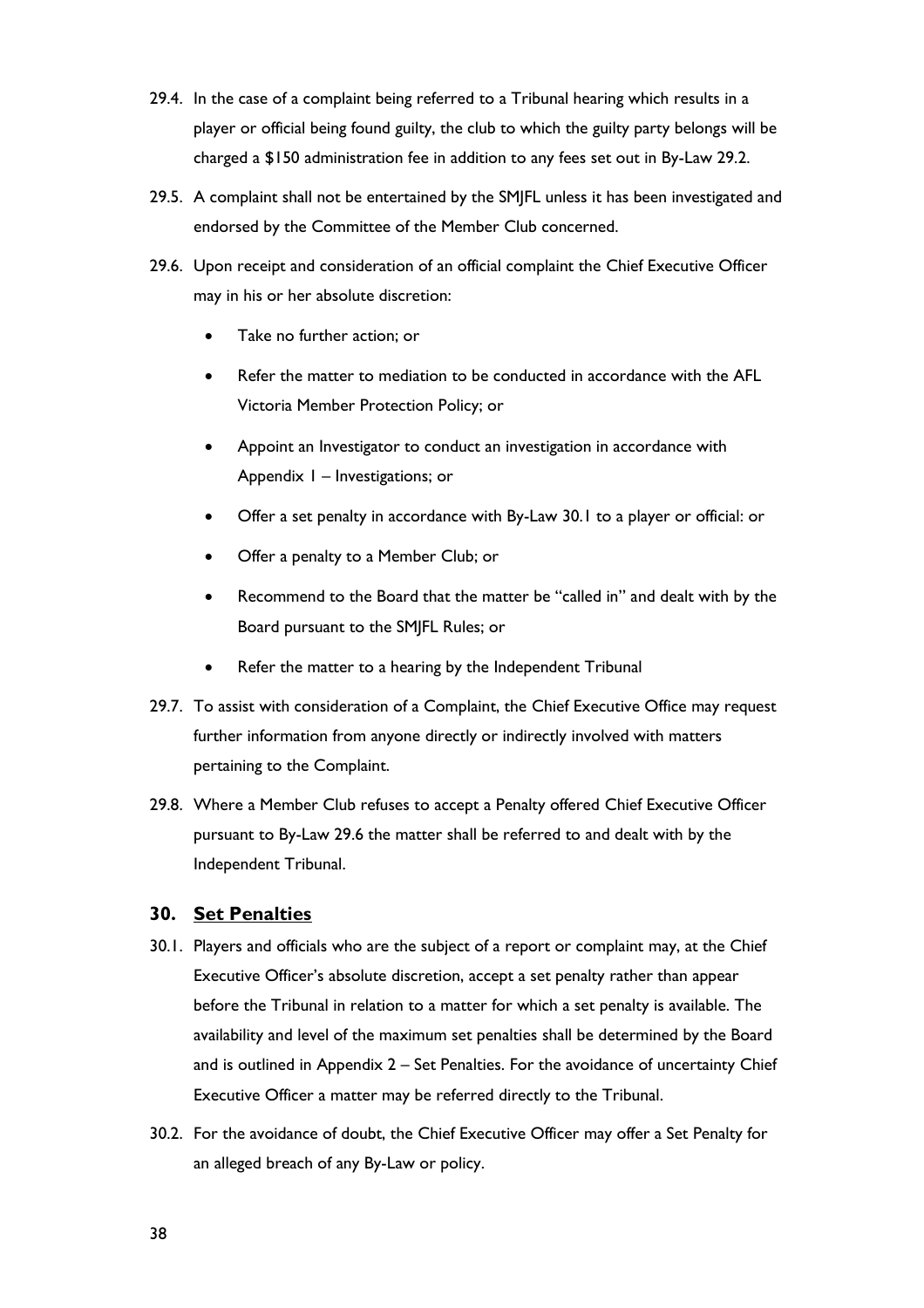- 30.3. Any witness may provide information that may assist the Chief Executive Officer when making a decision on a possible set penalty. Any information must be received by no later than 12:00pm on the day after the match.
- 30.4. The set penalties are the maximum periods of suspension which the Chief Executive Officer may be offered to a player or team official. For the avoidance of uncertainty the Chief Executive Officer may in his or her absolute discretion offer a set penalty that is less than the maximum penalty.
- 30.5. In addition to any period of suspension imposed pursuant to By-Law [30](#page-37-0) the Chief Executive Officer may, in his or her absolute discretion, impose additional requirements upon a reported player or team official.
- 30.6. Where a player or official has previously been suspended during the current season to which the report relates, the player or official may, at the Chief Executive Officer's discretion, accept a penalty of no more than double the set penalty rather than appear before the Tribunal.
- 30.7. The Chief Executive Officer will make a decision on how a matter is to be handled as soon as practical after a match but will aim to provide the option of any set penalty to the club by 3:00pm on the day after the match.
- 30.8. The Secretary of a reported person's Member Club must, no later than 9:00am. on the Tuesday following the day of the report ("the notification deadline"), notify the Chief Executive Officer whether the reported person wishes to accept the set penalty.
- 30.9. Where a person chooses not to accept the set penalty the matter will be referred directly to the Tribunal.
- 30.10.Where a person chooses not to accept the set penalty and is subsequently found guilty of that or another other offence at the Tribunal the Member Club of the guilty party will be subject to a \$150 administration fee.

# <span id="page-38-0"></span>**31. SMJFL Tribunal**

## **Appointment & Composition of the Tribunal**

- 31.1. The SMJFL shall appoint a panel of Tribunal Members consisting of such person or persons as the SMJFL shall from time to time deem fit (Tribunal Members).
- 31.2. The SMJFL will appoint Tribunal Members to conduct a Tribunal at its absolute discretion in accordance with this By-Law.
- 31.3. Subject to this By-Law the Tribunal shall, ordinarily, consist of three Tribunal Members but will sit with a minimum of two members.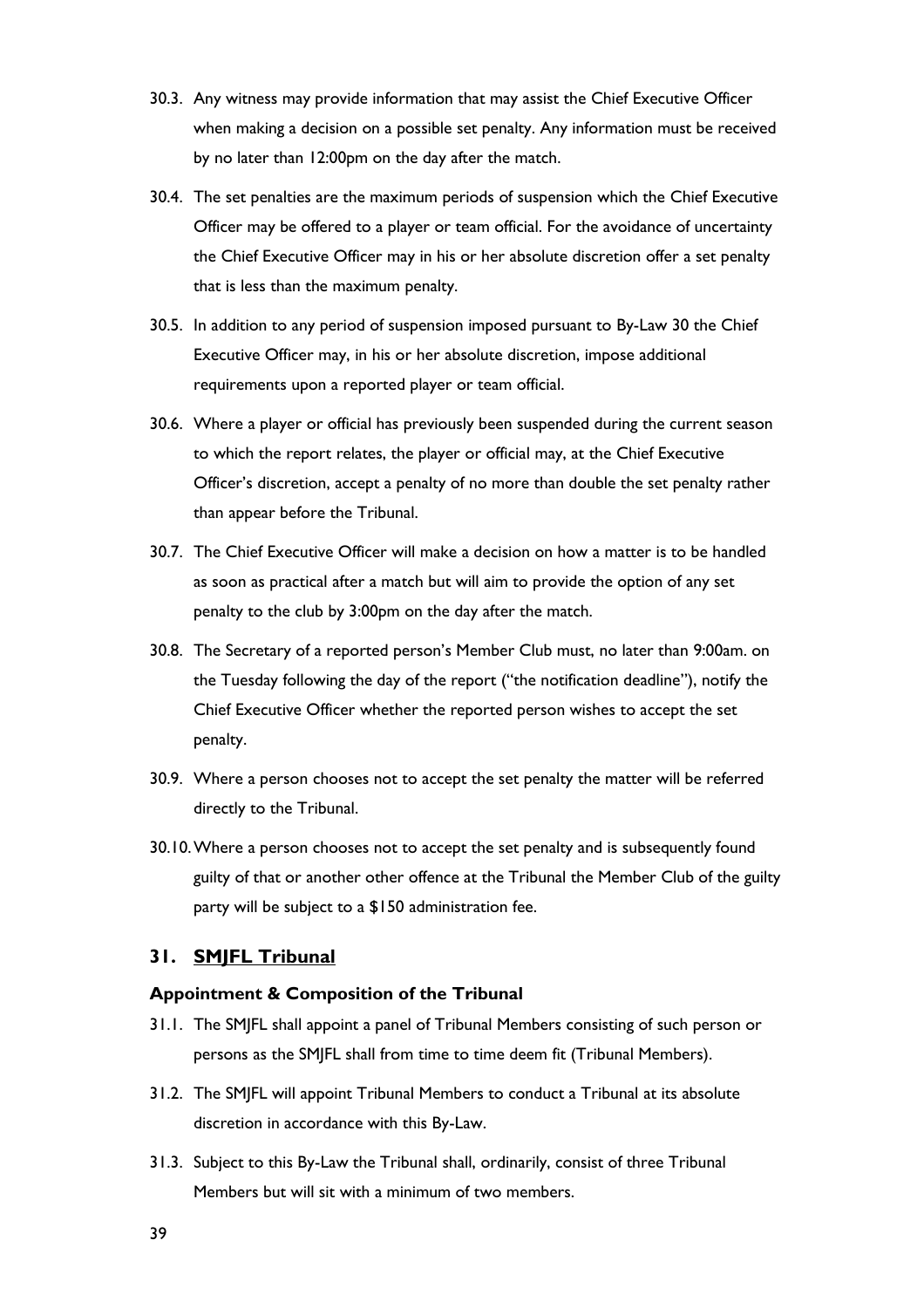- 31.4. A person shall not be appointed to a Tribunal if they:
	- are a current member or official of one of the clubs involved in this tribunal, or
	- are a SMJFL Board member, or SMJFL employee, or
	- are a party to or in any way directly interested in a matter to be heard by the Tribunal, or
	- otherwise has any relationship with any party to the matter such that that person is or may reasonably be seen not to be independent.
- 31.5. If a Tribunal Member becomes aware that he/she has a relationship with any party to the matter of a nature that they believe they may reasonably be seen not to be independent then they must withdraw from the Tribunal.
- 31.6. A person appointed as a Tribunal Member may be removed from the panel of Tribunal Members at the discretion of the Chief Executive Officer.

# **SMJFL Tribunal Powers**

- 31.7. The SMJFL Tribunal shall have power to:
	- hear and determine any reports made by a member of the SMJFL umpiring department concerning conduct of a registered player or official before, during or after a football match controlled or authorised by the SMJFL; and
	- hear and determine any other matter referred to it by the Board or Chief Executive Officer.

# **SMJFL Tribunal Procedure**

31.8. If the SMJFL determines to refer a charge to the Tribunal it shall:

- <span id="page-39-0"></span>• notify all persons who may be affected by the Tribunal's decision of the following matters:
	- i. the time, date and place at which the hearing will take place
	- ii. sufficient details of the allegations against the party charged to enable the party to prepare a response to the allegations
	- iii. details of any documents or other evidence (e.g. video evidence) which will be relied upon at the hearing in support of the charge
	- iv. that the party may make written representations to the Tribunal and/or appear before the Tribunal to make submissions.
- 31.9. The charged person (through the Member Club) must, at least 24 hours prior to that stipulated in By-Law [31.8.i,](#page-39-0) notify the Chief Executive Officer: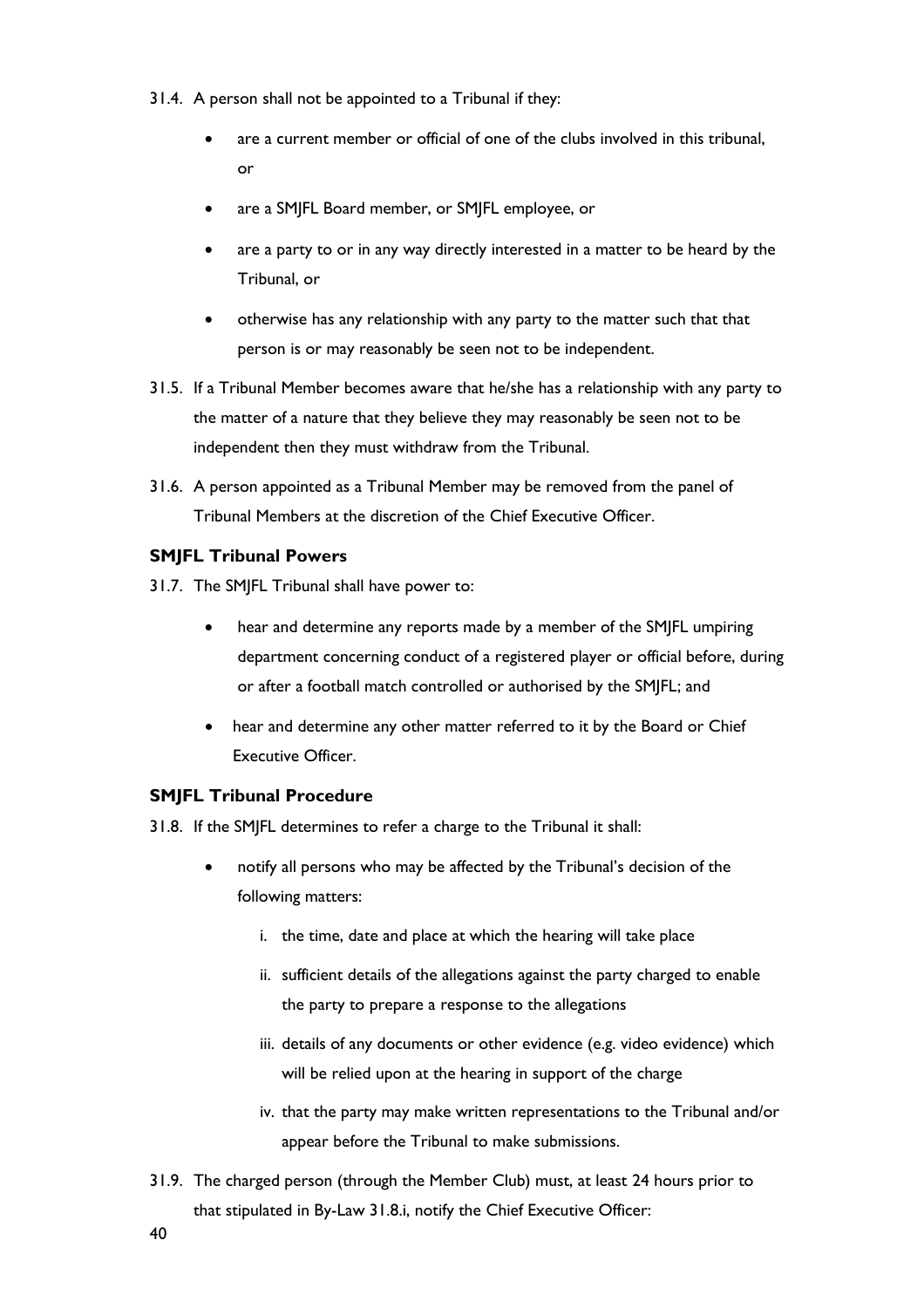- of the name and role of witnesses that person proposes to call (maximum of three); and
- if the person will seek to adduce any other evidence (e.g. video evidence) at the hearing.
- 31.10.The reported person, the reporting official and (where applicable) the person alleged to have been offended against must each be represented by an advocate. The advocate must be familiar with all relevant By-Laws and must not have a Bachelor of Laws. The advocate must not be under suspension.
- 31.11.A parent/guardian of any reported person under 18 years of age shall be permitted to be present during the Tribunal hearing but shall remain silent unless called upon by the Chairperson.
- <span id="page-40-0"></span>31.12.Where the matter before the Tribunal is a charge referred by the SMJFL a representative from the SMJFL must attend to present all relevant evidence obtained by the SMJFL regarding the charge.
- 31.13.The Tribunal is not bound by the rules of evidence or by the practices or procedures applicable to courts of record but may inform itself as to any matter and in such manner it deems appropriate provided that the Tribunal adheres to the rules of natural justice.
- 31.14.Where a reported person seeks and is granted any deferral or adjournment of a Tribunal hearing, that person shall not be eligible to participate in any manner whatsoever in any football match controlled or authorised by the SMJFL or any association associated with AFL Victoria until such time as the hearing has concluded.
- 31.15.The Tribunal at its sole discretion may determine a matter before it in the absence of any parties.
- 31.16. Subject to this By-Law the Tribunal may make guidelines with respect to practice and procedure of hearings provided that such guidelines are not inconsistent with this By-Law. Any such guidelines are not binding on the Tribunal and any decision by the Tribunal will not be invalid by reason of a guideline not being followed.
- 31.17.Notwithstanding the above, the Tribunal may follow these procedures unless in all of the circumstances the Tribunal determines it is not practical to do so provided always that the principles of natural justice are observed:
	- At the commencement of a hearing a Tribunal member or Tribunal chair must read out each charge.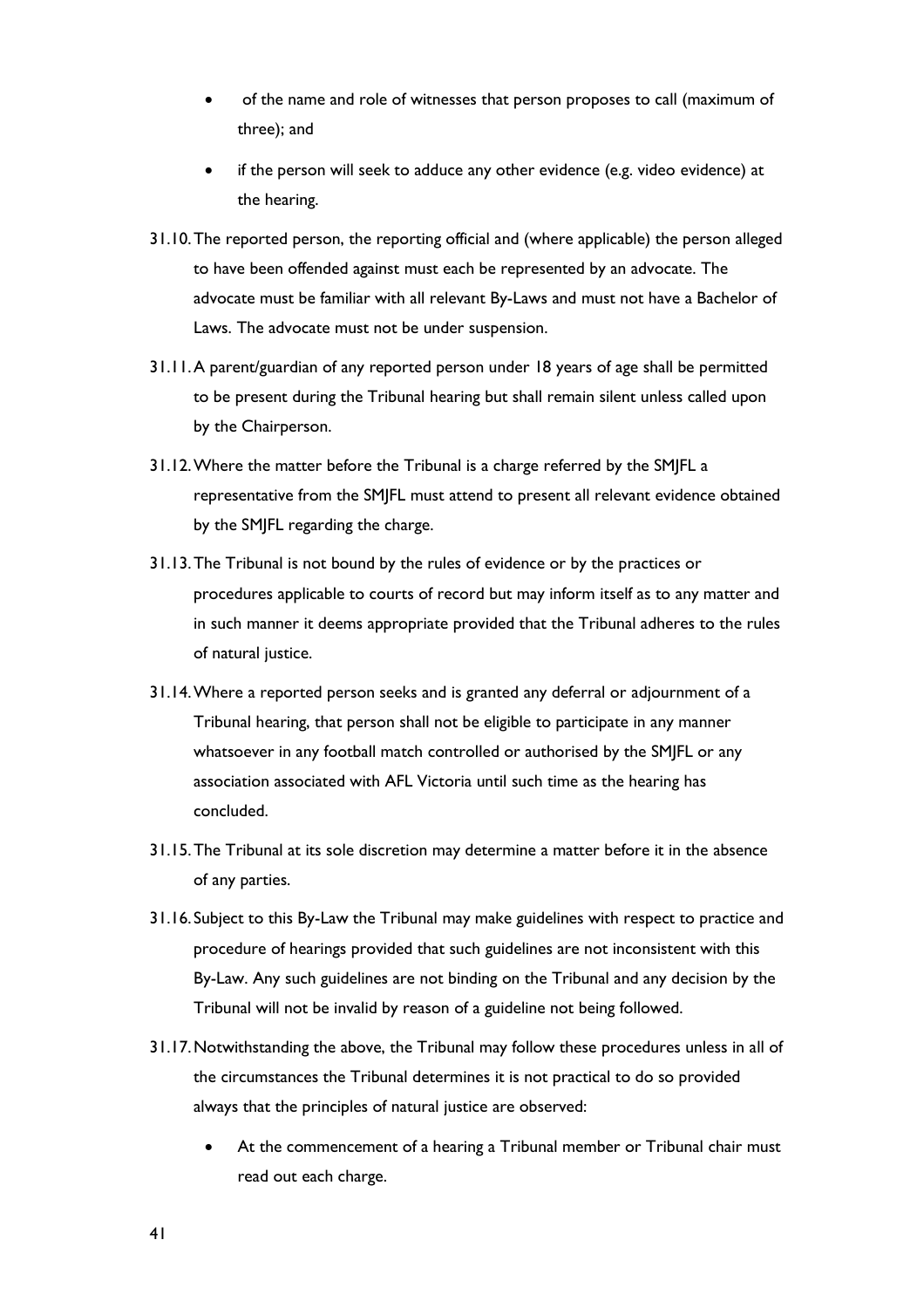- The person charged, if present, must be asked whether or not they plead guilty or not guilty.
- The parties must be invited to give to the Tribunal a summary of the matters on wish they wish to rely.
- The Tribunal may require any witnesses who are not parties to the matter to go outside the hearing room until they are called upon to give evidence.
- Where the author of a document relied upon by a party is not present to be questioned about that document, the Tribunal may attach such weight as it seems appropriate to the document.
- The party may call evidence from a maximum of three witnesses that can be subject to questioning by the other party or members of the Tribunal. Where a witness is not present at the hearing either in person or via video link or other telecommunication method to be questioned about his evidence, the Tribunal may attach less weight to that evidence as it sees fit.
- Evidence may be given in person or by way of a telephone or video link.
- If video evidence is to be relied on then the Tribunal must view all of the relevant sections of that video evidence.
- Submissions made by the relevant parties to a hearing shall be considered by the Tribunal at its discretion.

At the completion of evidence:

- The parties will leave the hearing room if requested by the Tribunal.
- The Tribunal will consider all the evidence and submissions made during the hearing and make a determination on the balance of probabilities with respect to whether or not the charge or charges of matter have been proven.
- The Tribunal may determine that the party charged is guilty of the offence charged but at a lesser grading or is guilty of a different offence provided that if the Tribunal considers a different offence may have been committed it must give the party charged an opportunity to put any evidence in relation to that different offence that it wishes to.
- Where the Tribunal is constituted by three persons then it will be sufficient for a majority of those person to agree on the decision.
- Where the Tribunal is constituted by two person the Chairperson shall have a casting vote.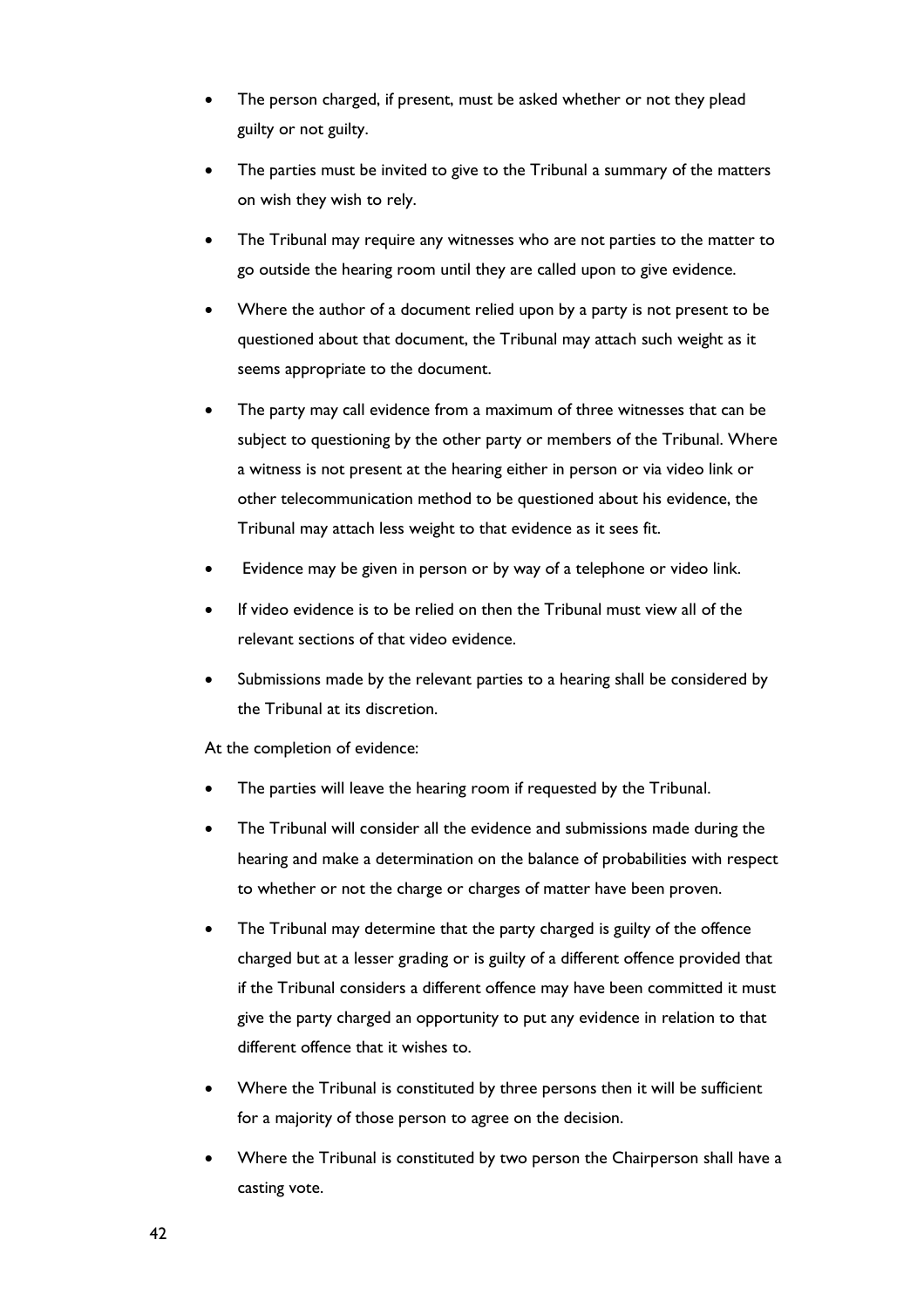# **Penalties and Sanctions**

- 31.18. If the Tribunal find that the charge or charges have been proved then prior to imposing any penalty or sanction it must invite the parties to make submissions to the Tribunal at that point of the hearing on question of what penalty or sanction, if any, ought to be imposed.
	- In addition the SMJFL or its representatives may make submissions to the Tribunal at that point of the hearing on the question of what penalty or sanction, if any, ought to be imposed.
- 31.19.The Tribunal may have regard to any matters which it considers relevant to the question of penalty and, without limitation, may consider:
	- The seriousness of the conduct with which the party is charged or found guilty of by the Tribunal;
	- Any loss or damage sustained or likely to be sustained by any party including but not limited to the SMJFL arising from the conduct;
	- Evidence of the Tribunal history of the person charged;
	- Insofar as they are relevant, the objectives of the SMJFL Rules.
- 31.20.After submissions have been made the parties shall leave the hearing rooms and the Tribunal shall consider its verdict on the question of penalty. Unless the Tribunal is unable to reach a decision within a reasonable time it shall announce such a decision to the parties on the day of the hearing. Where that is not possible the SMJFL shall advise the parties of the Tribunal's decision as soon as practicable following the Tribunal hearing. Without imposing any binding obligation on the Tribunal it is expected that in most cases the Tribunal will announce its decision on the day of the hearing.
- 31.21.Where, at the hearing or before or after it, a party conducts itself in a manner which the Tribunal considers is in contempt of or shows contempt for the Tribunal the Tribunal may impose a fine on such a party in addition to any other penalty or sanction handed down by the Tribunal.
- 31.22.The Tribunal is not obliged to give reasons for any decision made by it.
- 31.23.The Tribunal may impose, in its own absolute discretion, any one or more of the following penalties or outcomes on such terms as it sees fit:
	- Suspension;
	- A fine;
	- A reprimand or caution;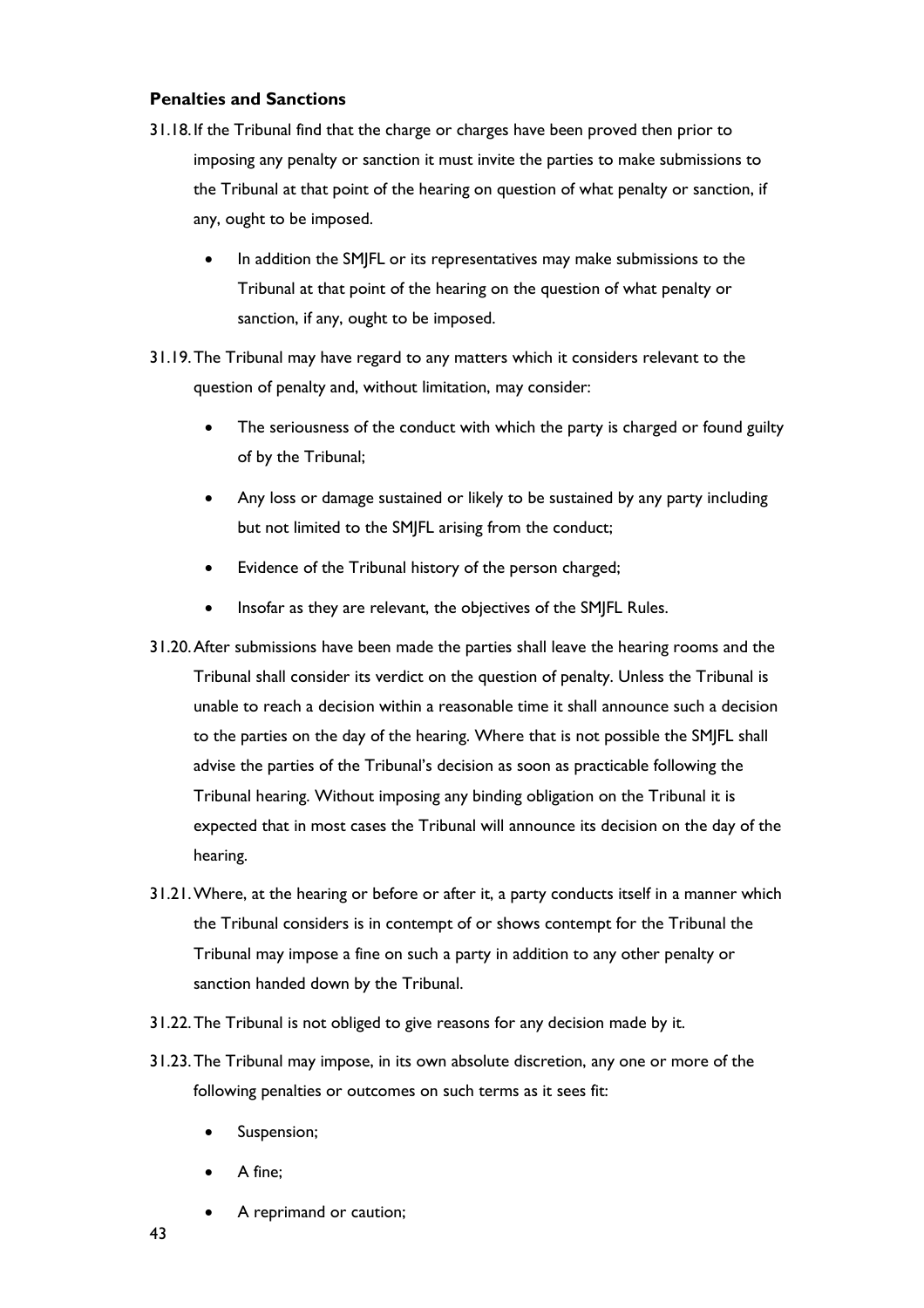- A suspended penalty;
- Deduction of points;
- Compulsory attendance at a course or courses of education or rehabilitation, providing that the SMJFL has received professional advice regarding the efficacy of the proposed attendance, on such terms as the Tribunal sees fit; and
- Any such other sanction of penalty as the Tribunal sees fit.
- 31.24.Unless otherwise determined by the Chief Executive Officer, a player or official is found guilty of a reportable offence referred directly to the Tribunal (i.e. player or official not offered a set penalty) the Tribunal must impose a penalty no less than the maximum penalty offered for the offence in Appendix 2 – [Set Penalties.](#page-52-0)
- 31.25.Where any person has been offered a set penalty and elects to have the matter determined by the SMJFL Tribunal and is found guilty of the charge, the minimum penalty that the SMJFL Tribunal must impose is a suspension of two weeks greater duration than the set penalty that was offered.

## **Suspensions**

- 31.26.A suspension from a match is a ban on taking part in a match in any capacity, which includes but is not limited to participating in any capacity as an official, entering the team bench area. In addition, any Official suspended must not enter the change rooms.
- 31.27.A suspension must be served in consecutive fixtures for which the person is eligible at the grade at which the incident giving rise to the suspension occurred.
- 31.28.The person must not participate in any other SMJFL competition until the suspension has been served.
- 31.29.A list of suspensions will be published on the SMJFL website with the following details:
	- For under 18:
		- i. Club, Age Group, Division, Round, Offence & Penalty
	- For those 18 or above:
		- i. Club, Age Group, Division, Round, Offence, Offender Role, Offender Name & Penalty

Details will be removed from the SMJFL website at the conclusion of the season in which the suspension has been served.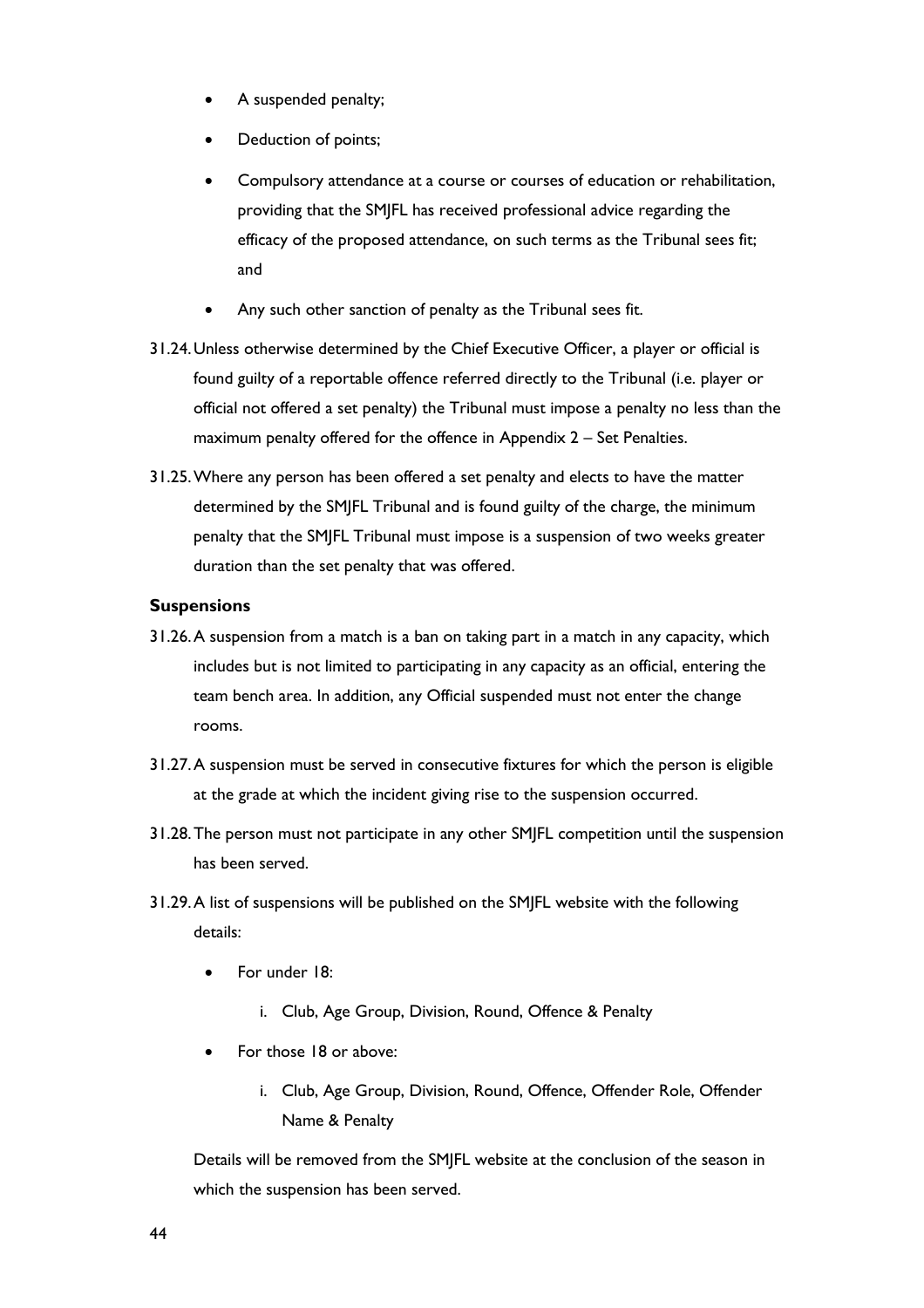- 31.30. If a match is postponed prior to its commencement, such match will not be classified as a match served under a suspension.
- 31.31.A match which is abandoned after commencement, or forfeited, shall count as a match served under suspension unless either:
	- Any club or team to which the suspended person belongs was responsible for the facts that led to the abandonment or forfeit; or
	- An incident leading to the abandonment or forfeit of the fixture is referred to the Tribunal.

# <span id="page-44-0"></span>**32. SMJFL Appeals Board**

- 32.1. Subject to this By-Law only the following parties may appeal a determination of a Tribunal (save for By-Law [32.2\)](#page-44-1):
	- a player who has been suspended by the Tribunal for more than two matches; or
	- an official who has been suspended by the Tribunal for more than four matches; or
	- in any event or circumstance, the Chief Executive Officer
- <span id="page-44-1"></span>32.2. A party the subject to a determination of the Tribunal who does not appear at the hearing of the Tribunal shall have no right of appeal unless such no-appearance is due to an exceptional circumstance such as health, accident, death or other extraordinary situation accepted by the Chief Executive Officer at his or her absolute discretion. The onus to establish such exceptional circumstances shall be on the party who did not appear at the hearing of the Tribunal. Work and sport related commitments shall not ordinarily be deemed an exceptional circumstance.
- 32.3. The SMJFL shall establish an Appeals Board to hear appeals under this By-Law or appeals allowed under any other SMJFL By-Laws, Rules or Policies. The Appeals Board shall be constituted by such persons as the Chief Executive Officer sees fit.

# **Time and Notice of Appeal**

- 32.4. An appeal by a Member Club shall be brought:
	- no later than two business days after the notification of the Tribunal decision
	- by lodging the duly completed prescribed form with the Chief Executive Officer and payment of \$400 appeal fee.
- 32.5. The Notice of Appeal shall specify:
	- the grounds of appeal against the finding made by the Tribunal; and or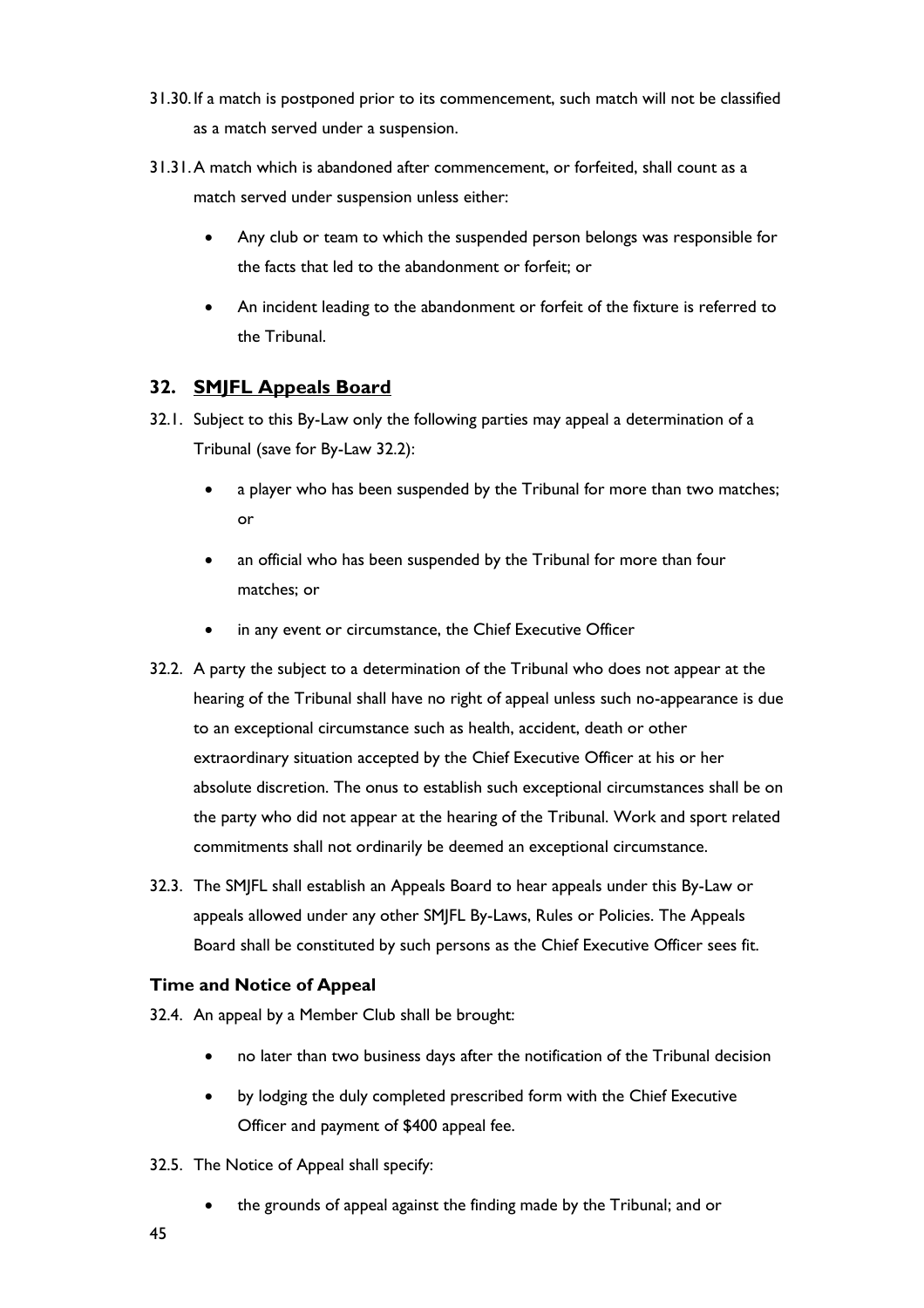- whether the appeal is against the severity of the penalty or outcome imposed by the Tribunal
- such other details as set out in the relevant form
- 32.6. An Appeal by the Chief Executive Officer shall be brought:
	- in any event or circumstance
	- by lodging the duly completed prescribed form with Chairperson of the SMJFL Board.
- 32.7. Upon receipt of the Notice of Appeal the SMJFL shall
	- fix a date, time and place for the hearing of the appeal as soon as practicable; and
	- advise all parties interested in the appeal in writing of these particulars.

# **Appeal Hearing**

- 32.8. The provisions of By-Law [31](#page-38-0) shall apply to the appointment, composition and procedures of the Appeals Board with such modifications as are necessary as thought a reference to 'Tribunal' therein was a reference to 'Appeals Board'.
- 32.9. At the hearing the Appeals Board shall have no power to reduce a penalty but may make a finding that the offence(s) has/have not been proven in which case:
	- it may order that some or all of the appeal feel less a \$200 administration fee be refunded.
	- in the case of a penalty make one or more of the following findings:
		- i. offence has been proven as charged
		- ii. offence has been proven at a different severity level, in which case:
			- A. the Appeals Board may impose any sanctions as it sees fit
		- iii. a different offence has been proven, in which case:
			- A. the Appeals Board must impose or confirm the relevant maximum set penalty for that offence.
			- B. in addition it may, in its discretion, increase the set penalty or impose any additional sanctions as it sees fit.
			- C. on a matter without a specified set penalty, impose any penalty as it sees fit.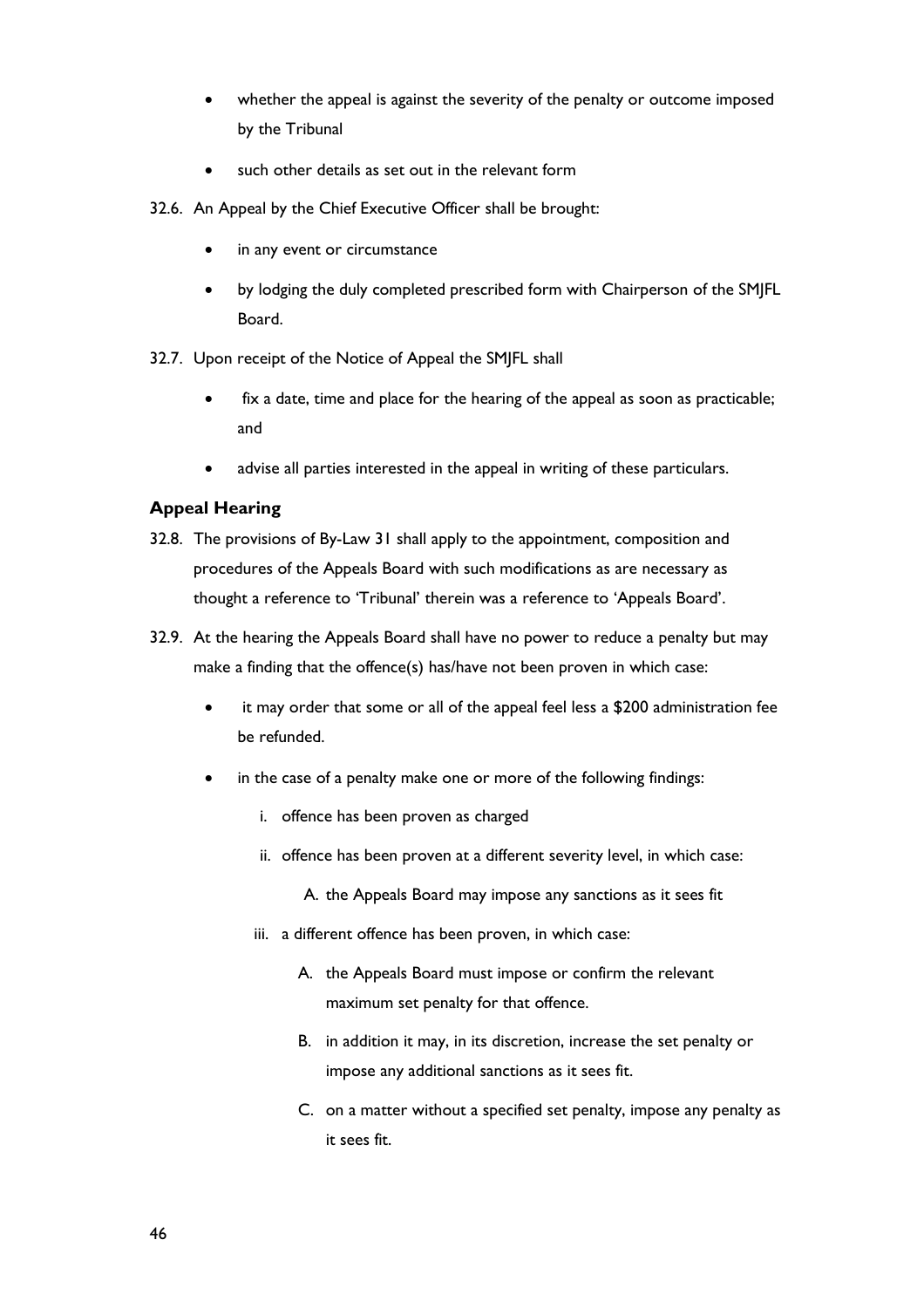- 32.10. If the Appeals Board considers a different offence may have been committed it must give the charged party an opportunity to put any evidence and/or submissions in relations to that different offence.
- 32.11.Where a reported person unsuccessfully appeals a determination of the SMJFL Tribunal, an automatic loading of two weeks suspension shall be added to the penalty that was imposed by the Tribunal.

# <span id="page-46-0"></span>**33. SMJFL Awards**

- 33.1. Each season the SMJFL shall make available awards for the top three players in the Best and Fairest in each division of each age group from under 11 to under 17  $\frac{1}{2}$ mixed/boys and the under 15 and under 18 girls on the basis of votes cast by the Field Umpires after the first 4 rounds of the season.
- 33.2. The Field Umpires shall allocate three votes for the best and fairest player, two votes for the second best and fairest player and one vote for the third best and fairest player in each match.
- 33.3. The Field Umpires shall cast their votes at the completion of each match on their hard copy Competition Match Report. The umpire shall submit the Competition Match Report Form online by 8.00 p.m. on the day of the game.
- 33.4. No individual person, other than the field umpire shall be entitled to sight the Field Umpires votes for any purpose.
- 33.5. At the conclusion of the home and away series, the player receiving the greatest number of votes in each grade shall be declared the winner. The player receiving the next greatest number of votes shall be declared the runner up.
- 33.6. Where a player has been found guilty of an offence in the home and away season, either by the Independent Tribunal or the Appeals Board or by accepting a set penalty pursuant to By-Law [30,](#page-37-0) the player shall be ineligible for an award in the year in which the offence occurred.
- 33.7. Where a player has been found guilty of an offence in a finals match, either by the Tribunal or Appeals Board or by accepting a set penalty pursuant to By-Law [30,](#page-37-0) the player shall be ineligible for an award in the following year to when the offence occurred.

# <span id="page-46-1"></span>**34. Fees, Fines and other Payments**

34.1. Each Member Club shall pay such annual or other fees, fines or levies as determined by the Board and such payments shall not be made later than thirty days from the date of notification.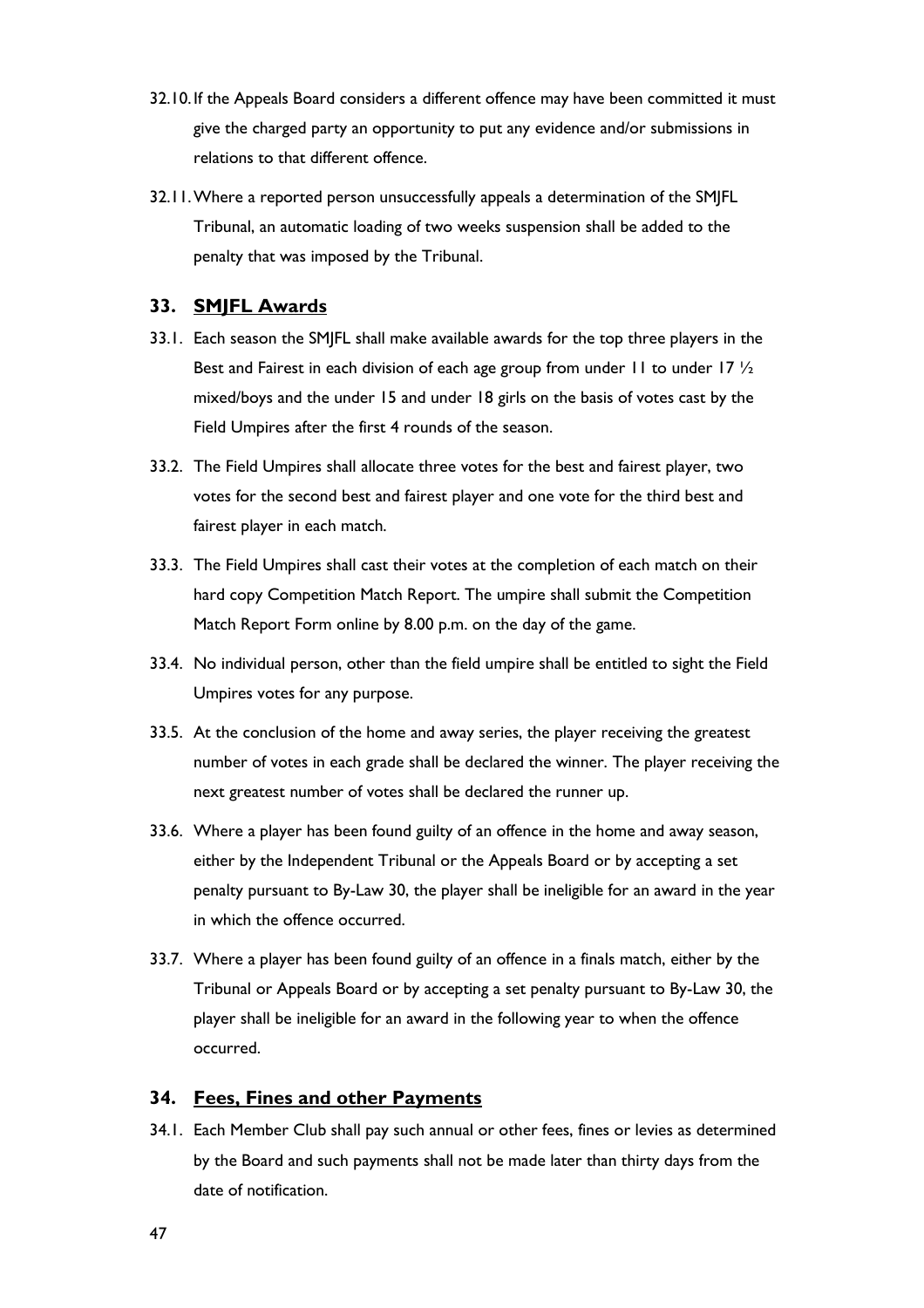- 34.2. A Member Club that has not paid an outstanding SMJFL invoice in full within fortyfive days of the date of the invoice will be charged a late fee of 2% per month, or part thereof, the invoice total.
- 34.3. A Member Club that has any monies outstanding will not be eligible to participate in Finals. Full payment of all monies outstanding must be made at least 14 days prior to the date of the Club's next Finals match.
- 34.4. Member Clubs may be required to lodge a bond as determined by the Board against late payment of accounts and should any accounts not be paid within the period specified above such bond shall be forfeited.
- 34.5. The amount of all fines for offences shall be determined annually by the Board, and shall be listed in [Appendix 3](#page-53-0) – Fines
- 34.6. All fees, fines and other payments are listed exclusive of GST.

# **Penalty Units**

34.7. The value of one Penalty Unit is AUD\$10.00.

# **SMJFL Monies Received by Clubs**

34.8. All monies received by Member Clubs on behalf of the SMJFL must be remitted to SMJFL accounts [\(accounts@smjfl.com.au\)](mailto:accounts@smjfl.com.au) within seven days.

# **Expenses not Authorised**

34.9. No Member Club or person shall commit the SMJFL to any expense unless authorised by the Board to do so.

# <span id="page-47-0"></span>**35. Insurance**

- 35.1. The SMJFL will not accept liability for injury to any player, official or spectator and recommends that all players be covered by some form of insurance.
- 35.2. All Member Clubs must subscribe to and pay the compulsory insurance levies as set out in the SMJFL Club Fees document.

# <span id="page-47-1"></span>**36. Media Comment**

- <span id="page-47-2"></span>36.1. A Member club or its members must not make any derogatory comment(s) to the media or in any public forum whether verbally or in writing (including any form of electronic communications & social media) about the League, its members or the performance of Umpires. Any such complaints should be made in writing to the Chief Executive Officer.
- 36.2. Any breaches of By-Law [36.1](#page-47-2) shall be dealt with at the absolute discretion of the Chief Executive Officer.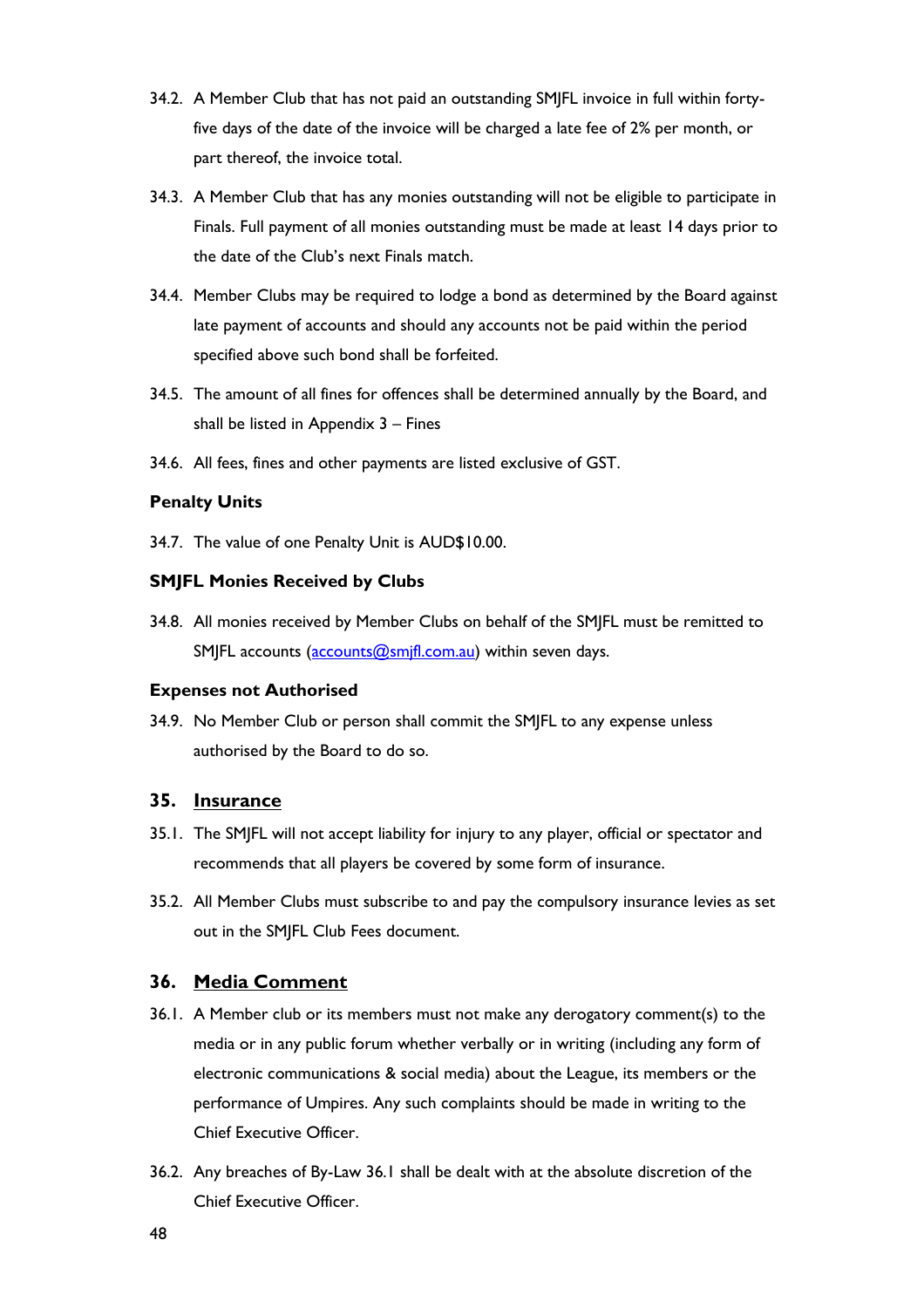# <span id="page-48-0"></span>**37. Smoking and Consumption of Alcohol**

# **Alcohol**

37.1. Consumption of alcohol by any person in any form at a ground (including surrounding areas) or building during SMJFL scheduled matches is strictly prohibited and will be dealt with at the discretion of the Chief Executive Officer. The consumption of alcohol during training sessions is strongly discouraged.

# **Smoking**

37.2. On 1 April 2014, several changes to the Tobacco Act 1987 (the Act) were made. Smoking is now banned in areas commonly used by children and young people for recreational and sporting activities including at or within 10 metres of a sporting venue that is an outdoor public place during an organised underage sporting event, including training or practice sessions and during breaks or intervals in play. Further information can be found on the SMJFL website. Offending Clubs are liable to a fine.

# <span id="page-48-1"></span>**38. Amendment of By-Laws**

- 38.1. These By-Laws may only be amended, altered or varied by the Board in its absolute discretion.
- 38.2. Where a Member Club seeks to have these By-Laws amended, altered or varied, such Member Club shall forward to the Chief Executive Officer a written proposal on club letterhead outlining the proposed amendment, alteration or variation together with the reasons for which it is sought.
- 38.3. The Chief Executive Officer shall table at the next following meeting of the Board the written proposal, and the Board shall then act upon it as it sees fit.

# <span id="page-48-2"></span>**39. AFL Victoria Policies/Guidelines**

- 39.1. The following AFL Victoria Policies/Guidelines shall form part of these By-Laws:
	- **[Gender Regulation Policy](http://aflvic.com.au/wp-content/uploads/2013/08/2_AFL_VIC_Gender_Regulation_Policy.pdf)**
	- [Deregistration Policy](http://aflvic.com.au/wp-content/uploads/2013/08/DeRegistration_Policy_May_2011.pdf)
	- **[Anti-Doping Code](http://aflvic.com.au/wp-content/uploads/2013/08/AFL_Anti-Doping_Code_2010.pdf)**
	- **[Infectious Diseases Policy](http://aflvic.com.au/wp-content/uploads/2013/08/AFL_Victoria_Infectious_Diseases_Policy.pdf)**
	- **[Vilification Policy](http://aflvic.com.au/wp-content/uploads/2013/08/AFL_Victoria_Vilification_Policy_Final_250612.pdf)**
	- **[Member Protection Policy](http://aflvic.com.au/wp-content/uploads/2013/08/Microsoft_Word_-_AFLV_Member_Protection_Policy_170309_01.pdf)**
	- [National Risk Protection Program](http://afl.jltsport.com.au/)
	- **[National Player Transfer Regulations](http://www.aflvic.com.au/wp-content/uploads/2013/08/National-Player-Transfer-Regulations_2014_FINAL.pdf)**
	- [Sports Trainers in Community Australian Football Policy](http://aflvic.com.au/wp-content/uploads/2013/08/AFL_Trainers_Policy.pdf)
	- Coaches Code of Conduct
	- **Extreme Weather Policy**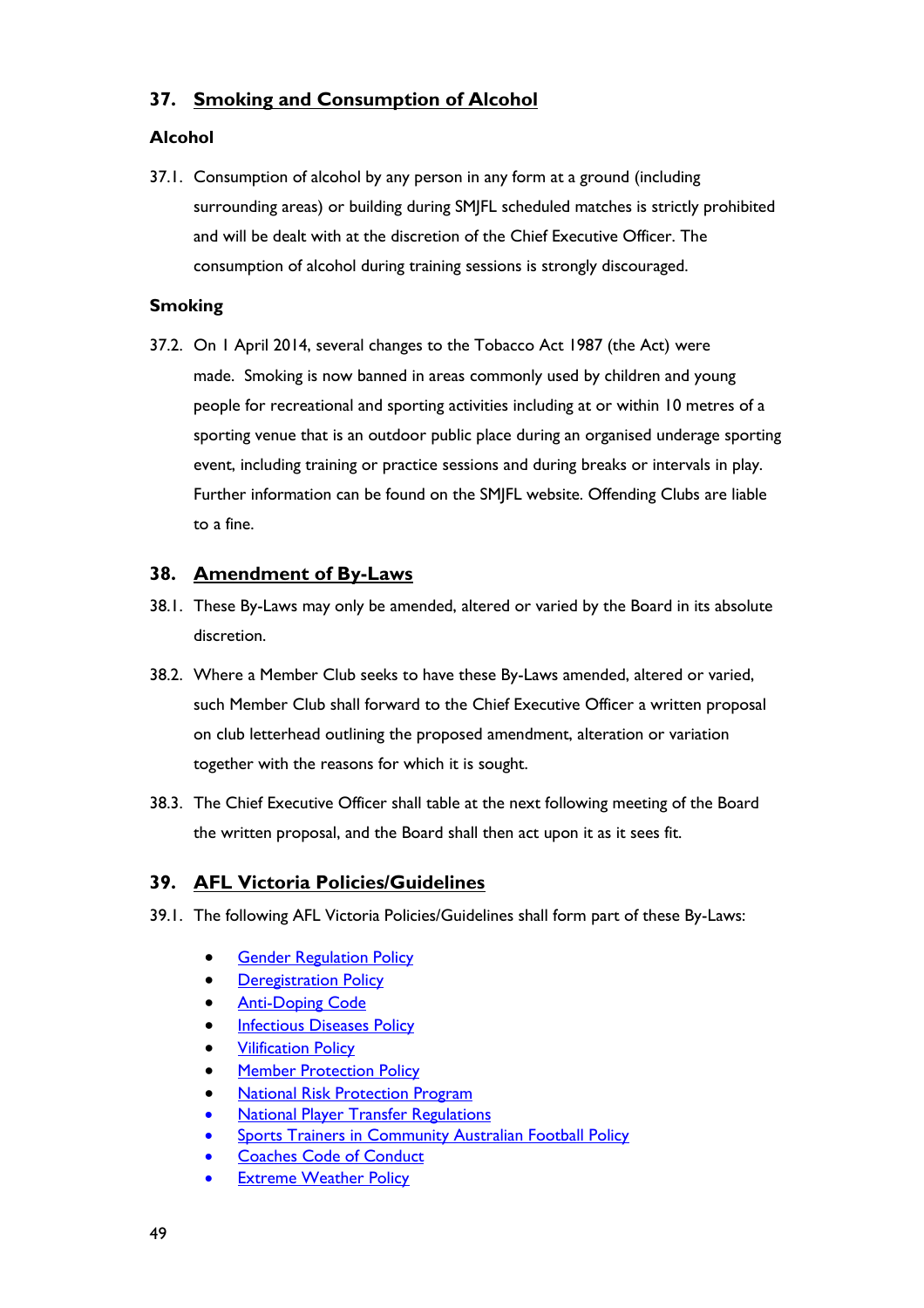These policies can be viewed on the AFL Victoria website:<http://www.aflvic.com.au/>

# <span id="page-49-0"></span>**40. Conduct of Board Members**

40.1. Board members shall at all times conduct themselves in accordance with the Code [of Conduct](http://www.smjfl.com.au/fileadmin/user_upload/files_rules_bylaws_policies/2014_SMJFL_Board_Code_of_Conduct_Final.pdf) and [Terms of Reference](http://www.smjfl.com.au/fileadmin/user_upload/files_rules_bylaws_policies/2014_SMJFL_Board_Terms_of_Reference_Final.pdf) available on the SMJFL website, the content of which is expressly incorporated into these By-Laws.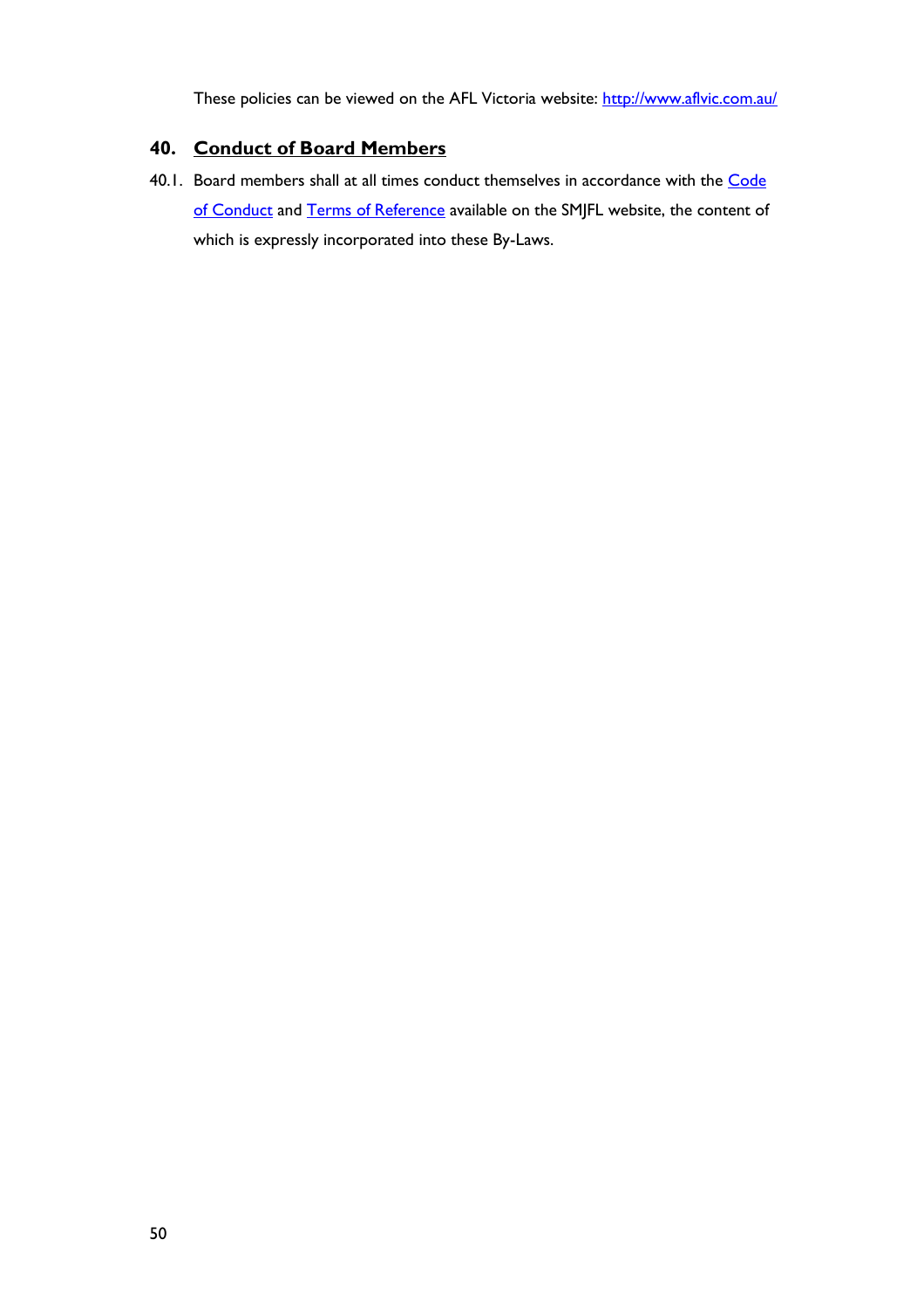# <span id="page-50-0"></span>**41. Appendix 1 – Investigations**

The Chief Executive Officer may appoint an Investigator to investigate any matter where the Chief Executive Officer in his or her absolute discretion is of the view that an Investigation is warranted.

- 1. Member Clubs must make such persons (including Players and Team Officials) as the Investigator requires available for interview by the Investigator. Forty-eight hours' notice of such requirement must be given unless otherwise agreed.
- 2. Member Clubs must provide to the Investigator such other information including documents as the Investigator requests. Forty-eight hours' notice of such request must be given unless otherwise agreed.
- 3. A Member Club, registered player or Team/Match Official who does not comply with any reasonable request of the Investigator or does not make information available upon request or otherwise does not fully cooperate with the Investigator may be dealt with by the Chief Executive Officer in his or her absolute discretion.
- 4. After investigating the matter the Investigator shall provide to the Chief Executive Officer all relevant documents and a written report setting out the results of his or her investigation including the Investigator's opinion as to whether the matter should be dealt with further.
- 5. The Investigator should investigate with an open mind and any doubt regarding the events being considered must go in favour of the investigated player, team official or Member Club.
- 6. Upon receipt and consideration of the Investigator's report the Chief Executive Officer may in his or her absolute discretion:
	- Take no further action; or
	- Refer the matter to mediation to be conducted in accordance with the AFL Victoria Member Protection Policy; or
	- Offer a set penalty in accordance with By-Law [30](#page-37-0) to a player or official; or
	- Offer a penalty to a Member Club; or
	- Recommend to the Board that the matter be "called in" and dealt with by the Board pursuant to the SMJFL Rules; or
	- Refer the matter to a hearing by the Independent Tribunal; or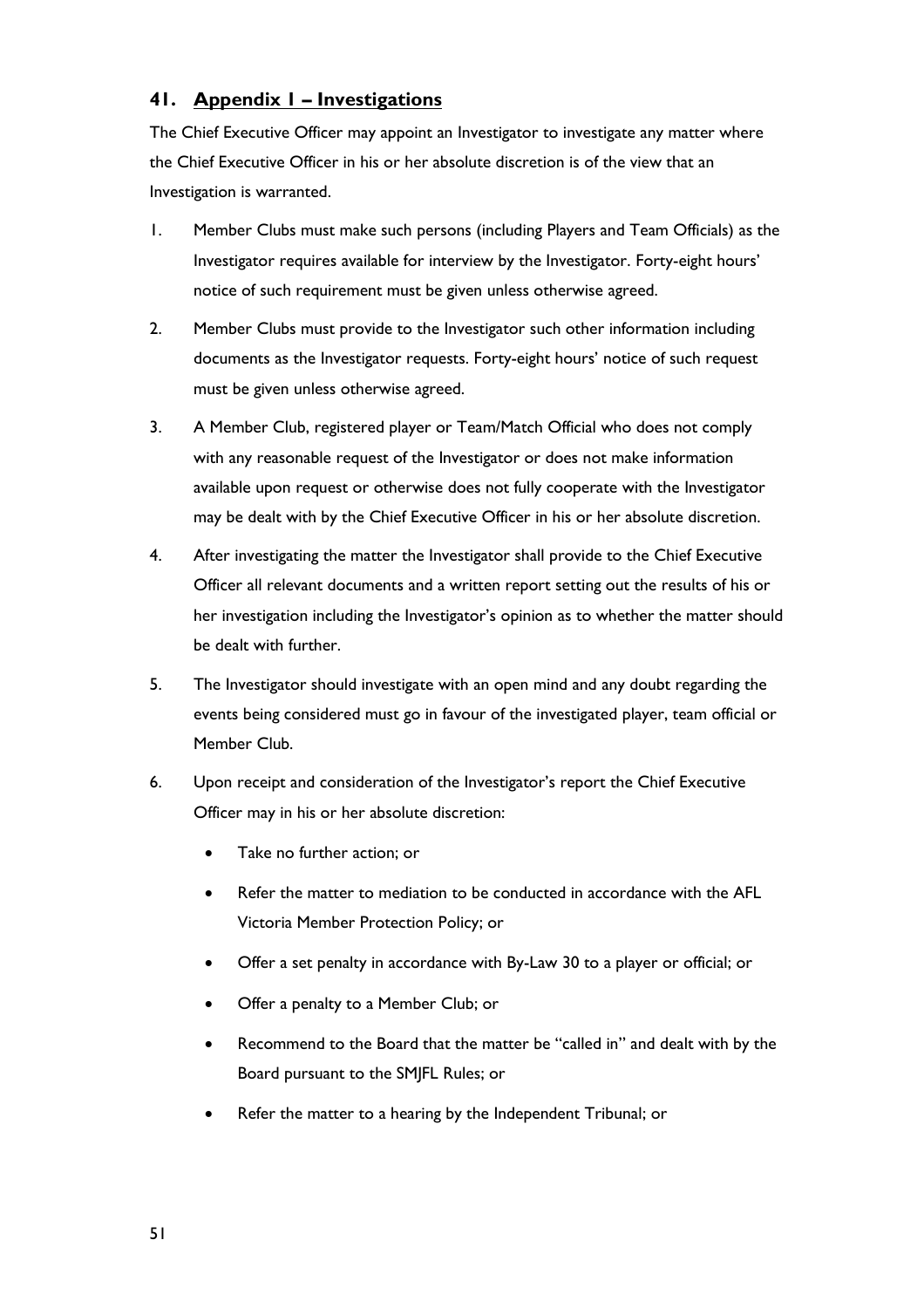- Deal with the matter in any other manner in which he or she deems appropriate; and such a decision shall be at the absolute discretion of the Chief Executive Officer and not be capable of review by any party.
- 7. The Chief Executive Officer in considering the Investigator's report is not bound by the opinion of the Investigator.
- 8. The Investigator may act as an SMJFL representative in accordance with By-Law [31.12.](#page-40-0)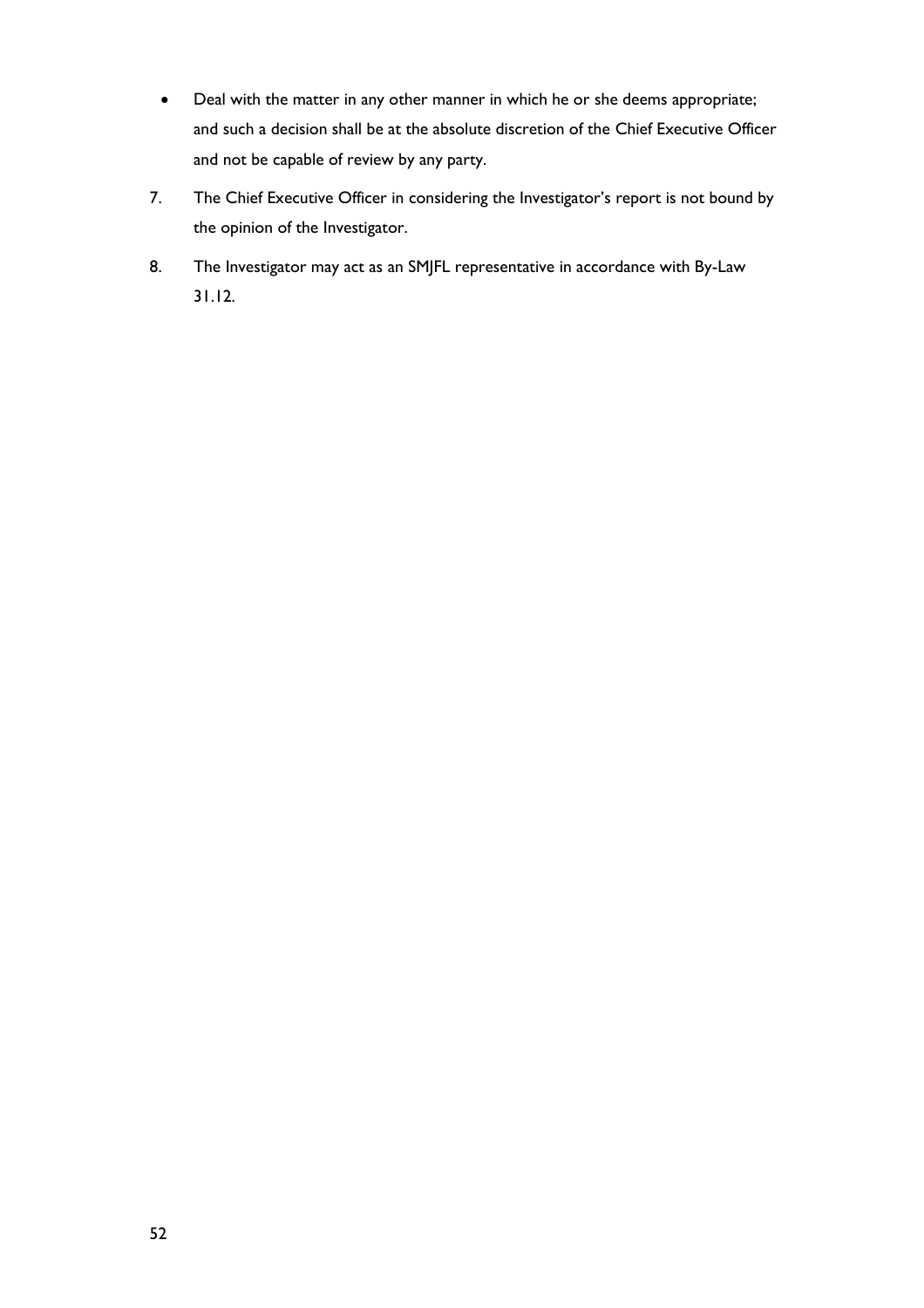| <b>Reportable Offence (Laws of Football</b>                                                                                                                                                      | <b>Set Penalty</b> |                      |                 |
|--------------------------------------------------------------------------------------------------------------------------------------------------------------------------------------------------|--------------------|----------------------|-----------------|
| 19.2.2)                                                                                                                                                                                          | <b>Player</b>      |                      | <b>Official</b> |
| (a) Carelessly or intentionally:                                                                                                                                                                 | <b>Carelessly</b>  | <b>Intentionally</b> |                 |
| (i) striking another person;                                                                                                                                                                     | 2 matches          | 5 matches            | N/A             |
| (ii) kicking another person;                                                                                                                                                                     | 2 matches          | 5 matches            | N/A             |
| (iii) kneeing another person;                                                                                                                                                                    | 2 matches          | 5 matches            | N/A             |
| (iv) stomping on another person;                                                                                                                                                                 | 2 matches          | 5 matches            | N/A             |
| (v) charging another person;                                                                                                                                                                     | I match            | 3 matches            | N/A             |
| (vi) engaging in rough conduct against an opponent<br>which in the circumstances is unreasonable                                                                                                 | 3 matches          | 5 matches            | N/A             |
| (vii) bumping or making forceful contact to an<br>opponent from front-on when that Player has<br>their head down over the football;                                                              | 2 matches          | 4 matches            | N/A             |
| (viii) head-butting an opponent or making contact to<br>an opponent using the head;                                                                                                              | 2 matches          | 5 matches            | N/A             |
| (ix) eye-gouging an opponent or making unreasonable<br>or unnecessary contact to the eye region of an<br>opponent;                                                                               | 2 matches          | 5 matches            | N/A             |
| $(x)$ making unreasonable or unnecessary contact to<br>the face of an opponent;                                                                                                                  | 2 matches          | 5 matches            | N/A             |
| (xi) making unreasonable or unnecessary contact with<br>an injured Player;                                                                                                                       | I match            | 3 matches            | N/A             |
| (xii) scratching another person; or                                                                                                                                                              | 1 match            | 3 matches            | N/A             |
| (xiii) tripping another person whether by hand, arm,<br>foot or leg;                                                                                                                             | I match            | 3 matches            | N/A             |
| (b) intentionally making contact with, or striking, an<br>Umpire;                                                                                                                                |                    | Tribunal             | Tribunal        |
| (c) attempting to make contact with, or strike, an<br>Umpire;                                                                                                                                    |                    | 6 matches            | 12 matches      |
| (d) carelessly making contact with an Umpire;                                                                                                                                                    |                    | I match              | 2 matches       |
| (e) spitting at or on an Umpire;                                                                                                                                                                 |                    | 6 matches            | 12 matches      |
| spitting at or on another person;<br>(f)                                                                                                                                                         |                    | 4 matches            | 8 matches       |
| (g) attempting to strike another person;                                                                                                                                                         |                    | 2 matches            | Tribunal        |
| (h) attempting to kick another person;                                                                                                                                                           |                    | 2 matches            | Tribunal        |
| attempting to trip another person whether by head,<br>(i)<br>arm, foot or leg;                                                                                                                   |                    | I match              | 4 matches       |
| (j) using abusive, insulting, threatening or obscene<br>language;                                                                                                                                |                    | 2 matches            | 4 matches       |
| (k) using abusive, insulting, or obscene language towards<br>or in relation to an Umpire;                                                                                                        |                    | 3 matches            | 6 matches       |
| behaving in an abusive, insulting, threatening or<br>(1)<br>obscene manner towards or in relation to an Umpire;                                                                                  |                    | 3 matches            | 6 matches       |
| disputing a decision of an Umpire;<br>(m)                                                                                                                                                        |                    | l match              | 2 matches       |
| (n) use of an obscene gesture;                                                                                                                                                                   |                    | match                | 2 matches       |
| (o) engaging in time wasting;                                                                                                                                                                    |                    | match                | N/A             |
| (p) engaging in an act of staging;                                                                                                                                                               |                    | match                | N/A             |
| (q) engaging in a melee, except where a Player's sole<br>intention is to remove a teammate from the incident;                                                                                    |                    | 2 matches            | N/A             |
| (r) instigating a melee;                                                                                                                                                                         |                    | 3 matches            | N/A             |
| (s) wrestling another person;                                                                                                                                                                    |                    | 2 matches            | N/A             |
| (t) pinching another person;                                                                                                                                                                     |                    | 2 matches            | N/A             |
| (u) interfering with a Player kicking for goal;                                                                                                                                                  |                    | l match              | N/A             |
| (v) intentionally shaking a goal or behind post when<br>another Player is preparing to kick or is kicking for<br>goal or after the Player has kicked for goal and the<br>football is in transit; |                    | I match              | N/A             |
| (w) failing to leave the playing surface when directed to<br>do so by the Umpire;                                                                                                                |                    | 2 matches            | 4 matches       |
| (x) wearing boots, jewellery and equipment prohibited<br>under Law 9; or                                                                                                                         |                    | I match              | N/A             |
| (y) engaging in any other act of misconduct or serious<br>misconduct                                                                                                                             |                    | 5 matches            | 10 matches      |

# <span id="page-52-0"></span>**42. Appendix 2 – Set Penalties**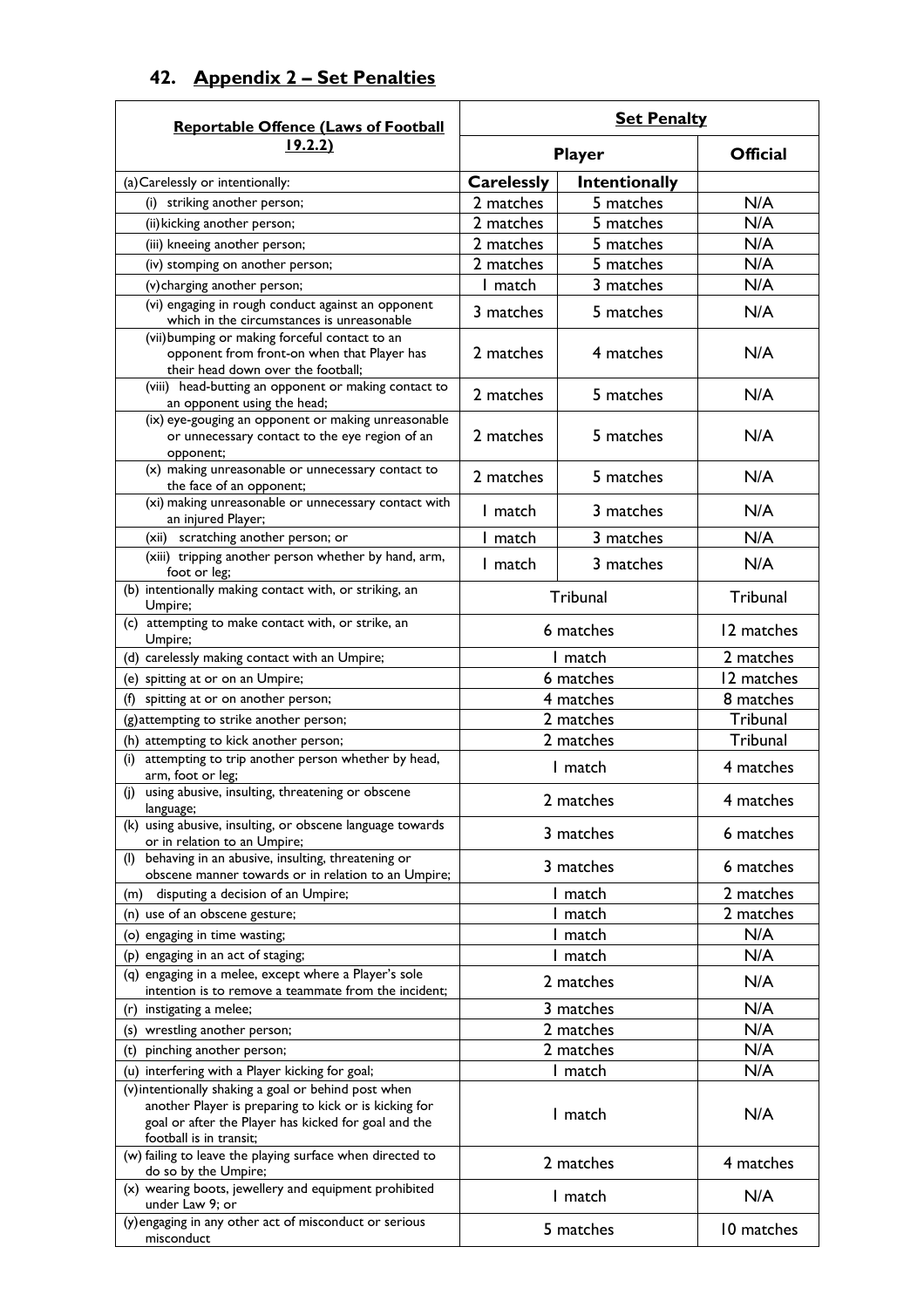# <span id="page-53-0"></span>**43. Appendix 3 – Fines**

| <b>Breach</b>                                                                                 | <b>Penalty</b>                                             |
|-----------------------------------------------------------------------------------------------|------------------------------------------------------------|
| Forfeit - On Day of Match                                                                     | Full Umpires Fees Plus 10 penalty units                    |
| Forfeit - after 12pm Thursday before Match Day                                                | 5 penalty units                                            |
| Unacceptable Behaviour of Team Bench Officials                                                | 20 penalty units (With option of fronting the<br>Tribunal) |
| Unacceptable Behaviour of Officials Not on the Bench                                          | 20 penalty units                                           |
| Non-Attendance at General Meeting or Nominated<br><b>Meeting</b>                              | 5 penalty units                                            |
| No Umpire Escort at stated times                                                              | 5 penalty units                                            |
| Officials incorrectly attired (per official)                                                  | 2 penalty units                                            |
| Players incorrectly attired (per player)                                                      | I penalty unit                                             |
| Late Start at Each Given Time $\frac{1}{4}$ , $\frac{1}{2}$ , & $\frac{3}{4}$ Time            | 2 penalty units                                            |
| Incorrect Team Sheet (hard copy - Name, Signature or not<br>ruled through)                    | 2 penalty units                                            |
| Incorrect Updating of Team Sheet on Competition Match<br>Report                               | 2 penalty units                                            |
| Home Team Fails to Enter Scores 8pm on match day                                              | 3.5 penalty units                                          |
| Failure for Team to Update Team List by 8pm match day                                         | 2 penalty units                                            |
| Failure of Team Manager Not Signing "Match Report" After<br>Game                              | 3.5 penalty units                                          |
| Any Required Paperwork Received by SMJFL after<br>stipulated time                             | 3.5 penalty units                                          |
| Any required changes to match statistics after 8pm match<br>day                               | 2 penalty units                                            |
| Goal Posts Not Padded (At Start of Each Game)                                                 | 3.5 penalty units                                          |
| Failure to provide SMJFL approved match footballs                                             | 8 penalty units                                            |
| Failure to provide stretcher                                                                  | 5 penalty units                                            |
| Failure to provide Team and Match Officials                                                   | 5 penalty units                                            |
| Failure for Club Umpires (Home Team) to submit<br><b>Competition Match Report Form online</b> | 3.5 penalty units                                          |
| Displaying scoreboard at Modified Rules game (except U12<br>Girls)                            | 5 penalty units                                            |
| Coach not accredited (per coach)                                                              | 10 penalty units                                           |
| Other                                                                                         | As the Chief Executive Officer deems appropriate           |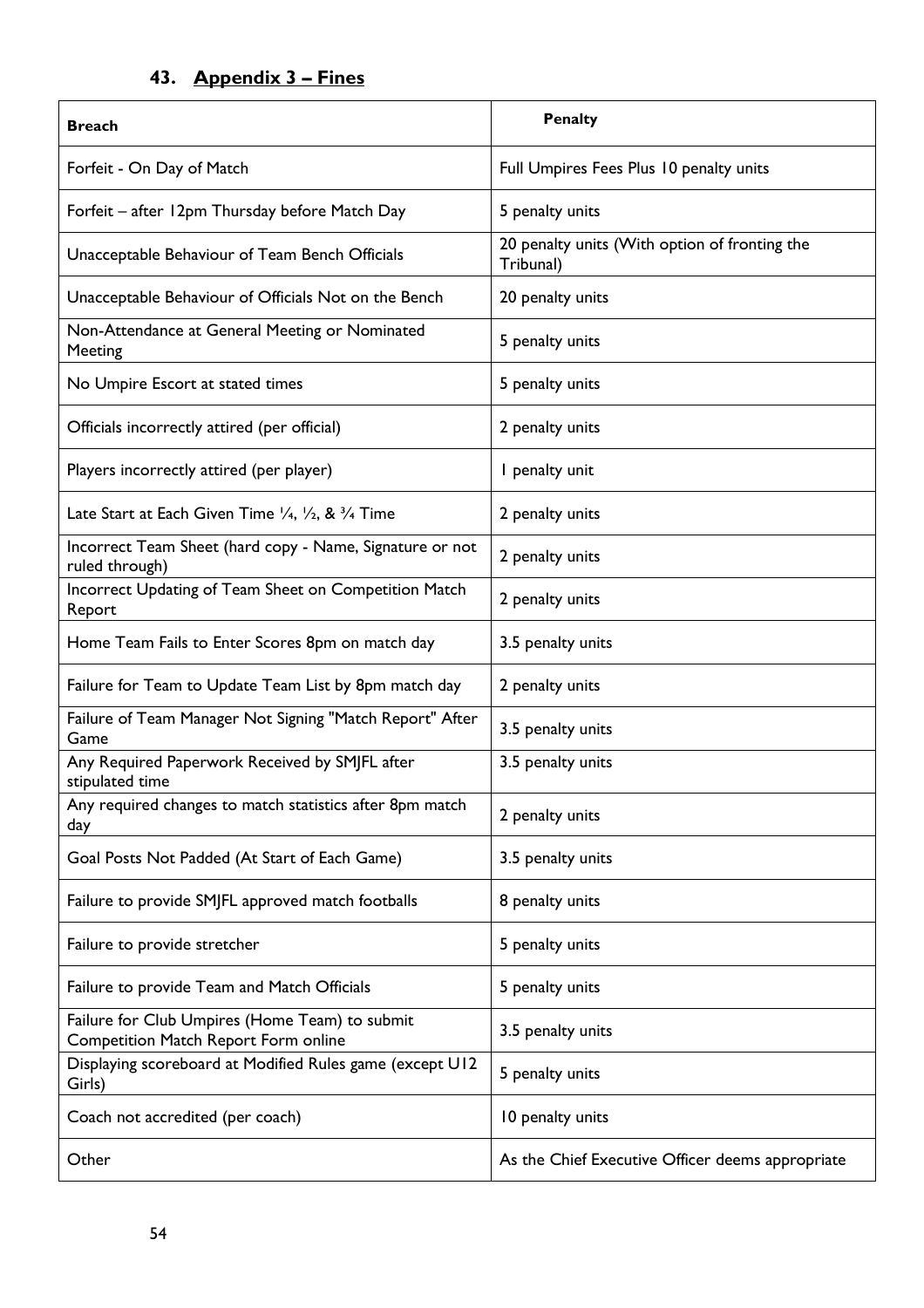# <span id="page-54-0"></span>**44. Appendix 4 – Grading Policy**

Grading (including re-grading after round four) of teams in the SMJFL shall be aimed at enhancing the playing enjoyment of all players. Grading shall be at the absolute discretion of the Chief Executive Officer, and so far as is practical shall be in accordance with this policy.

# **Objectives:**

- Teams fielded in competitions are as equally matched as possible
- Provide the best opportunities for players to develop and display their skills
- Teams to have a win/loss ratio of 50% over a five-year period

# **Considerations:**

- Match results of current season (re-grading)
- History of team's performance across previous seasons
- Club's history of grading requests
- The disruption that may be caused to current and/or proposed competition
- Any additional information requested by the SMJFL, including but not limited to feedback from opposition clubs.

# **Process:**

# **Pre-Season**

- The initial grading of under 8 to under 13 mixed and all girls' teams will be based on club submissions.
- Initial grading of under 14 mixed and under 15, 16 & 17 boys shall be on the based on the previous season's results. Generally speaking, the following principles will apply:
	- $\triangleright$  Teams that have played off in a Grand Final shall automatically be graded into a higher division
	- $\triangleright$  Teams that finish in the bottom two positions on the ladder shall automatically be graded into a lower division
- Clubs will have the opportunity to provide feedback on the initial gradings prior to them being finalised for the start of the season.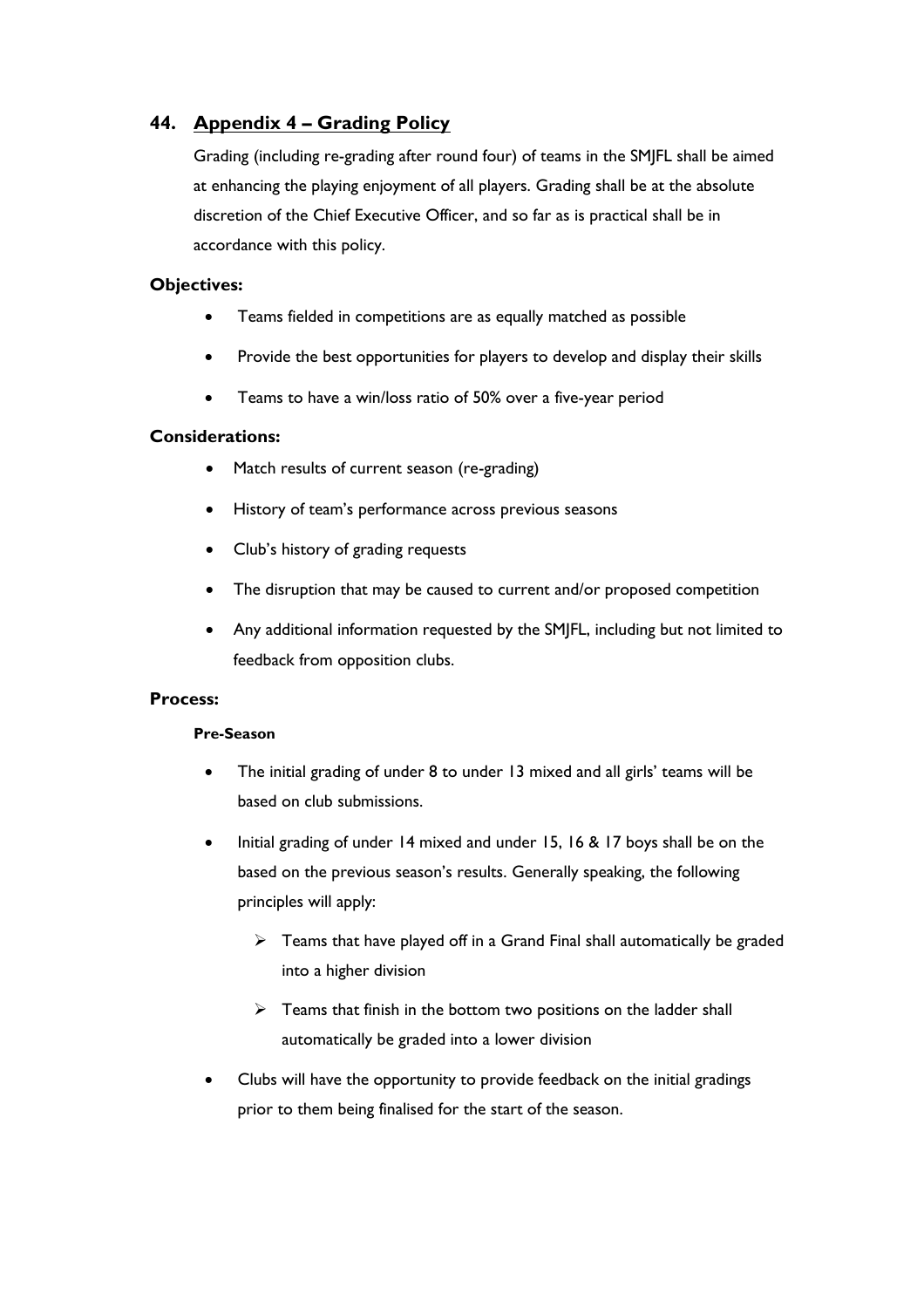## **Re-grading**

- Following the conclusion of round four, clubs may submit a request for any team to be moved into another competition.
- All re-grading requests must be submitted via the prescribed online form. One form is required for each re-grading request that is submitted.
- In addition, the Chief Executive Officer may, at his or her absolute discretion, make the decision to re-grade any team regardless of whether a request for such has been received.

## **Ladders**

- 1. As per By-Law [23.4, At the completion of round 4 all ladders will be reset](#page-28-2) for any [competition affected by re-gradings \(any teams in or out\).](#page-28-2) All these teams will start [round 5 with zero points and no percentage.](#page-28-2)
- 2. As per By-Law [23.6, If any re-grades occur after ladders have been reset, results](#page-29-1)  [against the re-graded team will be removed and replaced with a bye. The re-graded](#page-29-1)  [team will start with no points or percentage in the new grade.](#page-29-1)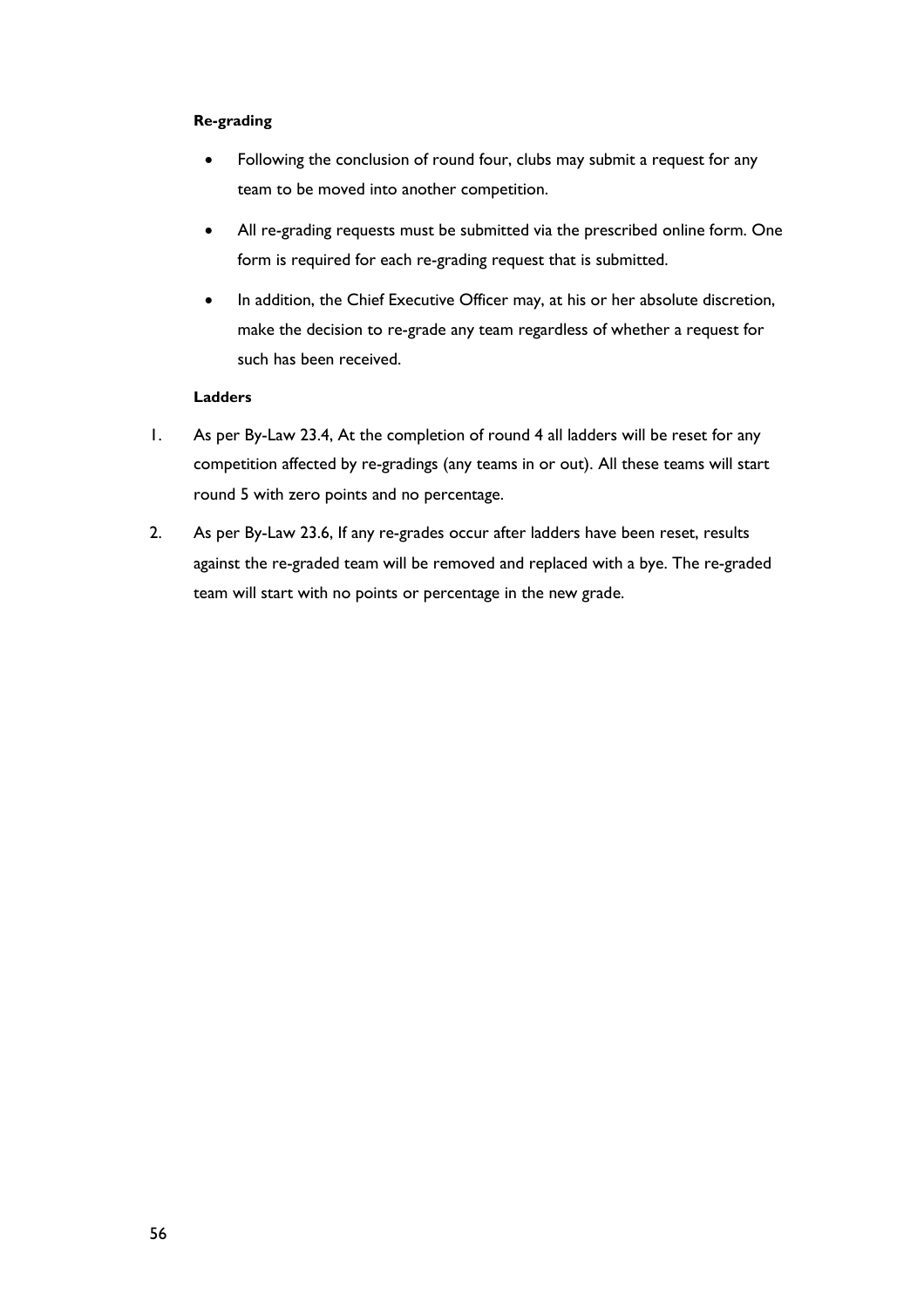# <span id="page-56-0"></span>**45. Appendix 5 – Player Movement & Finals Qualification Policy**

# **1. Under 8 to under 10 mixed and under 10 girls**

- 1.1. Where a Member Club has multiple teams in the above age groups, free movement of players across teams within each age group shall be permitted throughout the season.
- 1.2. Save with the approval of the Chief Executive Officer (which approval is at the absolute discretion of the Chief Executive Officer), a player may only play in one game per round in a particular age group.
- 1.3. For the purpose of the Lightning Carnival, a player shall only be permitted to play in the team in which they played the majority of games throughout the season.

# **2. All Other Competitions and under 12 girls**

- 2.1. The purpose of this policy is:
	- a) to provide Member Clubs who field multiple teams in a particular age group with flexibility in player selection, particularly in rounds where a number of players from a particular team are unavailable; and
	- b) to provide players in lower ranked competitions the opportunity and incentive to strive to play in a higher ranked competition.
- 2.2. The following player movement restrictions apply:
	- (i) Once a player has played a total of six matches in any higher ranked competitions (including U19s and/or Senior Women's) they are unable to play in a lower ranked competition for the remainder of the season (including finals).
	- (ii) When a higher ranked team has a bye or a forfeit, no player who has played in that team in the previous round will be permitted to play in a lower ranked competition unless that player has played more games in the lower ranked competition.
	- (iii) Subject to these By-Laws, a player may only play in one game per round in a particular age group and may play in no more than two games per round.
- 2.3. All Member Clubs are required to adhere to the spirit of this policy by bearing in mind the above purposes and not using the policy as a means of "stacking" teams in order to win matches. If the Chief Executive Officer is not satisfied that a Member Club has adhered to the spirit of the policy he or she may, at his or her absolute discretion, award a forfeit to the opposition team.
- 2.4. Where a Member Club has more than one team in the same division at the start of the season, the team that is higher on the ladder after round 4 will be deemed to be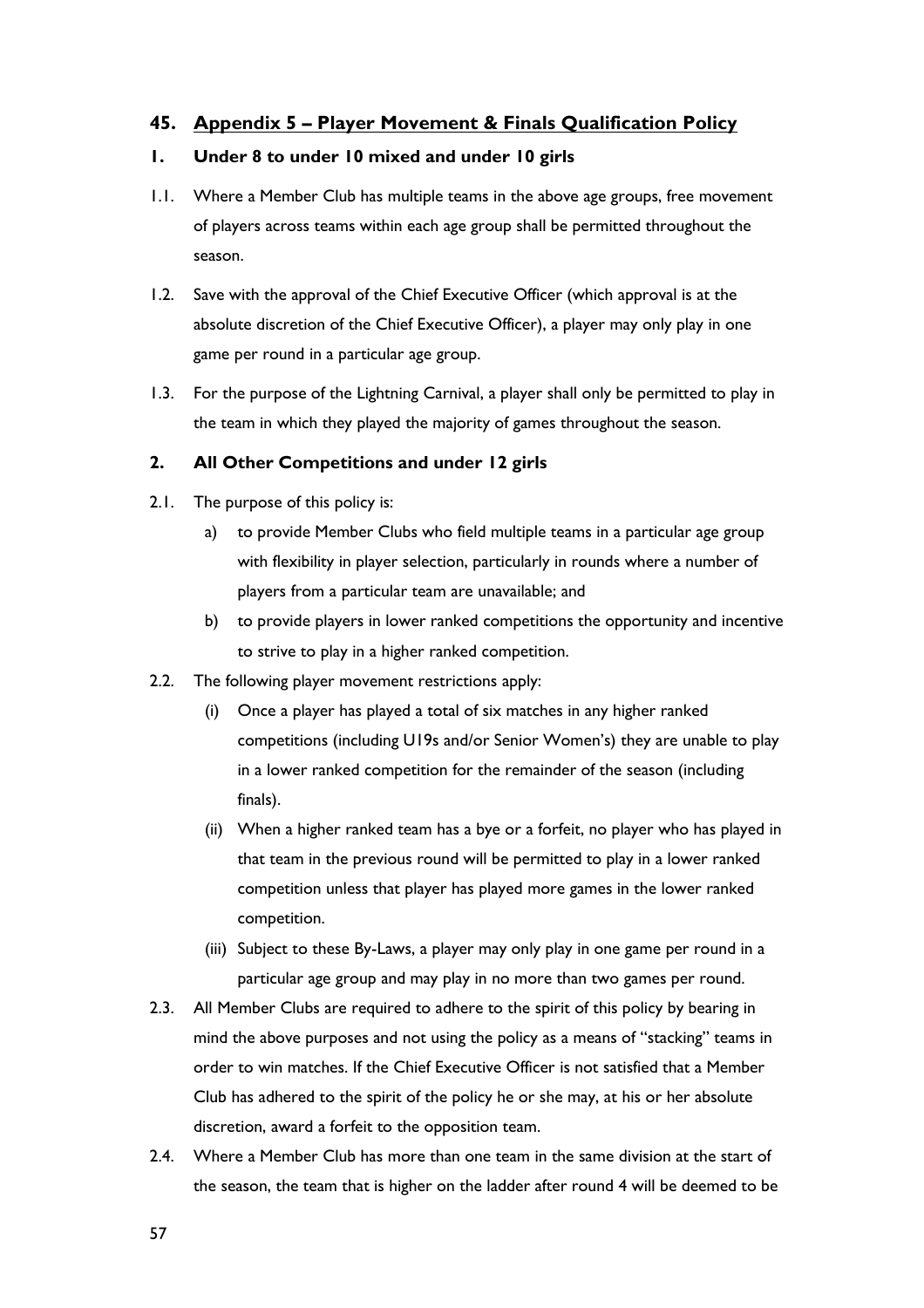the higher ranked team for the remainder of the season. Where a Member Club has more than one team in the same division after round 4 the team that played in the higher ranked competition will be deemed to be the higher ranked for the remainder of the season.

- 2.5. To qualify for finals in a particular team a player must:
	- a) play in at least four home and away matches with that particular team or a lower ranked team; and
	- b) satisfy clause 2.2. of this policy.
- 2.6. In the case of a player qualifying in a lower ranked team (not having played 4 games for the higher ranked team), they may only play in finals if the team has no more than 20 (U11-U13) or 21 (14+) players on the team sheet.
- 2.7. A player may only play in one finals match per round.
- 2.8. A player is ineligible for a particular team once they play a finals match in a higher ranked team.
- 2.9. By way of clarification, a player's record in terms of the player movement policy, is moved with any team that has been re-graded. i.e. if a player has played 4 games in U13 Div 1 but the team has moved to U13 Div 2 his/her record (for player movement purposes) is 4 games in U13 Div 2.
- 2.10. The Chief Executive Officer (at his or her absolute discretion) may provide an exemption for any of the clauses in this policy. For the purposes of this policy, competitions/teams are ranked as follows:

| Mixed/Boys |
|------------|
|------------|

| <b>Age</b>    | <b>Division</b>  | Ranking                 |
|---------------|------------------|-------------------------|
| <b>Senior</b> | Any              | I                       |
| U19*          | Any              | $\overline{\mathbf{2}}$ |
| <b>U17</b>    | Div I            | $\overline{\mathbf{3}}$ |
| <b>U17</b>    | Div 2            | 4                       |
| <b>U17</b>    | Div 3            | $\overline{7}$          |
| U17           | Div <sub>4</sub> | 8                       |
| U16           | Div I            | $\overline{5}$          |
| U16           | Div 2            | $\overline{6}$          |
| U16           | Div 3            | П                       |
| U16           | Div <sub>4</sub> | 12                      |
| UI5           | Div I            | 9                       |
| UI5           | Div 2            | $\overline{0}$          |
| UI5           | Div 3            | 15                      |
| UI5           | Div <sub>4</sub> | 16                      |
| UI5           | Div 5            | 17                      |
| U14           | Div I            | 13                      |
| U14           | Div 2            | 4                       |
| U14           | Div 3            | 20                      |
| U14           | Div <sub>4</sub> | 21                      |
| U14           | Div 5            | 22                      |
| UI3           | Div I            | 18                      |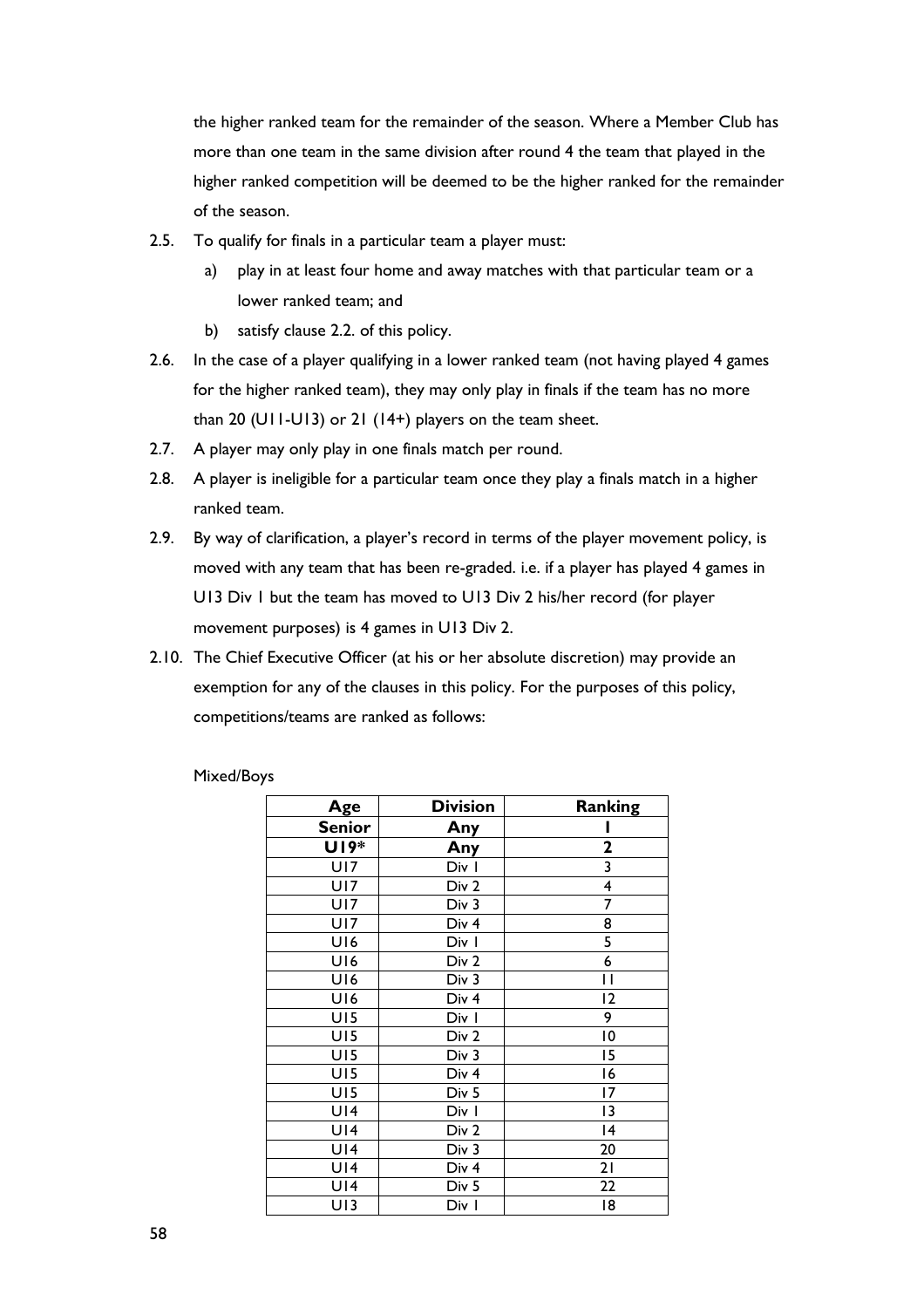| UI3 | Div 2            | 19 |
|-----|------------------|----|
| UI3 | Div 3            | 24 |
| UI3 | Div <sub>4</sub> | 25 |
| UI3 | Div 5            | 27 |
| U12 | Div I            | 23 |
| U12 | Div 2            | 26 |
| U12 | Div 3            | 28 |
| U12 | Div <sub>4</sub> | 30 |
| U12 | Div 5            | 31 |
| U12 | Div 6            | 32 |
| UII | Div I            | 29 |
| UII | Div 2            | 33 |
| UII | Div 3            | 34 |
| UII | Div <sub>4</sub> | 35 |
| UII | Div 5            | 36 |
| UII | Div 6            | 37 |
| UII | Div 7            | 38 |

\*Note, U19 competitions refers to any U19 competition run by an AFL Victoria affiliated league.

### Girls

| Age         | <b>Division</b> | <b>Ranking</b> |
|-------------|-----------------|----------------|
| Senior*     | Any             |                |
| Under<br>18 | Div I           | 2              |
| Under<br>18 | Div 2           | 3              |
| U16         | Div I           | 4              |
| U16         | Div 2           | 5              |
| U14         | Div I           | 6              |
| U14         | Div 2           | 7              |
| UI2         | Div I           | 8              |
| U12         | Div 2           | 9              |

\*Note, Senior competition refers to any U19 competition run Women's competition run by an AFL Victoria affiliated league.

Any changes/additional to the above will be communicated to clubs and updated in these By-Laws as soon as practically possible.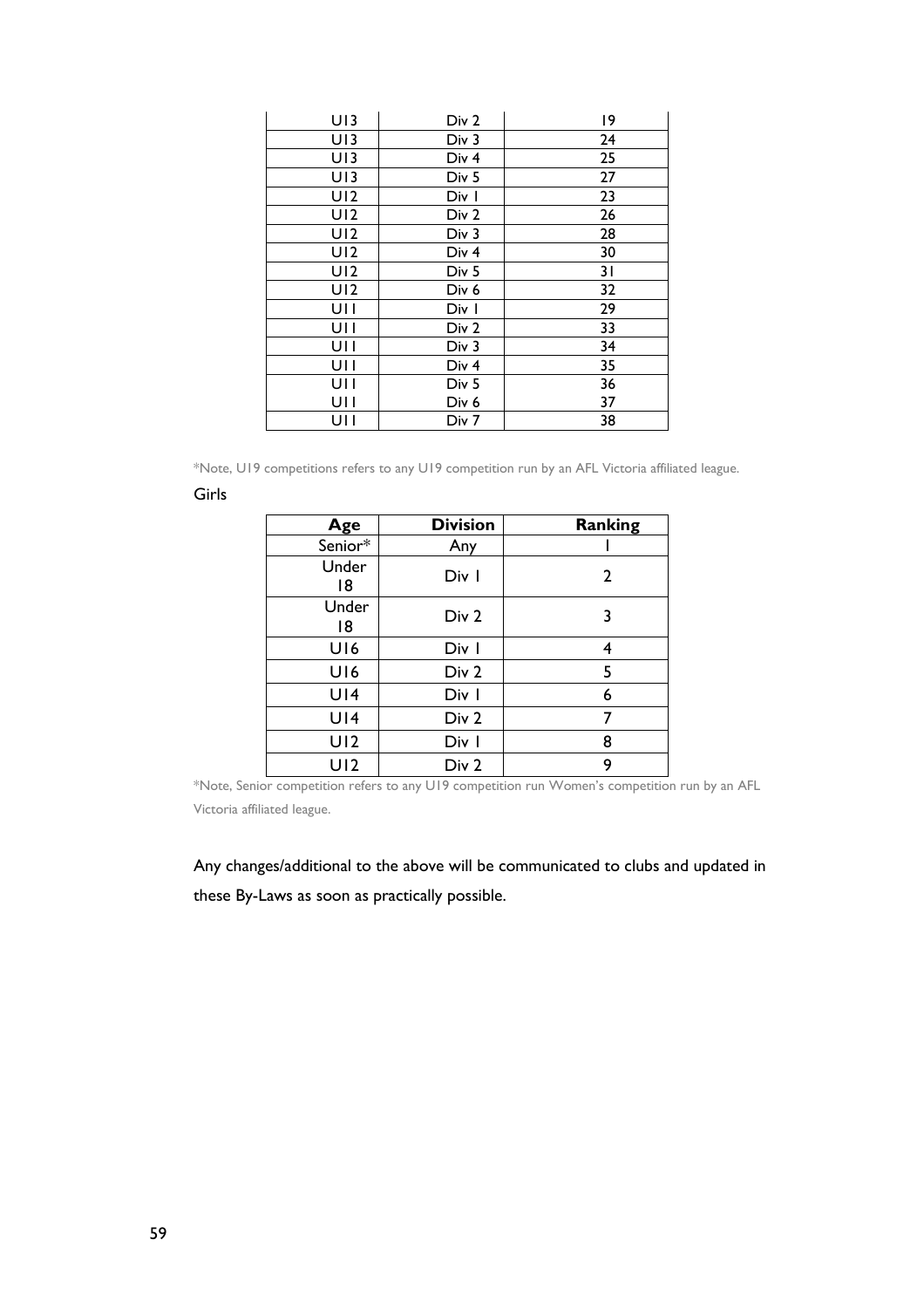# <span id="page-59-0"></span>**46. Appendix 6 – Resolution of Issues within Member Clubs**

# **1. Policy**

The SMJFL requires that all issues arising within Member Clubs are resolved to the satisfaction of the members and Committees of those Member Clubs in a timely fashion. Accordingly, the following issue resolution procedures have been developed to enable this objective to be fulfilled. All members have a responsibility to participate in reasonable actions to resolve issues. The procedures below detail the level of involvement for expediting issue resolution.

## **2. Procedure**

2.1. Any person wishing to raise an issue shall do so as follows:

| If the issue is          | Then, raise it with    |
|--------------------------|------------------------|
| <b>Football or team</b>  | <b>Team Manager or</b> |
| related                  | coach                  |
| <b>General in nature</b> | Committee              |
|                          | <b>Member</b>          |

- 2.2. Where the initial parties cannot resolve the issue, the Team Manager should refer the matter to the Member Club's Committee through the Football Manager, President or Secretary as soon as possible.
- 2.3. In attempting to resolve the issue, all parties should take into account the following factors:
	- the extent of the issue i.e. is it likely to have a wider effect within the Member Club.
	- the number of players or teams affected.
	- whether appropriate temporary measures are possible or desirable.
	- the expected time before the issue can be addressed.
	- what resources may be needed to resolve the issue.
- 2.4. The consent of the Member Club's Committee must be obtained before any external parties are involved in the resolution of the issue. Only the Member Club President is authorised to make public statements on behalf of the Club.
- 2.5. The Team Manager and/or Coach may at any time call on Committee Members for assistance.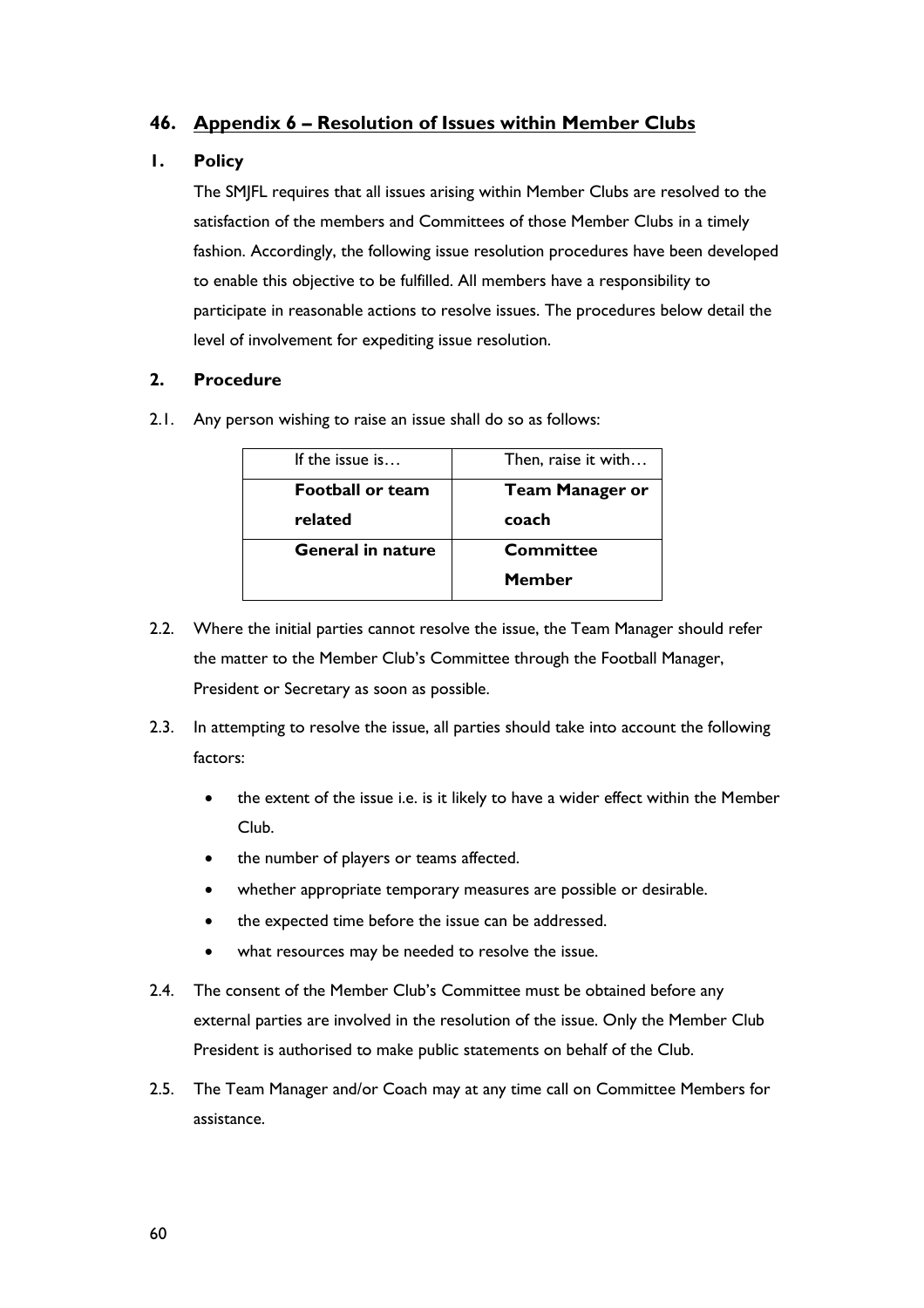- 2.6. Any football or team related issue reported to the Member Club's Committee, where the Team Manager and/or Coach has not been given the initial opportunity to resolve any such issue, will be referred back to the Team Manager/Coach.
- 2.7. All persons must take reasonable actions to avoid situations that could cause serious injury or harm to health of players, officials or the public. If any hazard is identified the Committee are to be informed as soon as possible.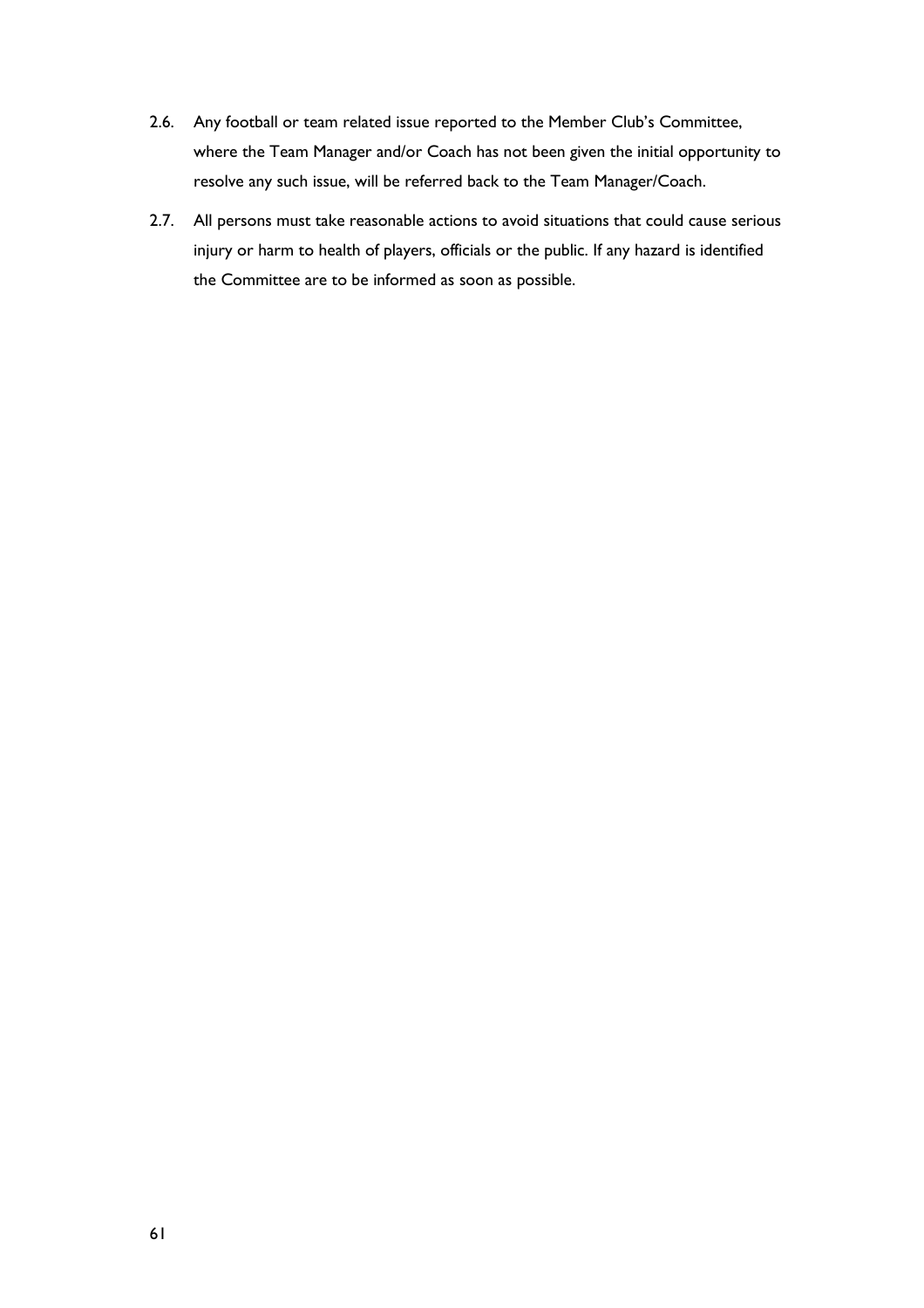# <span id="page-61-0"></span>**47. Appendix 7 – Compliance with Codes of Conduct**

All Members of the South Metro Junior Football League shall adopt Member specific codes and the South Metro Junior Football League encourages Members to be vigilant in enforcing such codes whether via support for those who constantly abide by the codes and/or harsh penalties for those who fail to act in accordance with the codes.

## **SMJFL Codes of Conduct**

The SMJFL has also adopted the following codes of conduct for officials and administrators.

#### **Umpires**

Member Club umpires are required to sign the SMJFL Umpire Code of Conduct and participate in SMJFL approved umpire training program prior to the commencement of umpiring duties.

#### **Coaches**

Coaches are required to sign the AFL Code of Conduct as part of the Foundation Level Accreditation process.

#### **Parents and Supporters**

- Remember that you are there for the participants to enjoy the game.
- Encourage participation, but don't force it.
- Teach that enjoyment is more important than winning.
- Never ridicule mistakes or losses supporters are there to support not downgrade.
- Lead by example and respect all players, coaches, umpires and spectators physical or verbal abuse will not be tolerated.
- Recognise all volunteers who are giving up their valuable time.
- Never publicly criticise umpires raise personal concerns with club officials in private.
- Do not use ugly remarks based on race, religion, cultural background, gender, sexuality, appearance, disability or football ability – you'll let down your coach, team-mates and family if you do – & many such comments are now illegal.

By registering their child with the SMJFL parents agree to abide by these principles, and support their Member Club in its undertakings and authorise their Member Club to take any necessary disciplinary actions including the suspension and banning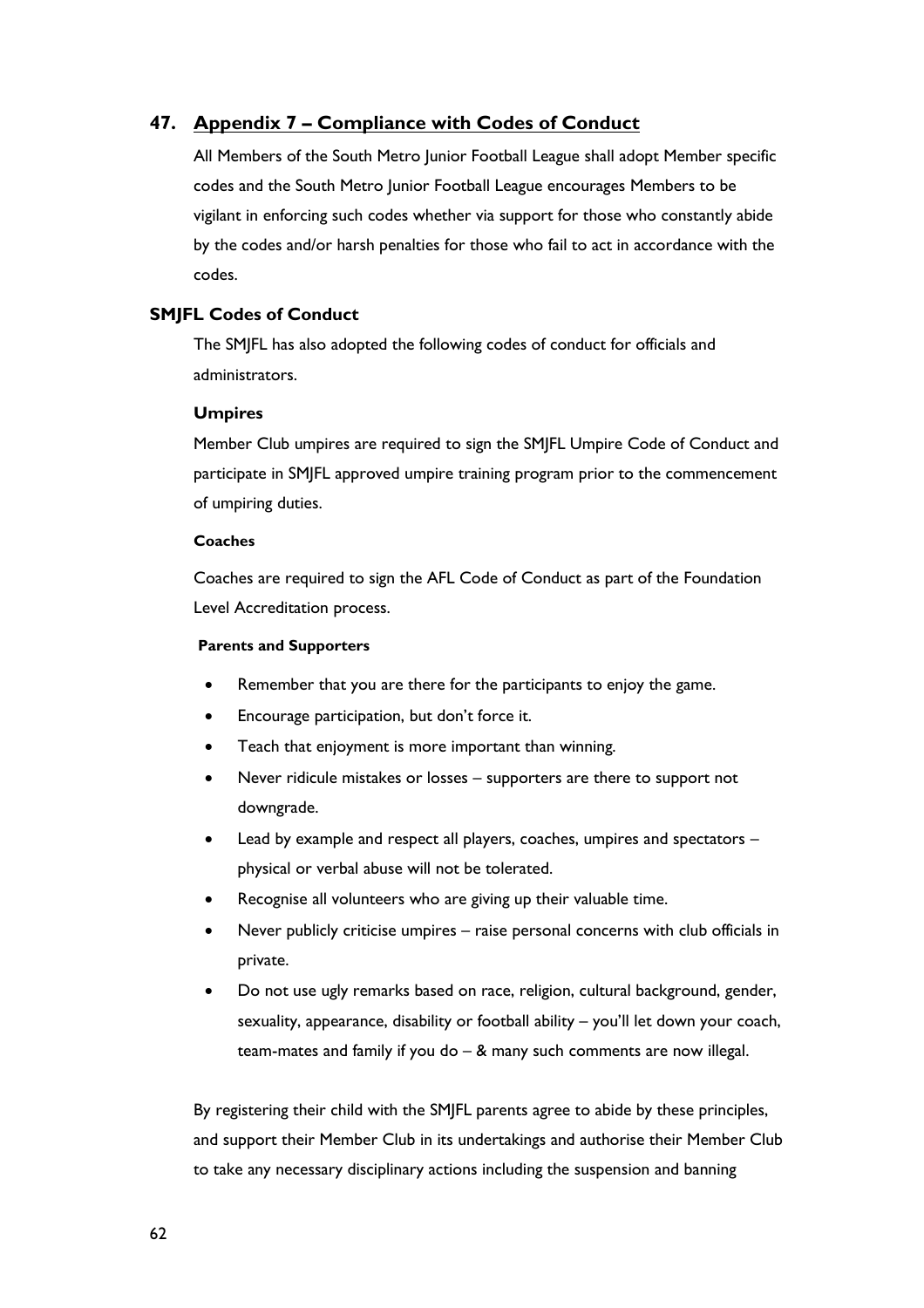where warranted of any players, parents and or spectators for repeated or serious breaches of these Codes of Conduct.

### **Players**

- Play by the rules the rules of your club and the laws of the game.
- Never argue with an umpire or other official without these people, you can't play football.
- Control your temper verbal abuse of officials and sledging other players doesn't help you enjoy or win any games.
- Be a team player  $-$  It's a team game, treat it that way.
- Treat all players as you would like to be treated fairly.
- Co-operate with your coach, the umpires and team-mates.
- Play for your own enjoyment & to improve your skills.
- Do not use ugly remarks based on race, religion, cultural background, gender, sexuality, appearance, disability or football ability – you'll let down your coach, team-mates and family if you do – & many such comments are now illegal.

#### **Officials**

- Place the safety and welfare of the players above all else.
- Ensure all players are included and can participate, regardless of their race, religion, cultural background, gender, sexuality, appearance, disability or football ability.
- Be consistent, impartial and objective when making decisions.
- Address unsporting behaviour and promote respect for other players and officials.

## **Administrators**

- Ensure quality supervision and instruction for players.
- Support coaches and officials to improve their skills and competencies.
- Act honestly, in good faith and in the best interests of the sport as a whole.
- Ensure that any information acquired or advantage gained from the position is not used improperly.
- Conduct club responsibilities with due care, competence and diligence.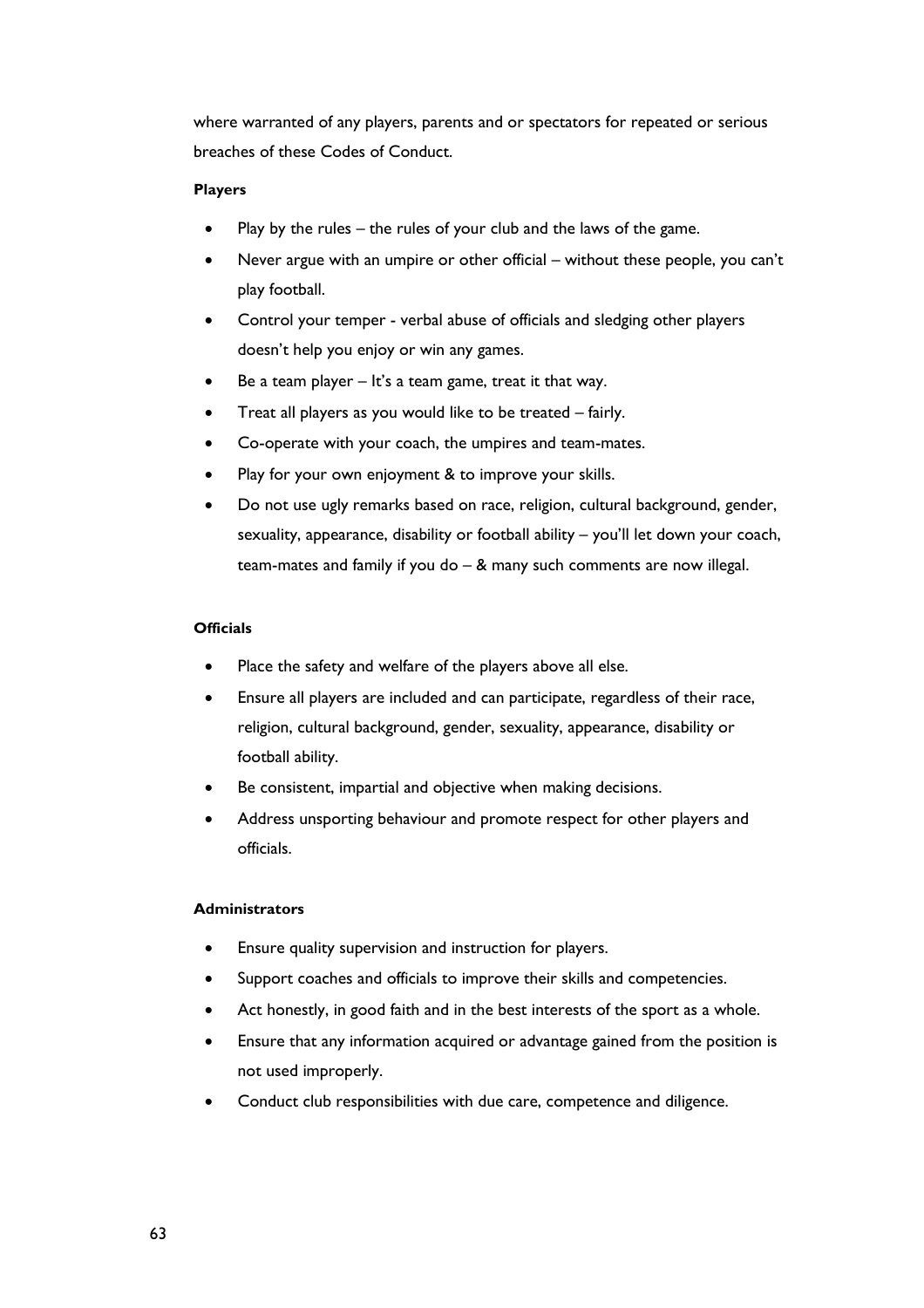# <span id="page-63-0"></span>**48. Appendix 8 – Social Media Policy**

## **1. Introduction**

For the purpose of this policy, SMJFL Members means: SMJFL Member Clubs, staff, officials, players and any other volunteers.

Social media offers the opportunity for people to gather in online communities of shared interest and create, share or consume content. As a member - based organisation, the SMJFL recognises the benefits of social media as an important tool of engagement and enrichment for the league, its clubs and associated members.

The SMJFL and its Member Clubs and associated members are expected to behave and express themselves appropriately, and in ways that are consistent with the SMJFL's values and policies.

## **2. Purpose**

This policy aims to provide some guiding principles to follow when using social media. The intent of this policy is to include anything posted online where information is shared that might affect members, colleagues, clients, sponsors or the SMJFL as an organisation and bring the organisation into disrepute.

## **3. Scope**

This policy applies to all SMJFL Members or any individual representing themselves or passing themselves off as being a member of the SMJFL.

This policy covers all forms of social media. Social media includes, but is not limited to, such activities as:

- Maintaining a profile page on social or business networking sites (such as LinkedIn, Facebook, Shutterfly, or Twitter);
- Content sharing include Flicker (photo sharing) and YouTube (video sharing);
- Commenting on blogs for personal or business reasons;
- Personal and corporate websites
- Leaving product or service reviews on retailer sites, or customer review sites;
- Taking part in online votes and polls;
- Taking part in conversations on public and private web forums (message boards); or
- Editing a Wikipedia page.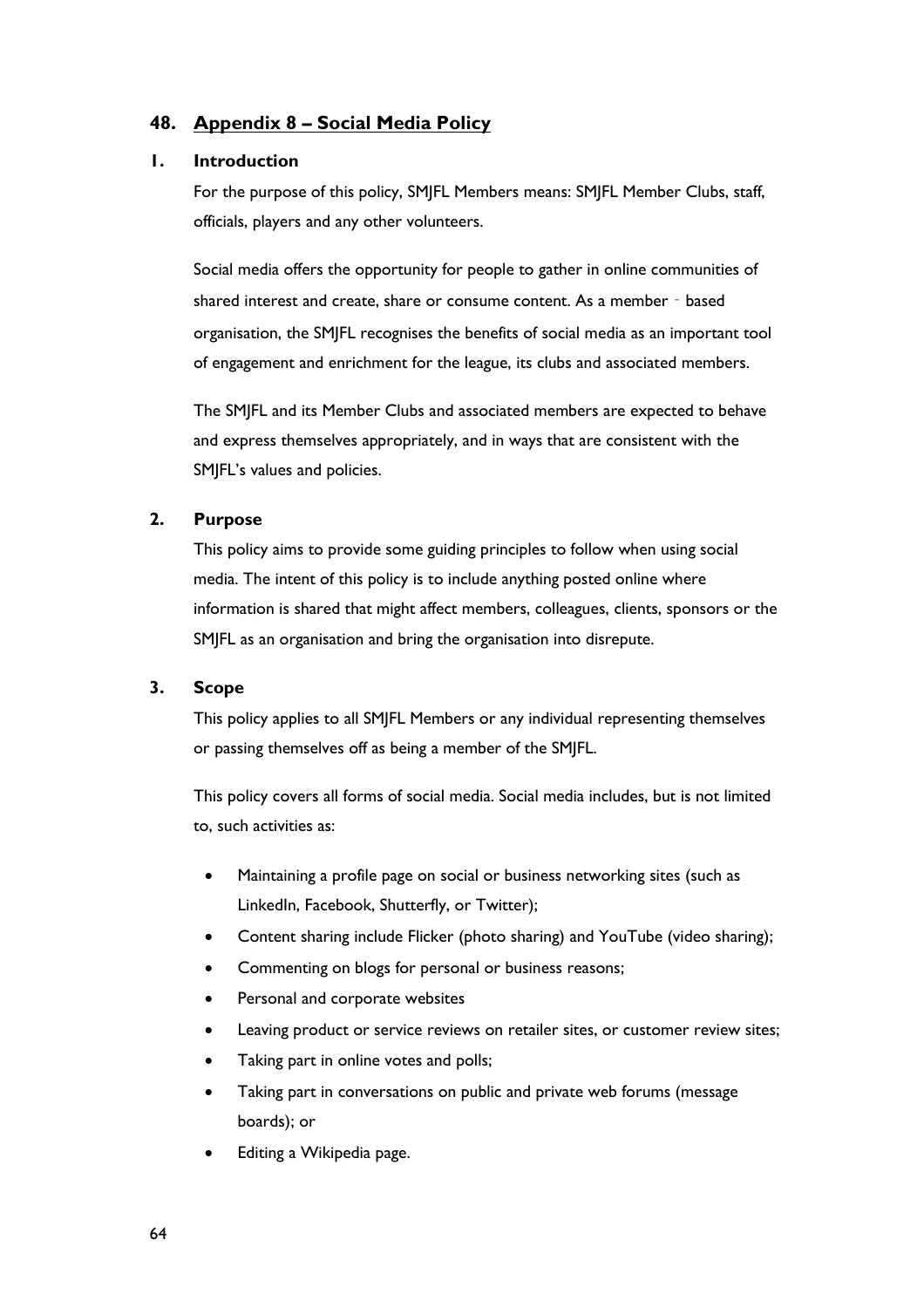## **4. Guiding Principles**

The web is not anonymous. SMJFL Members should assume that everything they write can be traced back to them. It is important that SMJFL Members think of the web as a permanent record of online actions and opinions.

The boundaries between a member's profession, volunteer time and social life can often be blurred. It is therefore essential that members make a clear distinction between what they do in a professional capacity and what they do, think or say in their capacity as an SMJFL Member.

When using the Internet for professional or personal pursuits, all SMJFL Members must respect the SMJFL's intellectual property and follow the guidelines in place to ensure the intellectual property or its relationships with sponsors and stakeholders is not compromised, or the organisation is brought into disrepute.

## **4.1 Usage**

For SMJFL Members using social media, such use:

- Must not contain, or link to, libellous, defamatory or harassing content. This also applies to the use of illustrations or nicknames;
- Must not comment on, or publish, information that is confidential, defaming, insulting or in any way sensitive to the SMJFL, its affiliates, partners or sponsors; and
- Must not bring the SM|FL into disrepute.

SMJFL Members may not use the SMJFL brand (see 5.0 below) to endorse or promote any product, opinion, cause or political candidate unless directed as part of their role; and it must be abundantly clear to all readers that any and all opinion shared are those of the individual, and do not represent or reflect the views of the SMJFL.

# **4.2 Official SMJFL websites, social pages and online forums**

When creating a new website, social networking page or forum for staff/club member use, care should be taken to ensure the appropriate person has given written consent to create the page or forum. The SMJFL will keep a record of such permissions. Similarly, appropriate permissions must be obtained for the use of logos or images. Images of minor children may not be replicated on any site without the written permission of the child's parent and/or guardian.

For official SMJFL websites, blogs, social pages and online forums: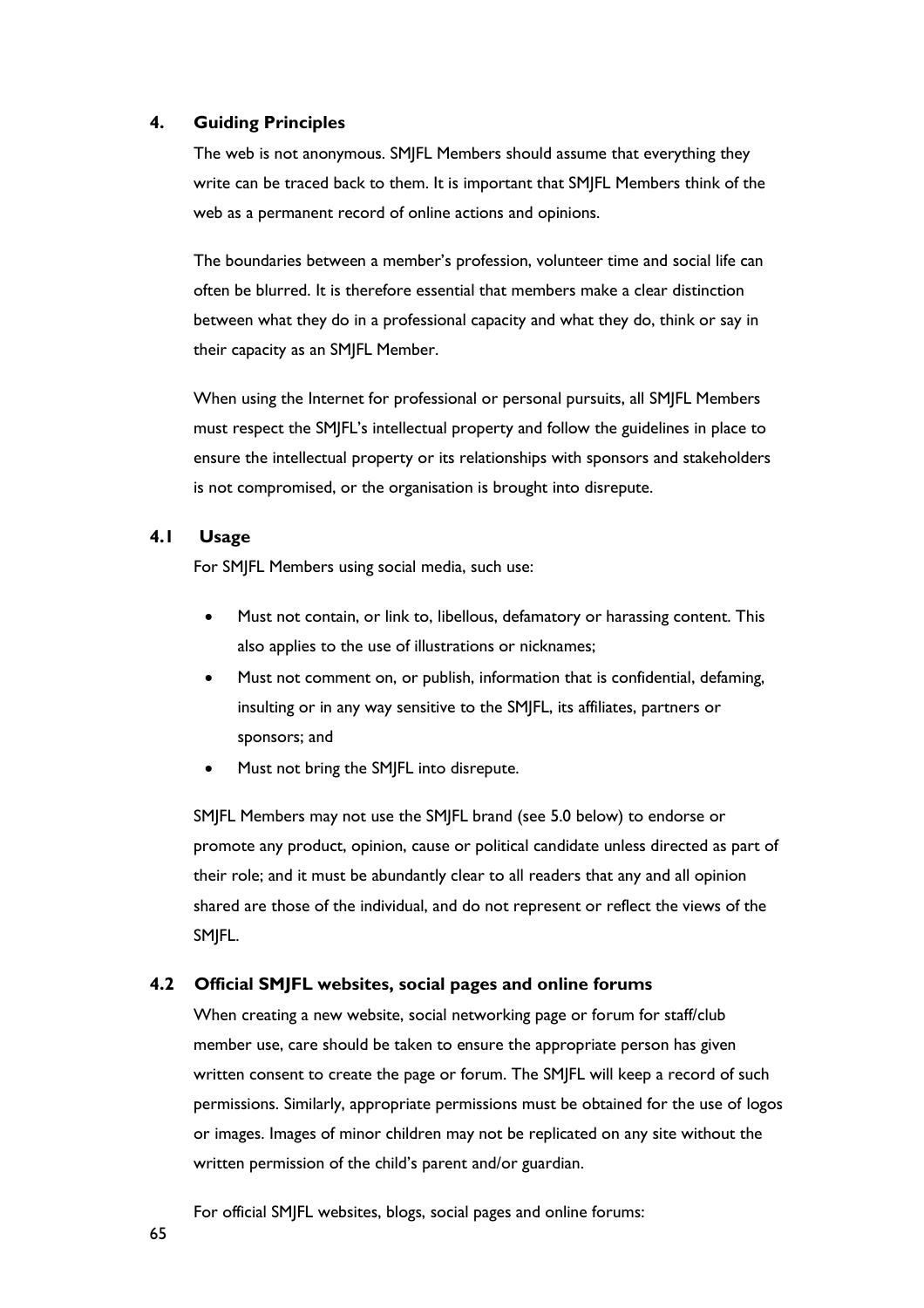Posts must not contain, nor link to, pornographic or indecent content;

Some hosted sites may sell the right to advertise on their sites through 'pop up' content which may be of a questionable nature. This type of hosted site should not be used for online forums or social pages as the nature of the 'pop up' content cannot be controlled;

SMJFL employees must not use SMJFL online pages to promote personal projects; and

All materials published or used must respect the copyright of third parties.

## **4.3 Consideration towards others when using social networking sites**

Social networking sites allow photographs, videos and comments to be shared with thousands of other users. SMJFL Members must recognise that it may not be appropriate to share photographs, videos and comments in this way. For example, there may be an expectation that photographs taken at a private football event will not appear publicly on the Internet unless permission is given. In certain situations, SMJFL Members could potentially breach the Privacy Act or inadvertently make the SMJFL liable for breach of copyright.

SMJFL Members should be considerate of others in such circumstance and should not post information when they have been asked not to or consent has not been sought and given. They must also remove information about another person if that person asks them to do so.

Under no circumstance should offensive comments be made about SMJFL Members online.

# **5. Breach of Policy**

The SMJFL continually monitors online activity in relation to the organisation and SMJFL members. Detected breaches of this policy should be reported to the SMJFL.

If detected, a breach of this policy may result in disciplinary action from the SMJFL. A breach of this policy may also amount to breaches of other SMJFL policies and will be dealt with in accordance with the SMJFL Rules and By-Laws at the discretion of the Chief Executive Officer.